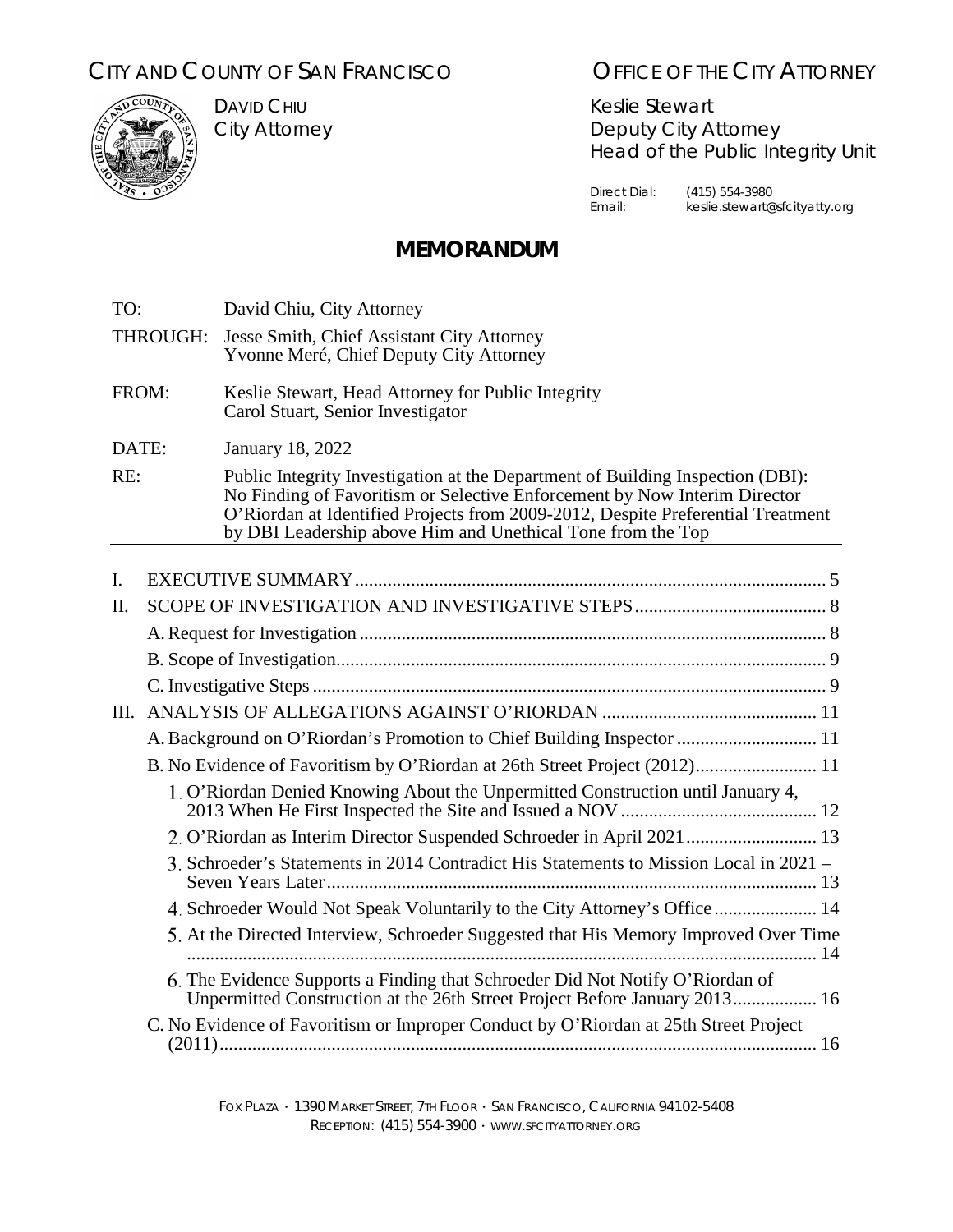| TO:<br>DATE:<br>RE: | David Chiu, City Attorney<br>January 18, 2022<br>Public Integrity Investigation at DBI: No Finding of Favoritism or Selective<br>Enforcement by Now Interim Director O'Riordan at Identified Projects from 2009-<br>2012, Despite Preferential Treatment by DBI Leadership above Him and Unethical<br>Tone from the Top |
|---------------------|-------------------------------------------------------------------------------------------------------------------------------------------------------------------------------------------------------------------------------------------------------------------------------------------------------------------------|
| PAGE:               | $\overline{2}$                                                                                                                                                                                                                                                                                                          |
|                     | D. No Evidence of Favoritism or Improper Conduct by O'Riordan at Valencia Street Project                                                                                                                                                                                                                                |
|                     | E.No Evidence of Favoritism by O'Riordan at the Kelly Residence in 2012 19                                                                                                                                                                                                                                              |
|                     | F. Unlike Bernie Curran, O'Riordan Did Not Schedule Same Day Inspections for Himself                                                                                                                                                                                                                                    |
|                     | IV. WHILE O'RIORDAN DID NOT ENGAGE IN POLITICAL FAVORITISM, AMPLE<br>EVIDENCE EXISTS OF A CULTURE OF POLITICAL FAVORITISM AT THE TIME<br>SUPPORTED BY DBI'S THEN LEADERSHIP AND AN UNETHICAL TONE FROM                                                                                                                  |
|                     | A. Background of the Building Inspection Commission, Department of Building Inspection                                                                                                                                                                                                                                  |
|                     | B. Former DBI Director Day was Removed to Make Room for Tom Hui not long after Mel                                                                                                                                                                                                                                      |
|                     | 1. Former HR Director Micki Callahan Said That Mayor Lee's Office Asked Her to                                                                                                                                                                                                                                          |
|                     |                                                                                                                                                                                                                                                                                                                         |
|                     |                                                                                                                                                                                                                                                                                                                         |
|                     | 4. Former BIC Commissioner Debra Walker Suggested Investigators Speak with Hanson<br>Tom, Hui's Predecessor as Acting Deputy Director of Permit Services, Because "Hui                                                                                                                                                  |
|                     | C. Tom Hui Gained Greater Power and Influence at DBI, Including Through an Unusual                                                                                                                                                                                                                                      |
|                     | 1. Hui appointed Deputy Director in March 2012 and Acting Director in June 2012 26                                                                                                                                                                                                                                      |
|                     |                                                                                                                                                                                                                                                                                                                         |
|                     |                                                                                                                                                                                                                                                                                                                         |
| V.                  | INVESTIGATIONS INTO 125 CROWN TERRACE REVEALED THAT DBI UNDER                                                                                                                                                                                                                                                           |
|                     | A. DBI Approved Mel Murphy's Proposed Project at 125 Crown Terrace in November 2012                                                                                                                                                                                                                                     |
|                     | 1. McCarthy Said Mayor Lee's Chief of Staff Asked Him to Make Sure Hui Held                                                                                                                                                                                                                                             |
|                     | 2. Former Mayor Lee's Administration Supported Hui's Response to the Accident at 125                                                                                                                                                                                                                                    |
|                     | 3. GSA Shared Confidential Personnel Findings with Hui and McCarthy on January 28,                                                                                                                                                                                                                                      |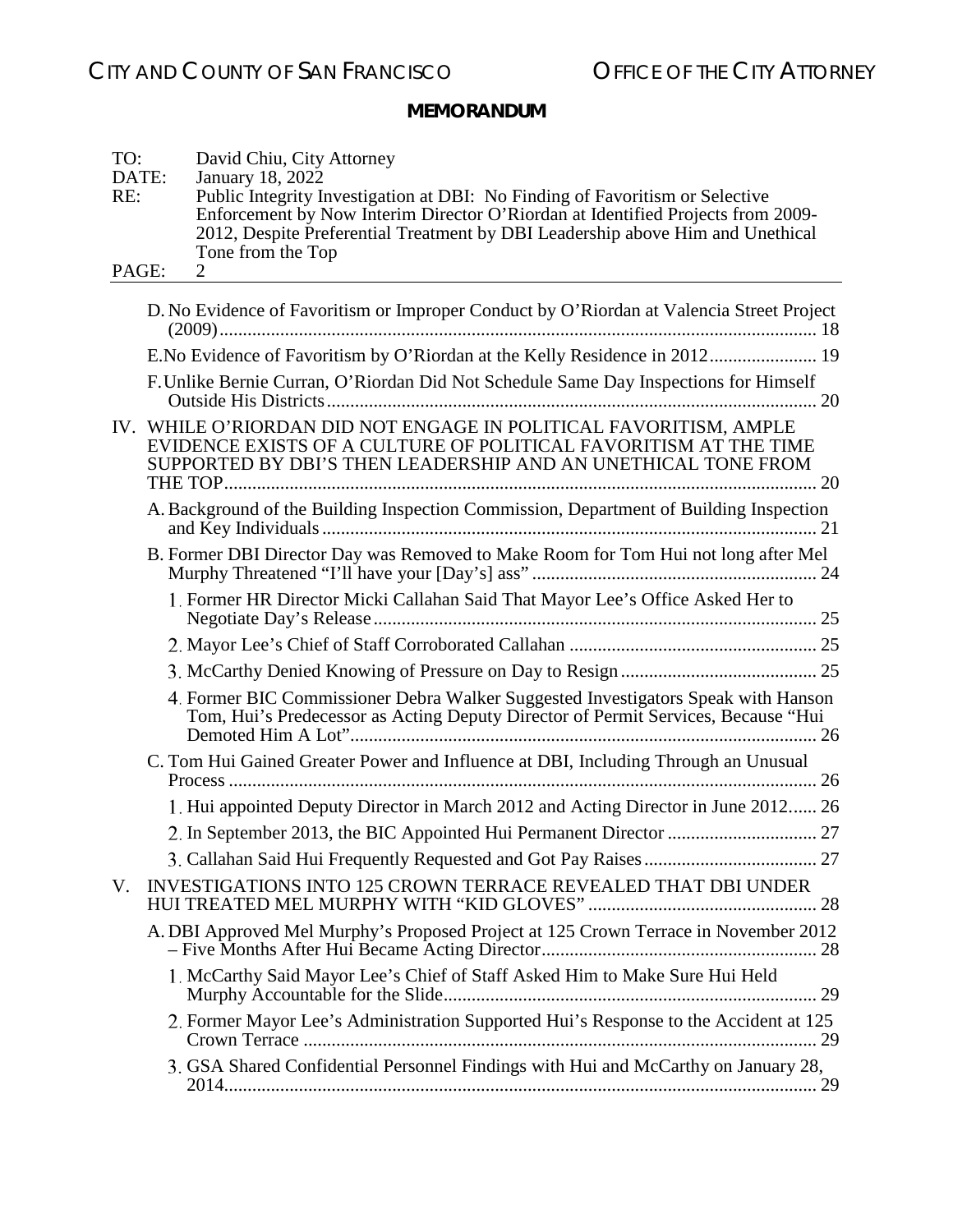| TO:<br>DATE:<br>RE: | David Chiu, City Attorney<br>January 18, 2022<br>Public Integrity Investigation at DBI: No Finding of Favoritism or Selective<br>Enforcement by Now Interim Director O'Riordan at Identified Projects from 2009-<br>2012, Despite Preferential Treatment by DBI Leadership above Him and Unethical<br>Tone from the Top |
|---------------------|-------------------------------------------------------------------------------------------------------------------------------------------------------------------------------------------------------------------------------------------------------------------------------------------------------------------------|
| PAGE:               | 3                                                                                                                                                                                                                                                                                                                       |
|                     | a. GSA Found Problems with DBI Permit Services (Plan Review) Supporting                                                                                                                                                                                                                                                 |
|                     | b. GSA Found Fault with DBI Building Inspection Division (BID), including An<br>Appearance of Favoritism, and Recommended DBI Implement an Inspector                                                                                                                                                                    |
|                     | c. GSA Stopped Short of Faulting Director Hui Despite Evidence That Hui Was<br>Aware of the Improperly Low Permit Fees Before the Slide and Had Privately                                                                                                                                                               |
|                     | 4. GSA Issued a Truncated Public Report of Recommendations With No Specific                                                                                                                                                                                                                                             |
|                     | a. Hui Reprimanded - But did not Discipline or Demote - Three (now former) DBI                                                                                                                                                                                                                                          |
|                     | 5. DBI Issued a Public Report on February 5, 2014 Faulting Murphy and Santos for the<br>Slide, but not Acknowledging DBI's Role in Favoring Murphy by Assigning                                                                                                                                                         |
|                     | a. Hui Shared Internal DBI Drafts and Communications about 125 Crown Terrace                                                                                                                                                                                                                                            |
|                     | b. BIC President McCarthy Shared Draft DBI Report on Crown Terrace with the                                                                                                                                                                                                                                             |
|                     | 6. The City Attorney's Office Investigated Separately and Sued Mel Murphy in 2015 for<br>Code Violations and Unfair and Unlawful Business Practices at 125 Crown Terrace                                                                                                                                                |
|                     | B. Following the GSA Report Recommendation for an Inspector Assignment Wheel<br>System, Hui Tasked Lowrey and O'Riordan with Implementing their Recommendation -                                                                                                                                                        |
|                     |                                                                                                                                                                                                                                                                                                                         |
|                     | 2. Curran Ignored O'Riordan's Instructions about Assignments and Instead Continued to<br>Perform Out-of-District Inspections at Hui's Direction, and also Sometimes in                                                                                                                                                  |
|                     | 3. In 2019, O'Riordan Alerted the City Attorney's Office After Learning of Hui's Role in                                                                                                                                                                                                                                |
|                     | 4. In 2021, O'Riordan Told Investigators He Felt "Hamstrung' to Supervise Curran                                                                                                                                                                                                                                        |
|                     | C. Despite The Confidential 2014 GSA Report about 125 Crown Terrace and other<br>Evidence of Favoritism from that Time, DBI's Treatment Of 555 Fulton Illustrates That                                                                                                                                                  |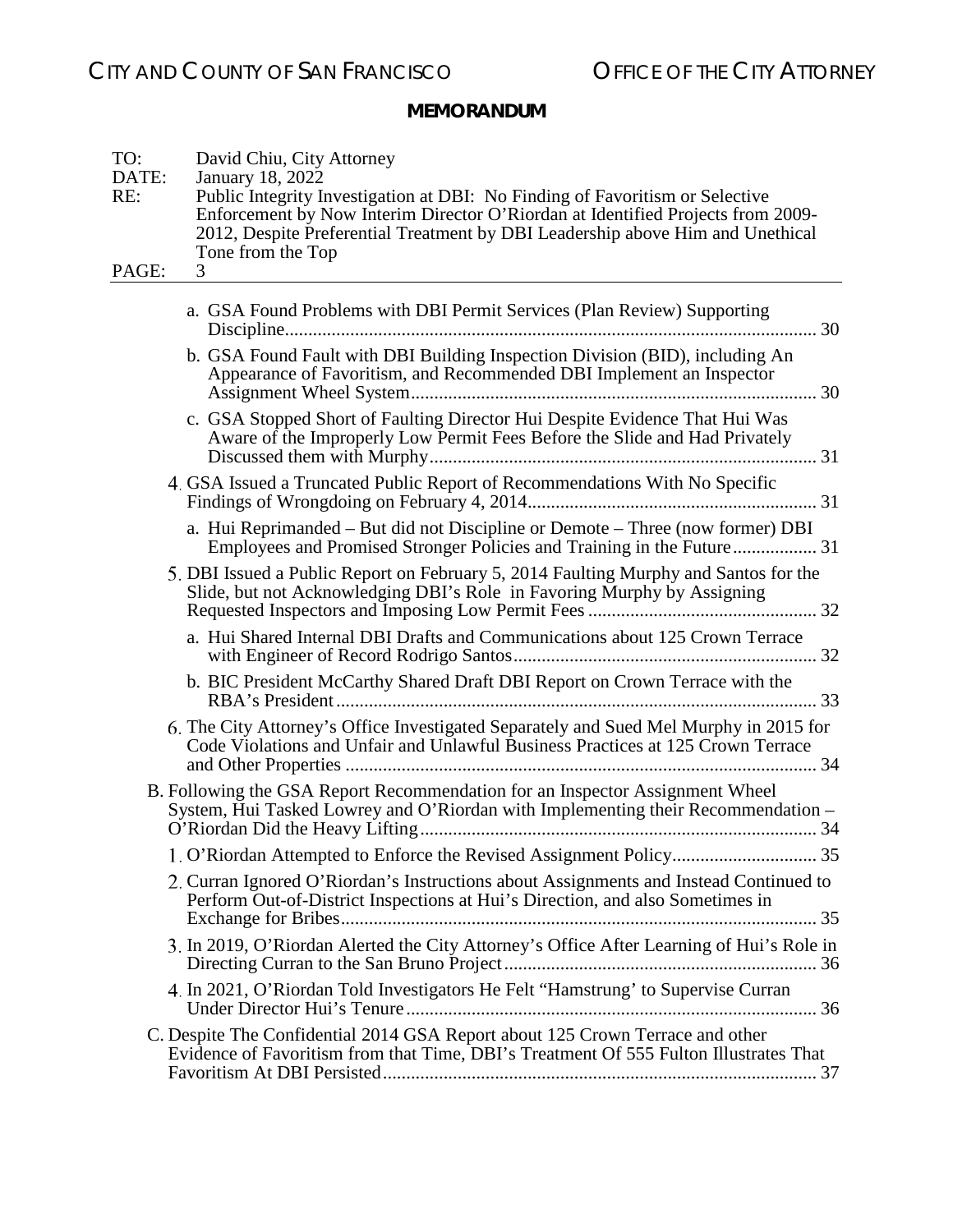| TO:   | David Chiu, City Attorney                                                                                                                                                                                                                                      |
|-------|----------------------------------------------------------------------------------------------------------------------------------------------------------------------------------------------------------------------------------------------------------------|
| DATE: | January 18, 2022                                                                                                                                                                                                                                               |
| RE:   | Public Integrity Investigation at DBI: No Finding of Favoritism or Selective                                                                                                                                                                                   |
|       | Enforcement by Now Interim Director O'Riordan at Identified Projects from 2009-                                                                                                                                                                                |
|       | 2012, Despite Preferential Treatment by DBI Leadership above Him and Unethical                                                                                                                                                                                 |
|       | Tone from the Top                                                                                                                                                                                                                                              |
| PAGE: | 4                                                                                                                                                                                                                                                              |
|       |                                                                                                                                                                                                                                                                |
|       | 1. Background on the Joint Investigation in 2020 into Hui and Walter Wong at 555<br>Fulton Street, Hui's Resignation, and O'Riordan's Appointment as Interim Director 37                                                                                       |
|       | 2. Ongoing Joint Public Integrity Investigation by this Office and the Controller, with<br>Cooperation from Interim Director O'Riordan, Results in Findings of Corruption by<br>Curran, Actions against Wong, and Findings of Favoritism in the September 2021 |
|       |                                                                                                                                                                                                                                                                |
|       | 3. Findings in the Controller's Report Confirm that Hui Adopted Recommendations for                                                                                                                                                                            |
|       | 4. After 125 Crown Terrace, DBI Plan Reviewers Repeated the Same Mistakes at 555<br>Fulton Street, where Politically Connected Walter Wong Was Permit Expediter  40                                                                                            |
|       | 5. The Controller's Report Found that Hui and Former BIC Presidents Santos and                                                                                                                                                                                 |
|       | 6. In October 2021, DBI Publicly Shared Details about a Public Integrity Audit of<br>Projects Involving Santos and Curran, Both of Whom Have Been Federally Indicted on                                                                                        |
|       |                                                                                                                                                                                                                                                                |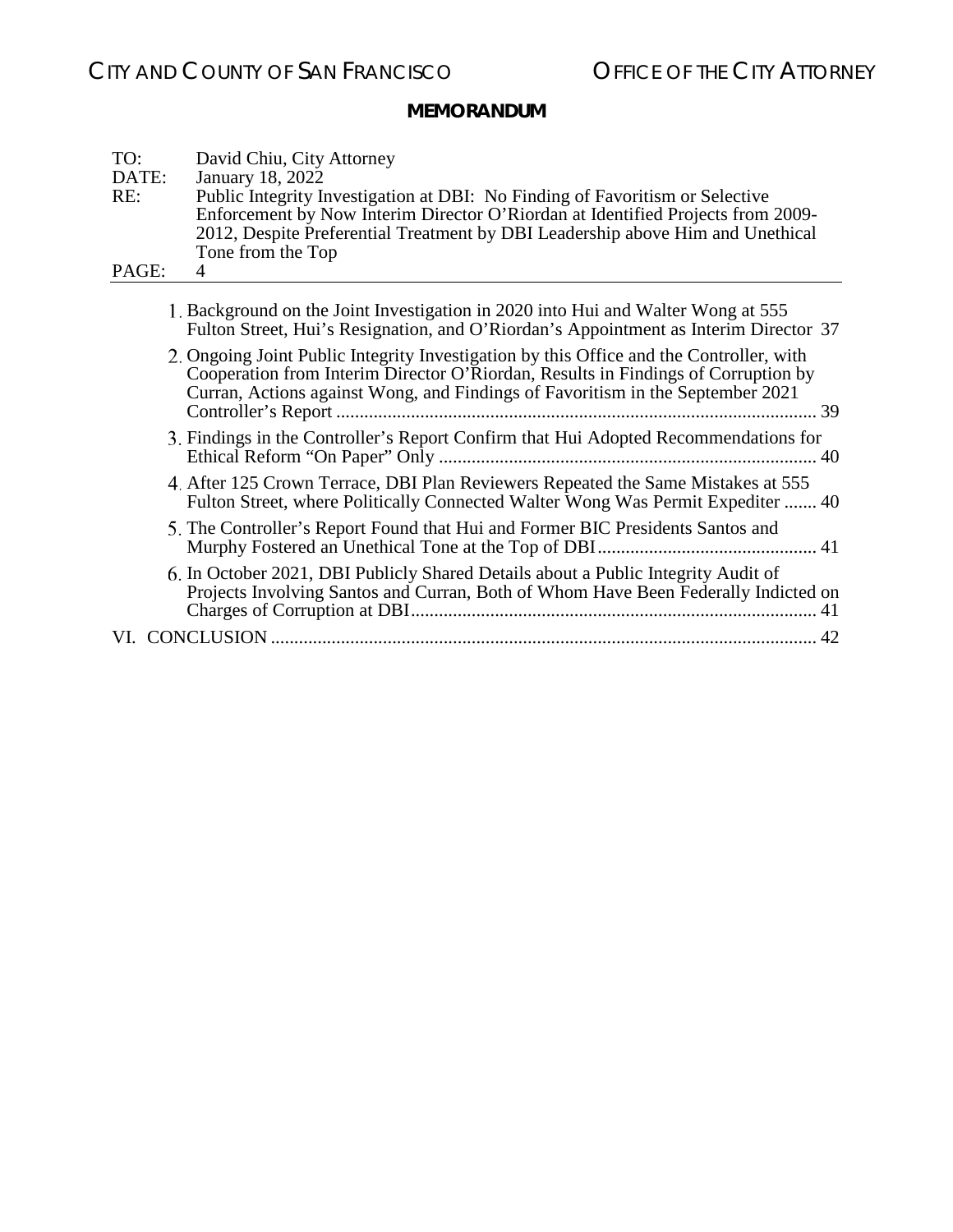| TO:   | David Chiu, City Attorney                                                       |
|-------|---------------------------------------------------------------------------------|
| DATE: | January 18, 2022                                                                |
| RE:   | Public Integrity Investigation at DBI: No Finding of Favoritism or Selective    |
|       | Enforcement by Now Interim Director O'Riordan at Identified Projects from 2009- |
|       | 2012, Despite Preferential Treatment by DBI Leadership above Him and Unethical  |
|       | Tone from the Top                                                               |
| PAGE: |                                                                                 |

### <span id="page-4-0"></span>**I. EXECUTIVE SUMMARY**

In response to various public requests for an investigation by the City Attorney's Office (as described in Section II below), the Public Integrity and Investigations Team of this Office undertook a focused investigation into the allegations made in 2021 that Department of Building Inspection ("DBI") Interim Director Patrick O'Riordan favored politically connected developers a decade ago, from 2009-2012, by not fully enforcing the Building Code at three construction projects (collectively, the "Projects"):

- 3418 26th Street (2012) (the "26th Street Project"),
- 2207 25th Street (2011) (the "25th Street Project"), and
- 700 Valencia Street (2009) (the "Valencia Street Project").

At that time, O'Riordan was a Senior Inspector at DBI. Norman Gutierrez, a former DBI Inspector, and Christopher Schroeder, a current DBI Inspector, made the allegations. Specifically, they claimed that O'Riordan, their direct supervisor at the time of the Projects, inappropriately took over the inspections and stopped them from enforcing the Building Code because the Projects were associated with influential and politically connected builders. They suggest that O'Riordan used "kid gloves" on these Projects to unfairly favor the project sponsors.

As described in more detail in Section III, in our investigation we found no credible evidence that O'Riordan participated in selective enforcement or preferential treatment in connection with the Projects. We reviewed the permit histories for the Projects, and interviewed many participants, including other building inspectors at DBI, as well as O'Riordan and Schroeder (Gutierrez declined to be interviewed by our investigators). All evidence that we found – excluding the allegations of Gutierrez and Schroeder – demonstrates that O'Riordan's conduct related to the Projects was appropriate and consistent with DBI enforcement standards and its Code of Conduct.

We also concluded that Gutierrez's and Schroeder's allegations were not credible in light of the permit history for the Projects and other evidence that we gathered through our investigation. Both sources refused to speak voluntarily with this Office about their allegations to the media. We found that both Gutierrez and Schroeder have a basis for bias and animus against O'Riordan, because he previously disciplined each of them – Gutierrez in 2013 and Schroeder less than a year ago in April 2021. Further, Schroeder gave evidence in 2014 as part of the Office's investigation into a Mel Murphy project at 125 Crown Terrace (discussed below in this Executive Summary), and at that time Schroeder told our Office that he was not familiar with the 26th Street Project. That prior evidence directly contradicts his current allegations, made more than seven years later and after O'Riordan disciplined him in April 2021. All these considerations undercut Gutierrez's and Schroeder's credibility and the validity of their allegations against O'Riordan.

Besides not finding O'Riordan engaged in wrongdoing at the Projects, nor did we find other evidence that O'Riordan selectively enforced the Building Code or provided preferential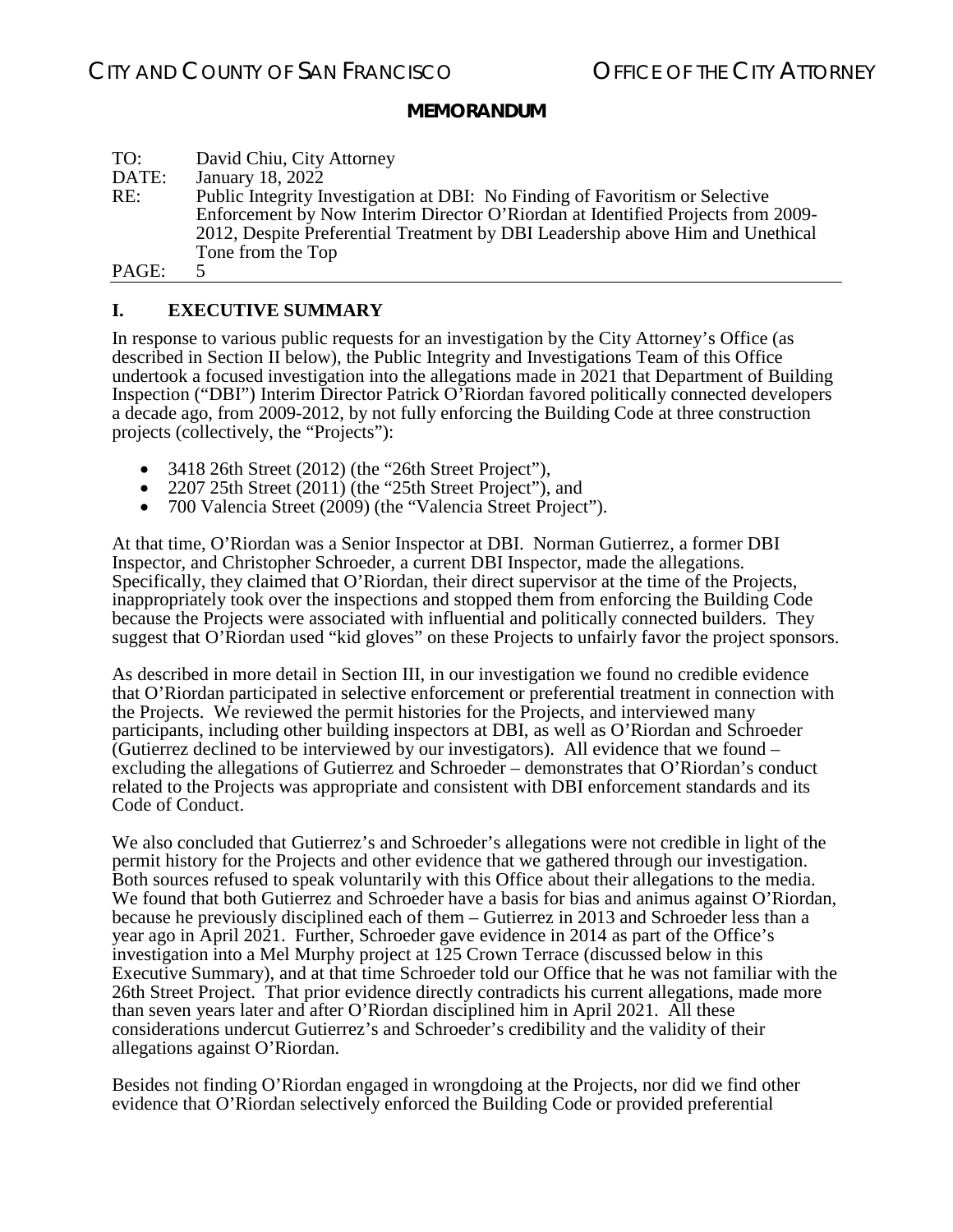| TO:   | David Chiu, City Attorney                                                       |
|-------|---------------------------------------------------------------------------------|
| DATE: | January 18, 2022                                                                |
| RE:   | Public Integrity Investigation at DBI: No Finding of Favoritism or Selective    |
|       | Enforcement by Now Interim Director O'Riordan at Identified Projects from 2009- |
|       | 2012, Despite Preferential Treatment by DBI Leadership above Him and Unethical  |
|       | Tone from the Top                                                               |
| PAGE: | 6                                                                               |

treatment at other DBI projects that we have reviewed either as part of our joint public integrity investigation with the Controller or in past code enforcement projects that our Office has handled. The only allegations of any preferential treatment or impropriety against O'Riordan that we identified come from Gutierrez and Schroeder, whom our investigation found not credible.

But, while we find no legitimate basis to implicate O'Riordan in wrongdoing at the three Projects or other projects we reviewed, there is ample evidence demonstrating a culture at DBI at that time of favoritism and selective enforcement for politically connected individuals, and outright corruption by some DBI employees. That culture reveals a failure of leadership, including by former DBI Director Tom Hui, to prioritize or model ethical conduct and to implement reforms that would limit the ability to provide preferential treatment and provide greater transparency and accountability at DBI.

Significantly, one of the Projects at issue in the 2021 allegations against O'Riordan – the 26th Street Project – involved a five-story building that was developed without necessary permits by Mel Murphy. While investigating the allegations relating to that 26th Street Project, we reviewed records from investigations this Office conducted in 2014 concerning another Mel Murphy property – 125 Crown Terrace ("125 Crown Terrace"). On December 16, 2013, the house at 125 Crown Terrace slid off its shorings and down the hill; the house was stopped by an excavator parked at the bottom of the hill. Both 125 Crown Terrace and the 26th Street Project were included in a larger code enforcement lawsuit that this Office filed in 2015 against Mel Murphy.

We also reviewed a previously confidential report that the City's General Services Agency ("GSA") prepared in 2014 under the supervision of then City Administrator Naomi Kelly, uncovering preferential treatment by DBI for Mel Murphy at 125 Crown Terrace (the "GSA Report"). A copy of the full GSA Report is attached as **Exhibit 1** (with limited redactions where warranted to protect privacy rights). At that time, neither DBI nor GSA publicly disclosed the full GSA Report. Rather, GSA publicly released a summary report of its findings and recommendations (the "GSA Summary"). A copy of the GSA Summary is attached as **Exhibit 2**. After the GSA issued its public summary, DBI also released a public report regarding the cause of the accident at 125 Crown Terrace and the plans to fix the structure (the "DBI Report"), a copy of which is attached as Exhibit 3. Neither the public GSA Summary nor public DBI Report fully disclosed the errors and preferential treatment that were uncovered during GSA's investigation and included in the GSA Report that went to DBI Director Tom Hui.

Our focused investigation into the 2021 allegations against O'Riordan is one piece of a larger public corruption investigation involving DBI that we initiated in partnership with the San Francisco Controller's Office immediately after federal criminal charges filed in January 2020 against former Director of Public Works Mohammed Nuru. Among other things, those charges implicated former DBI Director Hui in alleged favoritism of former permit expediter Walter Wong at 555 Fulton Street. As part of that larger joint investigation, on September 16, 2021, the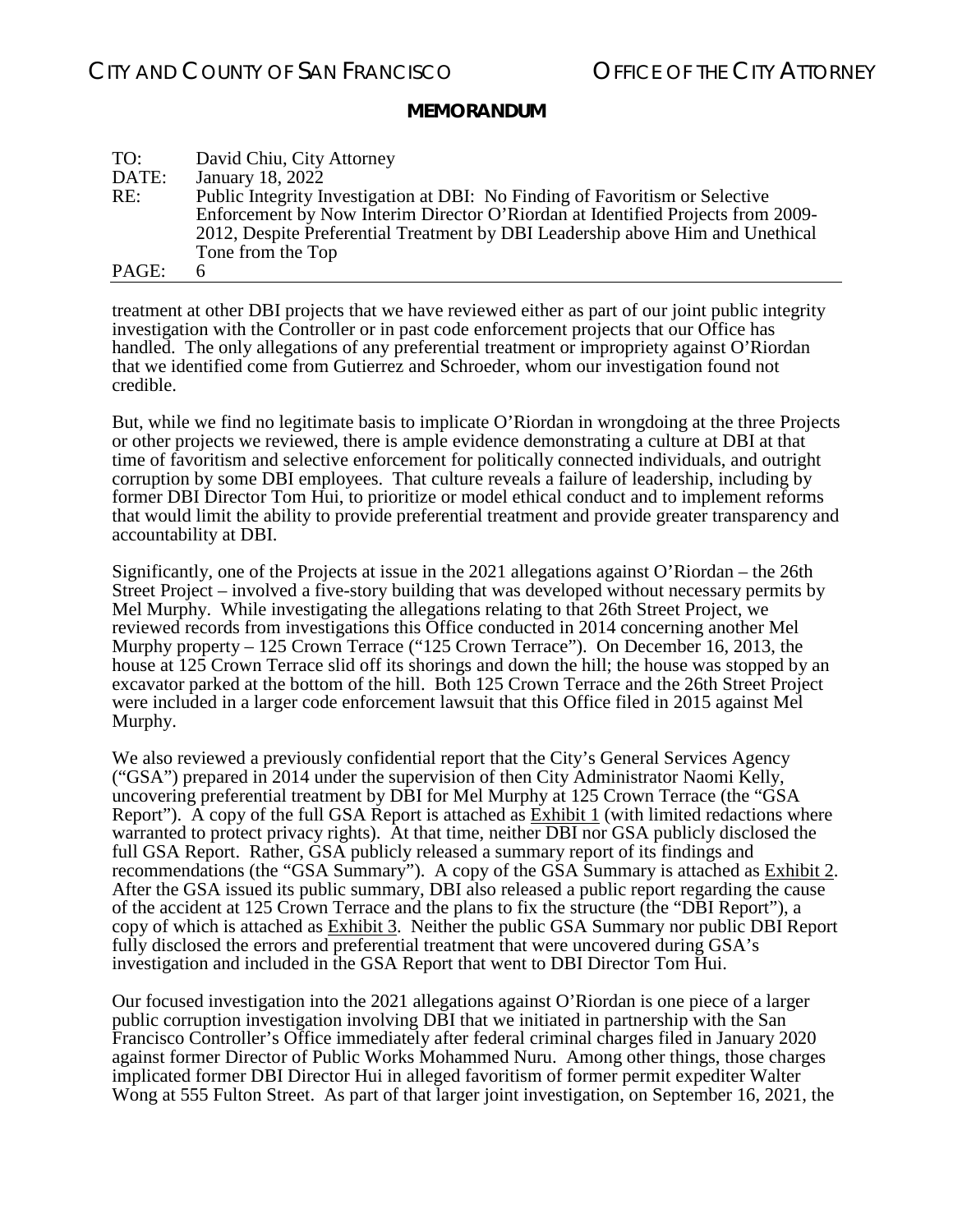| TO:   | David Chiu, City Attorney                                                       |
|-------|---------------------------------------------------------------------------------|
| DATE: | January 18, 2022                                                                |
| RE:   | Public Integrity Investigation at DBI: No Finding of Favoritism or Selective    |
|       | Enforcement by Now Interim Director O'Riordan at Identified Projects from 2009- |
|       | 2012, Despite Preferential Treatment by DBI Leadership above Him and Unethical  |
|       | Tone from the Top                                                               |
| PAGE: |                                                                                 |

Controller issued a preliminary report including findings and recommendations for reform related to preferential treatment and corruption in the original plan review of 555 Fulton Street (the "Controller's Report"). The Controller's Report found conflicts of interest and favoritism by former Senior Inspector Bernie Curran and others.

Based on the findings in the previously confidential 2014 GSA Report and the Controller's Report, as well as information from our Office's prior investigation into Code violations by Mel Murphy, we determined that to fully investigate the allegations about O'Riordan's conduct at the Projects approximately 10 years ago, we needed to examine how DBI was managed during that time and specifically the tone and expectations from DBI leaders about ethical conduct. As described in Sections IV and V of this report, our review included evaluating significant events relating to DBI and the Building Inspection Commission ("BIC") before and after the 2012 appointment of Tom Hui as acting DBI Director and his 2013 appointment as DBI Director under former Mayor Ed Lee's administration.

The previously confidential 2014 GSA Report into 125 Crown Terrace put BIC President Angus McCarthy and former Mayor Lee's Office on notice of how favoritism manifested itself at DBI under Hui's leadership. That GSA Report recommended discipline of the employees involved and, like the more recent Controller's Report, recommended supervisory quality assurance reviews of senior plan reviewers and senior inspectors' work. But GSA never released the specific findings in the GSA Report, and Hui never implemented the recommended reforms. In contrast, we found that O'Riordan attempted to implement reforms suggested in the full GSA Report, including requiring an Inspector Assignment Wheel system for covering inspections when the assigned Inspector was unavailable, but that he was thwarted from effectuating those reforms under Hui's leadership.

Indeed, because Hui was complicit in the favoritism and was not held to account, his subordinates could not be effectively disciplined. While three were reprimanded, our investigation revealed that, under the supervision of two of those same employees, DBI would go on to provide favorable treatment to Walter Wong just six months after the confidential findings from the GSA Report were shared with BIC President McCarthy and the Mayor's Office. (We found no evidence that the GSA Report was shared with the entire BIC at the time.)

Sometime later, after Hui became Director, O'Riordan began to suspect that Hui was directing others at DBI to provide preferential treatment to politically connected individuals, and in 2019 he shared his concerns with the Office about former Senior Inspector Bernie Curran. In August 2021, as part of its investigation into corruption following the Mohammed Nuru scandal, the U.S. Attorney's Office filed a criminal complaint against Bernie Curran for fraud.

O'Riordan's suspicions were borne out. Our Office's investigation revealed that the tone set at the top of City government at that time rewarded Hui for favoring former Mayor Lee's political supporters. Rather than being held accountable after the 125 Crown Terrace slide, Hui stayed on as the head of DBI for six more years, and requested and received pay increases. The events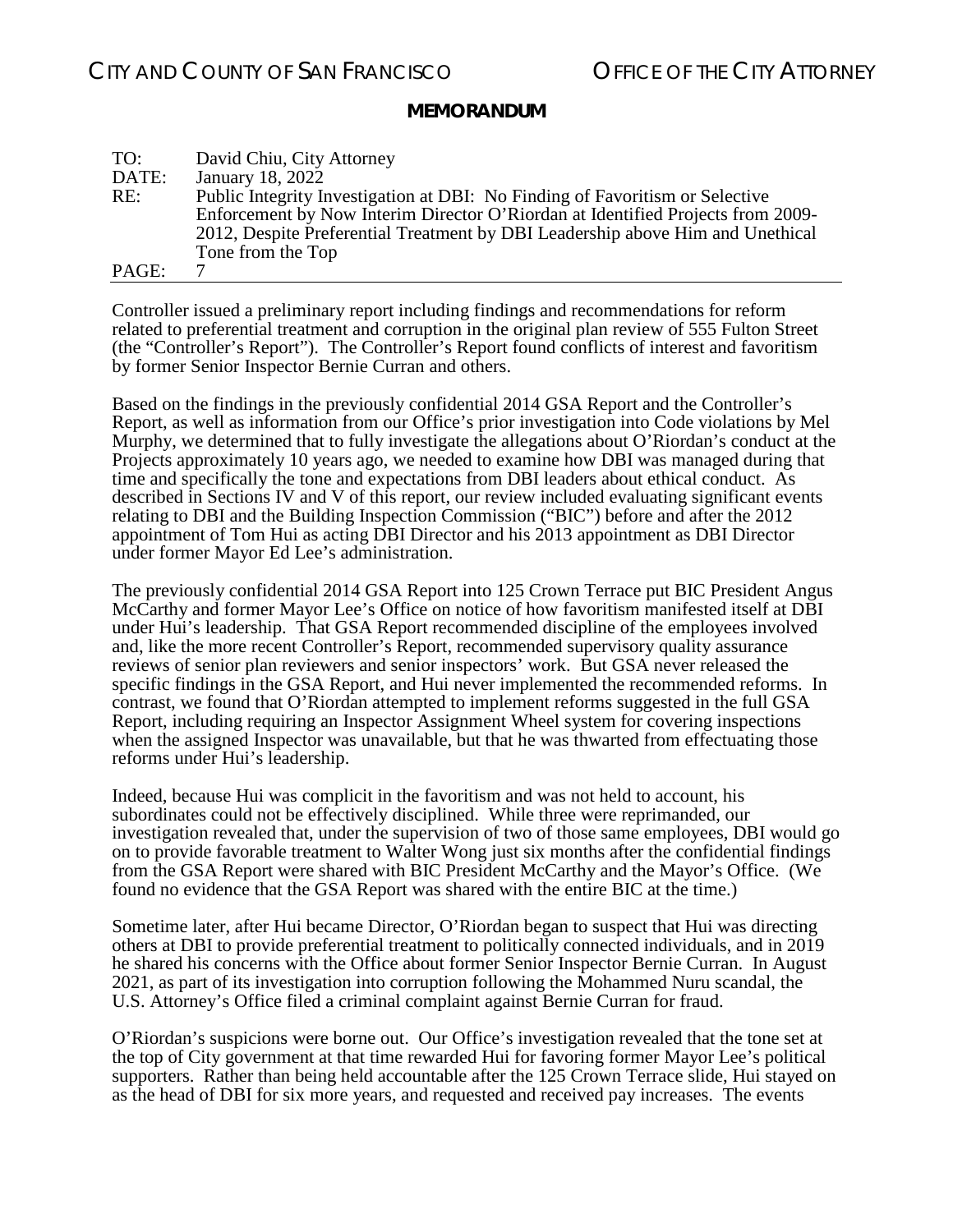| TO:   | David Chiu, City Attorney                                                       |
|-------|---------------------------------------------------------------------------------|
| DATE: | January 18, 2022                                                                |
| RE:   | Public Integrity Investigation at DBI: No Finding of Favoritism or Selective    |
|       | Enforcement by Now Interim Director O'Riordan at Identified Projects from 2009- |
|       | 2012, Despite Preferential Treatment by DBI Leadership above Him and Unethical  |
|       | Tone from the Top                                                               |
| PAGE: | x                                                                               |

leading up to Hui's appointment, as well as the failure to hold him accountable after the 2014 GSA findings, suggest a deliberate promotion of individuals who would provide favoritism to the Mayor's friends and supporters.

### <span id="page-7-1"></span><span id="page-7-0"></span>**II. SCOPE OF INVESTIGATION AND INVESTIGATIVE STEPS**

#### **A. Request for Investigation**

Our focused investigation stemmed from several public requests for an investigation by this Office.

On September 25, 2021, Mission Local ran an article about permit irregularities at properties owned by Angus McCarthy, BIC President. A copy of that article is attached as Exhibit 4. McCarthy responded to the allegations in an email to "Elected Officials" on September 27, 2021, calling the allegations "Lies, Distortions, Half-truths, and Misrepresentations." McCarthy's response is attached as Exhibit 5.

At a Board of Supervisors meeting on September 28, 2021, Supervisor Hillary Ronen issued a request for investigation into the allegations of improprieties and possible conflicts of interest by BIC President McCarthy. A copy of the Clerk of the Board's letter to the City Attorney's Office requesting an investigation is attached as Exhibit 6.

On October 17 and 18, 2021, Mission Local ran a two-part article (the "Mission Local article") reporting that DBI Interim Director Patrick O'Riordan "kept district inspectors off of connected builders<sup>7</sup> sites." Exhibit 7. The allegations related to activity at the three Projects from approximately 2009 to 2012

Later on October 18, 2021, DBI Interim Director Patrick O'Riordan emailed the City Attorney's Office to request an independent investigation into the allegations in the Mission Local article. Exhibit 8.

On October 19, 2021, Supervisor Aaron Peskin introduced a request at the Government Oversight and Audit Committee ("GAO") for a public hearing into the allegations in the Mission Local article. That request was memorialized in an October 25, 2021, memorandum from the GAO to Patrick O'Riordan, regarding legislation introduced by Supervisor Peskin as File No. 211121:

> Hearing to receive testimony on the allegations of preferential enforcement actions and related issues detailed in two Mission Loc@l [sic] articles, dated October 17, 2021 and October 18, 2021, pursuant to the Board of Supervisors the Board of Supervisors' unlimited power of inquiry; and requesting the Director of Building Inspection to report.

Exhibit 9 (attaching the Mission Local article).On October 28, 2021, Patrick O'Riordan submitted to a voluntary interview with the City Attorney's Public Integrity and Investigations Team. That same day, the San Francisco Examiner Editorial Board published an editorial calling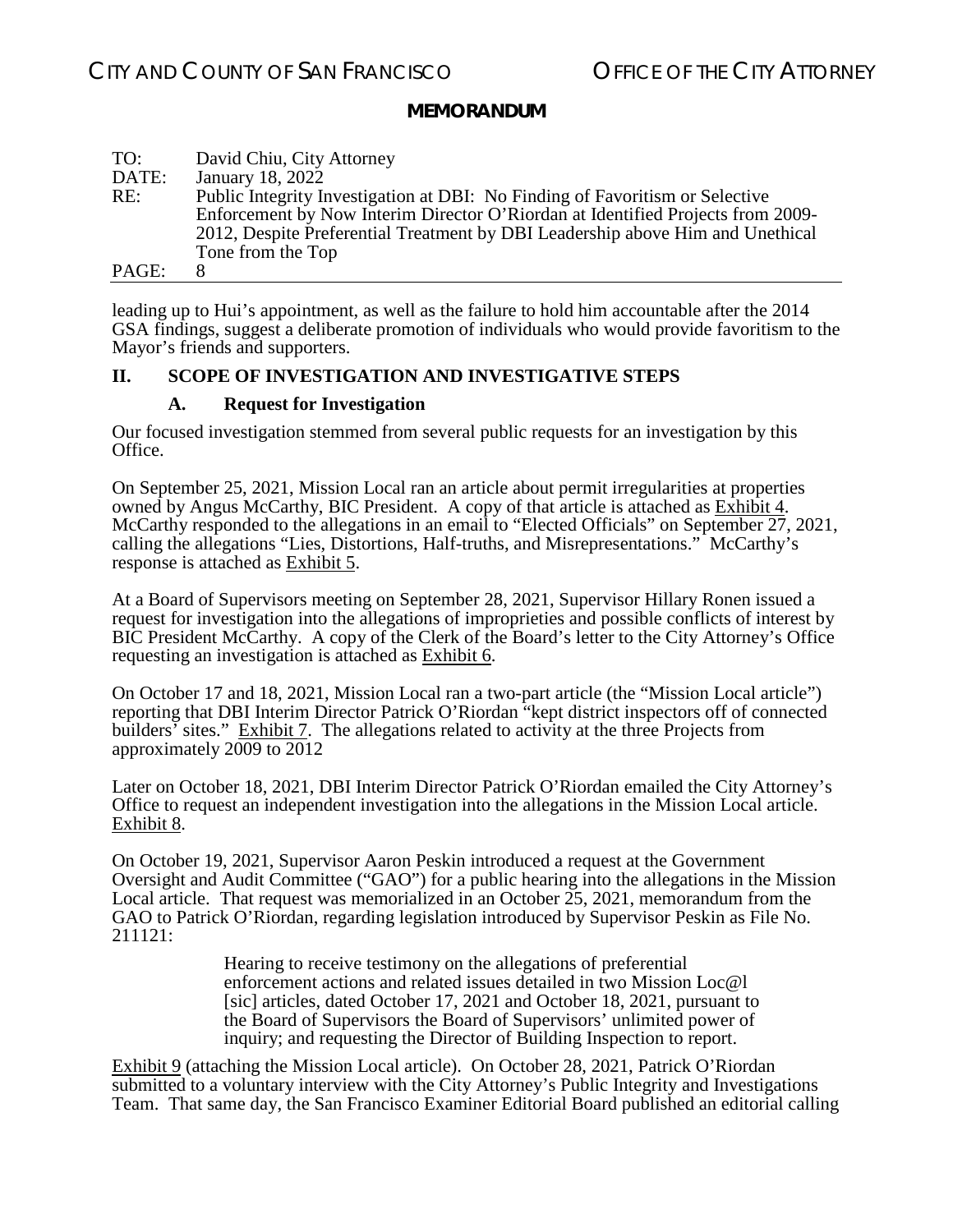| TO:   | David Chiu, City Attorney                                                       |
|-------|---------------------------------------------------------------------------------|
| DATE: | January 18, 2022                                                                |
| RE:   | Public Integrity Investigation at DBI: No Finding of Favoritism or Selective    |
|       | Enforcement by Now Interim Director O'Riordan at Identified Projects from 2009- |
|       | 2012, Despite Preferential Treatment by DBI Leadership above Him and Unethical  |
|       | Tone from the Top                                                               |
| PAGE: | Q                                                                               |

on the City Attorney to investigate allegations at DBI. Exhibit 10. On November 5, 2021, O'Riordan responded to the allegations in an op-ed published in the Examiner. Exhibit 11.

### **B. Scope of Investigation**

<span id="page-8-0"></span>In this report, we focus primarily on the allegations in the Mission Local article that O'Riordan selectively enforced the Building Code at the Projects, while serving as a Senior Inspector at DBI. But to do that we also examined those allegations in the larger context of events that occurred at DBI beginning in 2012, including (1) events around the departure of former DBI Director Vivian Day and unusual promotion of Tom Hui to Deputy Director and then Director at DBI, (2) evidence of preferential treatment by DBI, including by Tom Hui, for Mel Murphy at 125 Crown Terrace, and (3) evidence of preferential treatment by DBI for Walter Wong at 555 Fulton Street. This examination included reviewing actions by several individuals in leadership positions at DBI and on the BIC, including former Director Tom Hui and BIC President Angus McCarthy.

In this report we do not make findings about the allegations made in a September 2021 Mission Local article that McCarthy did work outside the scope of permits at two of his properties (the "September 2021 Article"). A copy of the September 2021 Article is attached as Exhibit 4. But at O'Riordan's direction, DBI conducted inspections at both properties in October 2021, and issued a NOV regarding the Pacheco address. The complaint history, NOV, and DBI staff recommendations for these properties are attached as Exhibits 12 and 13. The September 2021 Article also claimed that McCarthy regularly forwarded his draft BIC documents to Sean Keighran, President of the Residential Builders Association (the "RBA"), for review, a practice the Article described as "regulatory capture." As discussed in Section V.A.5.a, below, we did uncover one additional instance of McCarthy forwarding a draft DBI Report on 125 Crown Terrace to Keighran on January 9, 2014. A final version of that DBI Report, incorporating McCarthy's revisions, was made public a month later on February 5, 2014. Finally, perhaps more significantly, our review of the facts surrounding the GSA investigative findings from 2014 – that were shared with McCarthy at that time – showed that McCarthy, among others in the former Mayor Lee administration, was on notice of concerns about Hui providing favoritism to Murphy as early as 2014. We discuss that report and who had access to it and what happened in the aftermath of its issuance, in Section V.A.

### **C. Investigative Steps**

<span id="page-8-1"></span>Since February 2020, the Public Integrity and Investigations Team, in coordination with the Controller, has been conducting a large public integrity investigation at DBI. Investigators interviewed numerous DBI employees, current and former, as part of investigations into other projects and individuals (whether they be employees, contractors, or owners). As to this focused investigation into the allegations in the Mission Local article and the culture and leadership tone at DBI during the relevant time, we interviewed the following individuals (in chronological order):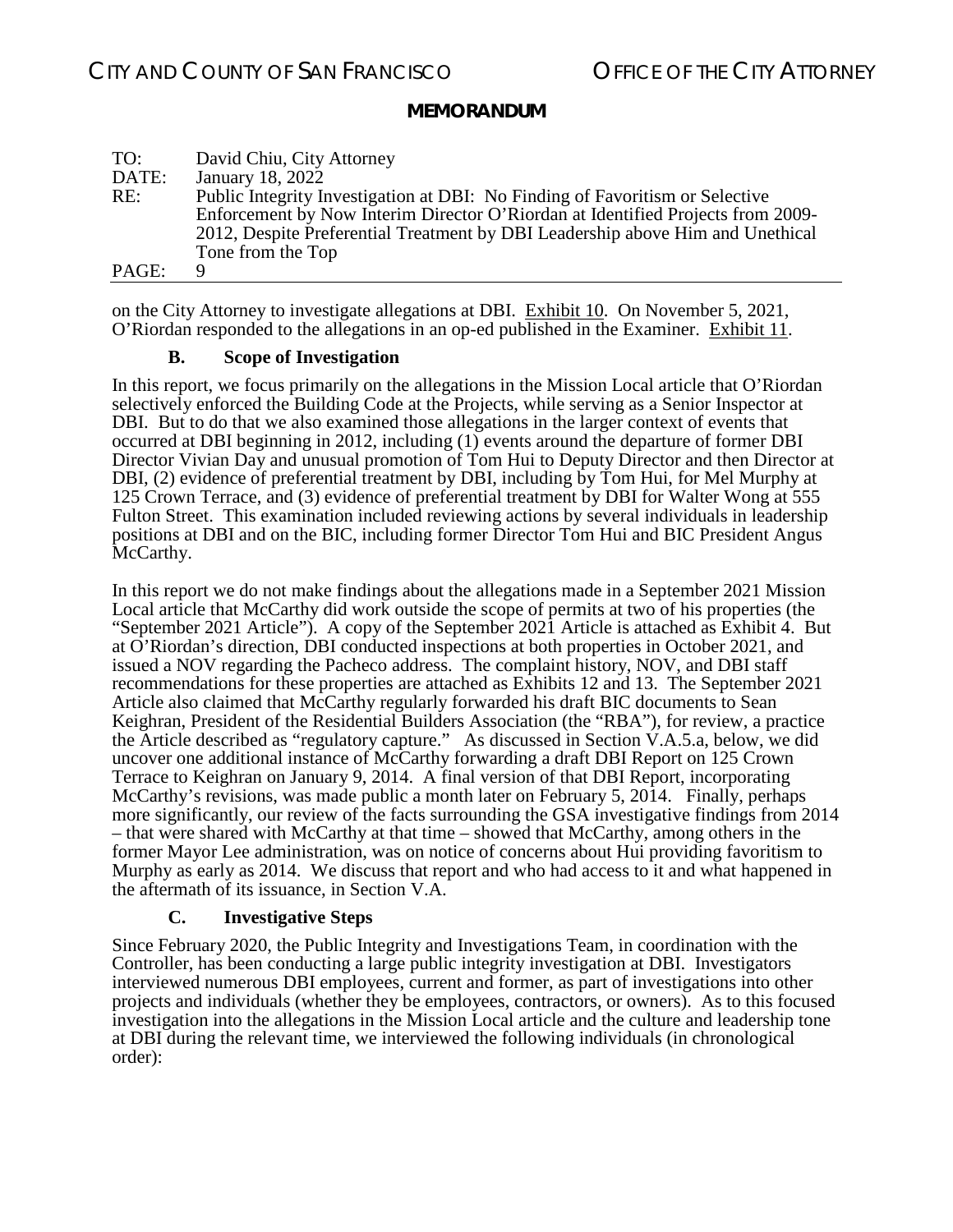| TO:                                         | David Chiu, City Attorney                                                       |
|---------------------------------------------|---------------------------------------------------------------------------------|
| DATE:                                       | January 18, 2022                                                                |
| RE:                                         | Public Integrity Investigation at DBI: No Finding of Favoritism or Selective    |
|                                             | Enforcement by Now Interim Director O'Riordan at Identified Projects from 2009- |
|                                             | 2012, Despite Preferential Treatment by DBI Leadership above Him and Unethical  |
|                                             | Tone from the Top                                                               |
| $\mathbf{D} \wedge \mathbf{C} \mathbf{E}$ . |                                                                                 |

PAGE: 10

| Patrick O'Riordan, Interim Director DBI                                           |
|-----------------------------------------------------------------------------------|
| Steve Hajnal, retired, former Building Inspector                                  |
| Joseph Duffy, Chief Building Inspector                                            |
| Angus McCarthy, President, Building Inspection Comm                               |
| Kevin McHugh, Senior Building Inspector                                           |
| Angus McCarthy, President, Building Inspection Comm                               |
| John Hinchion, Senior Building Inspector                                          |
| Mauricio Hernandez, Chief, Code Enforcement Services                              |
| Micki Callahan, retired, former Human Resources Director                          |
| John O'Connor, Contractor, Developer 700 Valencia                                 |
| Patrick Hannan, Public Information Officer, DBI                                   |
| Thomas Fessler, Senior Building Inspector                                         |
| Paolo Friedman, Fine Line Construction, Contractor at<br>2079-15th Avenue         |
| Dan Kerley, Kerley Construction, Contractor at 1720 Irving<br>Street              |
| John O'Connor, Contractor, Developer 700 Valencia                                 |
| Patrick O'Riordan, Interim Director DBI                                           |
| Debra Walker, former BIC Member, now Arts Comm                                    |
| Debra Walker, former BIC Member, now Arts Comm                                    |
| Christopher Schroeder, Building Inspector                                         |
| Vivian Day, retired, former Director DBI                                          |
| Steve Kawa, retired, former Chief of Staff to Mayors<br>Brown, Newsom, and Lee    |
| Hanson Tom, retired, Principal Engineer, DBI<br>(declined to speak on the record) |
| Vivian Day, retired, former Director                                              |
|                                                                                   |

Norman Gutierrez, former Building Inspector, retired from DBI. In November 2021 he declined to be interviewed by our inspectors about statements he made in the Mission Local article.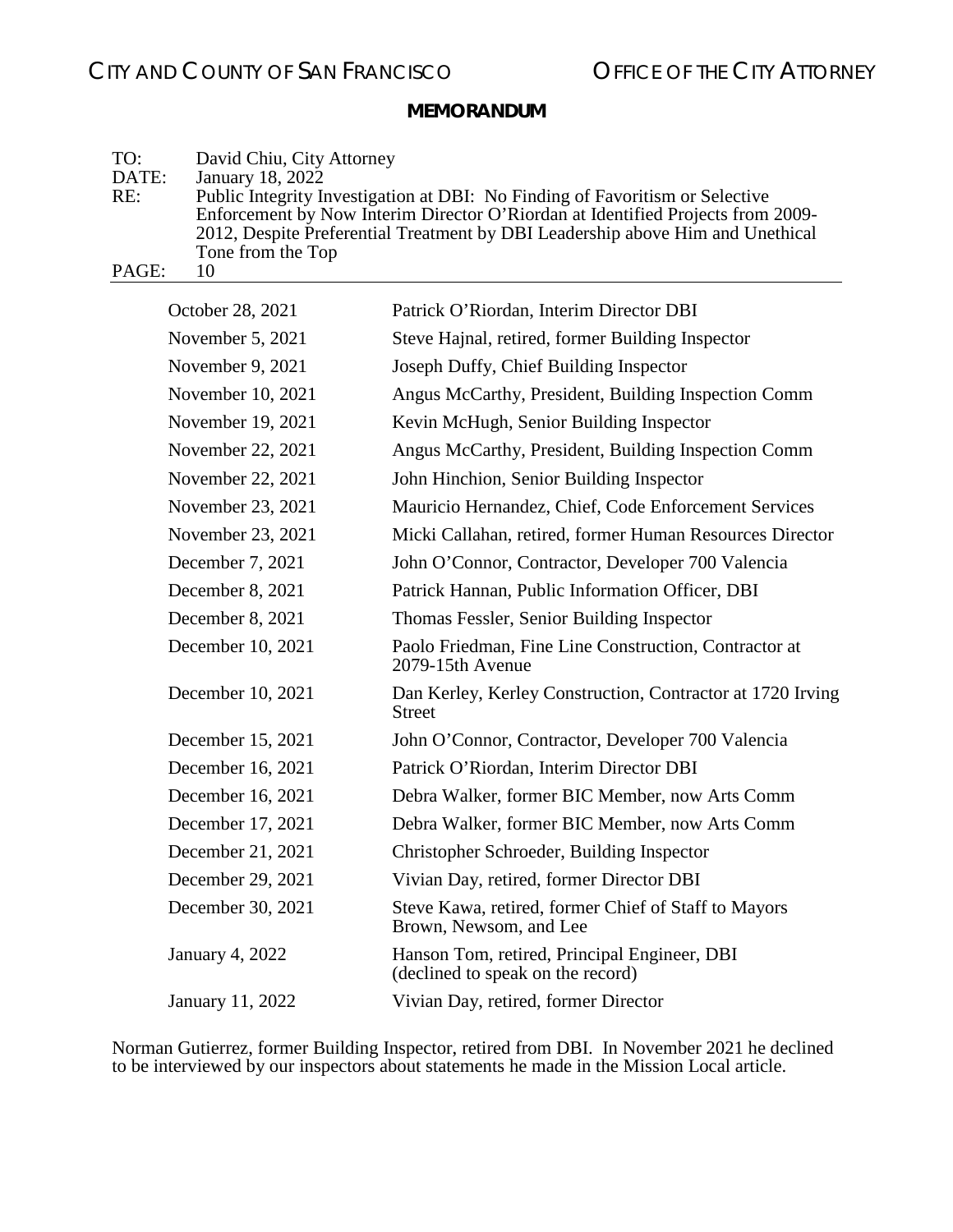| TO:   | David Chiu, City Attorney                                                       |
|-------|---------------------------------------------------------------------------------|
| DATE: | January 18, 2022                                                                |
| RE:   | Public Integrity Investigation at DBI: No Finding of Favoritism or Selective    |
|       | Enforcement by Now Interim Director O'Riordan at Identified Projects from 2009- |
|       | 2012, Despite Preferential Treatment by DBI Leadership above Him and Unethical  |
|       | Tone from the Top                                                               |
| PAGE: |                                                                                 |

Investigators from this Office had previously interviewed Bernie Curran on July 31, 2020, and May 17, 2021, and relied on his compelled statements to reach conclusions in this report.

Investigators from this Office also reviewed DBI's internal permit inspection histories for each of the Projects. Those materials, including the internal inspection histories that are not publicly available on DBI's website, are attached as Exhibits 14 to 16. After the BIC appointed O'Riordan as Interim Director, he directed his staff to provide our Office's investigators with full access to DBI's Permit Tracking System ("PTS") records, its information services professionals, and its human resources ("HR") department records. O'Riordan has cooperated fully with all aspects of the Office's investigation into DBI.

The Senior Investigator on the Public Integrity and Investigations Team assigned to the DBI- related investigations has been investigating code enforcement cases in San Francisco for more than 20 years and supported many of the City's code enforcement actions, including the lawsuit against Mel Murphy in 2015. As part of her work over the years, she has reviewed hundreds, if not thousands, of inspection histories and special inspections reports, and she has previously interviewed dozens of DBI employees, including O'Riordan. Her work on previous investigations into similar matters informed the findings in this report**.**

### <span id="page-10-0"></span>**III. ANALYSIS OF ALLEGATIONS AGAINST O'RIORDAN**

### **A. Background on O'Riordan's Promotion to Chief Building Inspector**

<span id="page-10-1"></span>From August 2008 until April 2013, O'Riordan was a Senior Building Inspector supervising anywhere from five to nine district building inspectors, including at various times Norman Gutierrez and Christopher Schroeder. In April 2013, Hui promoted O'Riordan to Chief Building Inspector. The Chief Building Inspector position, classification 6334, is a permanent civil service classification, and hiring is merit based. After an oral examination, candidates are ranked and an eligibility list is generated. Only the top three candidates can be considered for the position. O'Riordan was ranked first on the eligibility list in effect from November 2012 to November 2013. A copy of that list is attached as Exhibit 17. As illustrated in the Controller's Report, even as Chief Building Inspector, O'Riordan was only one of five Chiefs who answered to the Deputy Director of Inspection Services. Exhibit 18 at pp. 21 and 30; see also Exhibits 19- 20 (DBI org chart).

### **B. No Evidence of Favoritism by O'Riordan at 26th Street Project (2012)**

<span id="page-10-2"></span>The allegations about the 26th Street Project are that in 2012, former BIC president Mel Murphy (who was no longer on the BIC by March of that year) constructed a five-story, 11-unit structure at 3418 26th Street without required DBI permits or inspections. According to the October 2021 Mission Local article, Schroeder claims that for months in 2012, he observed the unpermitted construction at the 26th Street Project from his car, but never approached the property. He claims he determined the address by looking at the adjacent buildings and then referring to maps back at DBI. Schroeder claims that he notified O'Riordan repeatedly of the unpermitted work in the months before O'Riordan inspected the site and issued a Notice of Violation ("NOV") there on January 4, 2013. According to the article, Schroeder said: "I *do* remember the job. I did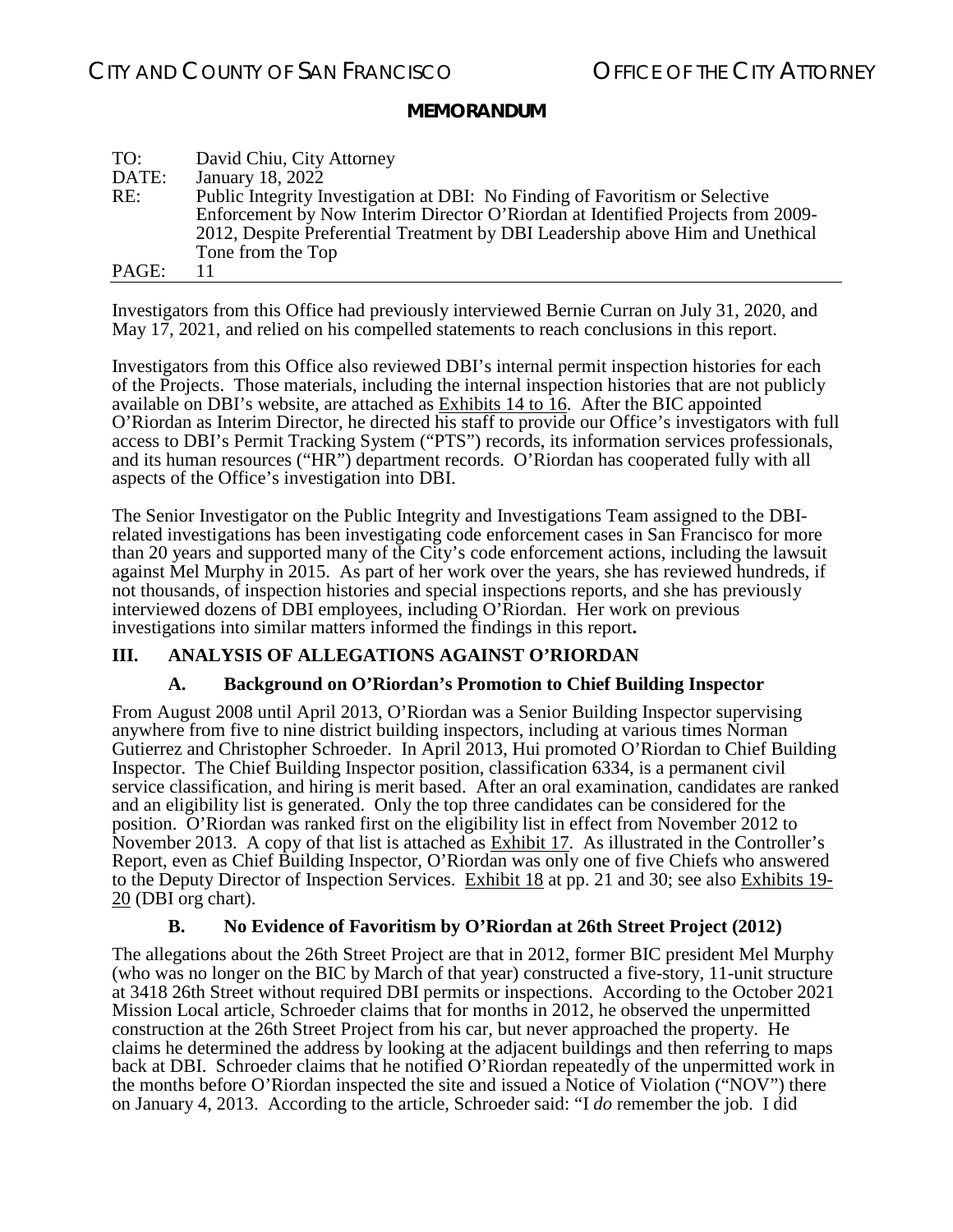| TO:   | David Chiu, City Attorney                                                       |
|-------|---------------------------------------------------------------------------------|
| DATE: | January 18, 2022                                                                |
| RE:   | Public Integrity Investigation at DBI: No Finding of Favoritism or Selective    |
|       | Enforcement by Now Interim Director O'Riordan at Identified Projects from 2009- |
|       | 2012, Despite Preferential Treatment by DBI Leadership above Him and Unethical  |
|       | Tone from the Top                                                               |
| PAGE: | 12.                                                                             |

report it to Patrick O'Riordan. Numerous times." The article further states that Schroeder said: "I reported it to my immediate supervisor, Patrick [O'Riordan], and I can't remember *exactly* what he said – but he said, 'don't take any action right now.'"

The Mission Local article describes O'Riordan's actions in January 2013 at the 26th Street Project as "big-foot[ing]" Schroeder, who was the District Inspector, and blocking Schroeder from taking appropriate action on the project. The suggestion is that O'Riordan knowingly allowed the unpermitted work to continue and blocked Schroeder from acting, as preferential treatment for Mel Murphy, and that O'Riordan's actions were comparable to those of "accused federal criminal Bernie Curran."

Our investigation shows that on January 2, 2013, the San Francisco Chronicle began asking DBI about the construction at the 26th Street Project, and on January 4, 2013, O'Riordan went to the property and issued an NOV and stop-work order. DBI's internal PTS records of the inspection history at the 26th Street Project do not reveal any preferential treatment. Exhibit 14.

<span id="page-11-0"></span>The allegations of favoritism by O'Riordan at 26th Street rise and fall with the credibility of Schroeder, who represented in October 2021 that back in 2012 he alerted O'Riordan to the unpermitted construction repeatedly over the months before O'Riordan issued an NOV there on January 4, 2013.

#### 1. **O'Riordan Denied Knowing About the Unpermitted Construction until January 4, 2013 When He First Inspected the Site and Issued a NOV**

O'Riordan told investigators that he was not aware of the 26th Street Project until he was given the complaint and sent to the property by his supervisor. He believed that all happened on the same day, January 4, 2013. O'Riordan did not remember who asked him to respond to the complaint, but he thought it likely was his supervisor at the time, Dan Lowrey. O'Riordan was a Senior Inspector directly supervising Schroeder, and the property was in Schroeder's district.

O'Riordan said he went to the site and observed that workers had poured the foundation and framed the building up to the roof on a site permit. O'Riordan does not remember any conversations with Schroeder about the project before or after issuing the NOV. If there was a conversation, he said it could only have been the same day he learned of the complaint in January 2013.

O'Riordan said that if Schroeder had seen unpermitted construction at the 26th Street Project, he should have issued an NOV on the spot. According to O'Riordan, Schroeder did not need supervisory approval to issue an NOV. When asked if it would ever be appropriate for a District Inspector to ask his supervisor before issuing an NOV, O'Riordan stated:

> It could be, under certain circumstances, but I would suggest that if you have something as egregious as an entire building being built without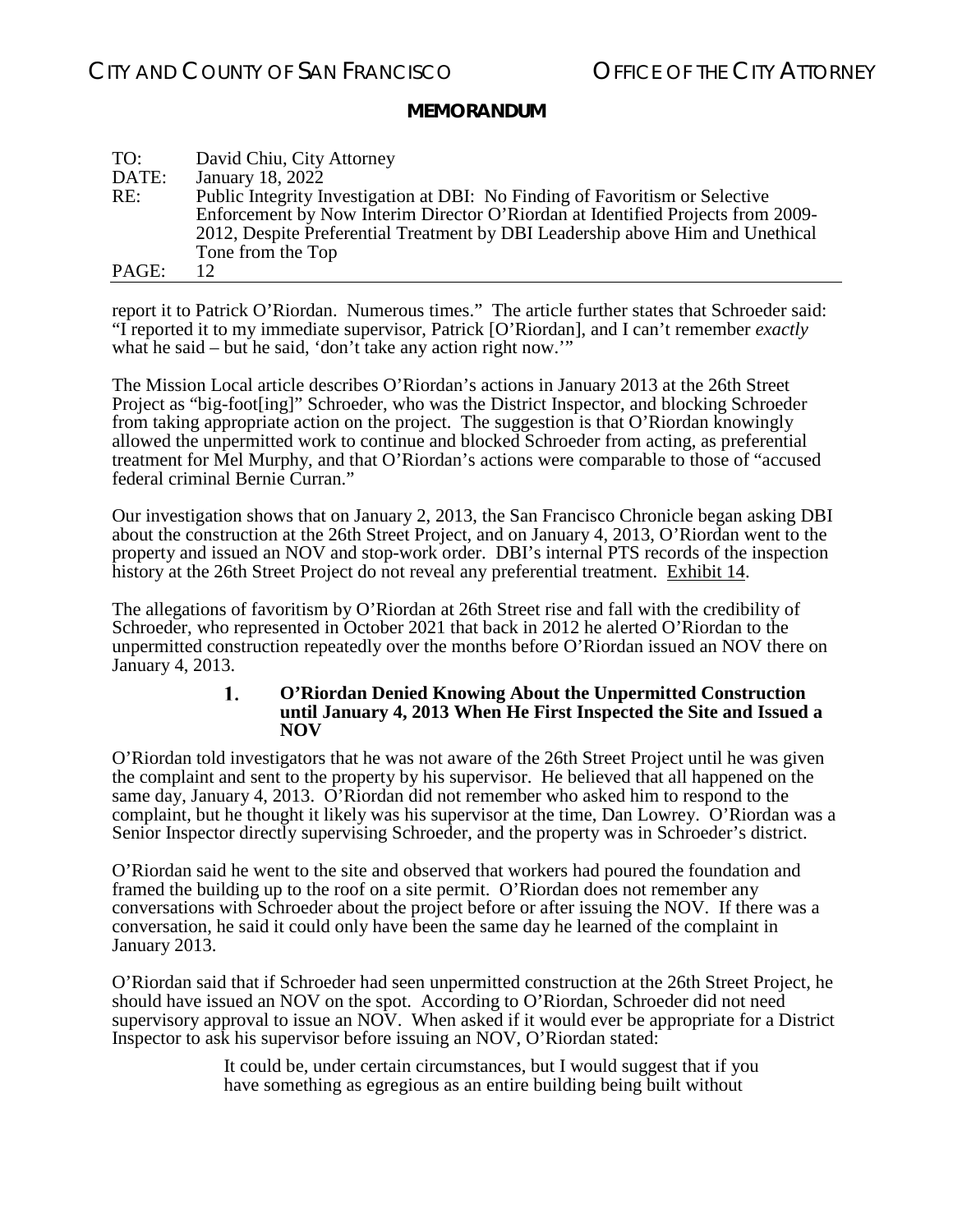| TO:   | David Chiu, City Attorney                                                       |
|-------|---------------------------------------------------------------------------------|
| DATE: | January 18, 2022                                                                |
| RE:   | Public Integrity Investigation at DBI: No Finding of Favoritism or Selective    |
|       | Enforcement by Now Interim Director O'Riordan at Identified Projects from 2009- |
|       | 2012, Despite Preferential Treatment by DBI Leadership above Him and Unethical  |
|       | Tone from the Top                                                               |
| PAGE: | 13                                                                              |

having permits to do any physical work at the site, then in my opinion, that's a no-brainer, that's an NOV.

#### $2.$ **O'Riordan as Interim Director Suspended Schroeder in April 2021**

<span id="page-12-0"></span>On December 1, 2020, Schroeder received a notice of DBI's intent to suspend him for five days for unprofessional conduct and mistreatment of co-workers. The notice was signed by O'Riordan as Interim Director of DBI. The investigation into Schroeder's actions, conducted by the City's Department of Human Resources, found that Schroeder (1) made an inappropriate and unprofessional comment to then-Deputy Director Ed Sweeney in the elevator lobby, and (2) threatened to end the career of his supervisor in Code Enforcement. On January 8, 2021, a hearing officer from the Office of the Treasurer and Tax Collector upheld the proposed five-day suspension. After Schroeder served one day of discipline, negotiations on the final discipline continued into April 2021 but ultimately Schroeder would not accept terms to avoid further discipline. On April 6, 2021, O'Riordan issued final discipline for the remaining four-day suspension, which Schroeder served on April 12-15, 2021.

#### 3. **Schroeder's Statements in 2014 Contradict His Statements to Mission Local in 2021 – Seven Years Later**

<span id="page-12-1"></span>The City Attorney's Office questioned Schroeder about the 26th Street Project in 2014, as part of its investigation into 125 Crown Terrace. Back in 2014, Schroeder seemed entirely unaware of the 26th Street Project. Investigators specifically asked Schroeder about 3418 26th Street. Schroeder said: "I don't recall ever being out there." When pressed about an entry in the publicfacing Permit Tracking System, Schroeder said, "Uh, I was never out there, you know. I don't know." (Emphasis added).

The City Attorney's Office investigator noted that the public facing PTS records for the 26th Street Project showed Schroeder as the assigned Inspector:

| Stuart:    | But your name is on it.                                                                                                                                                                                                                                                                                      |
|------------|--------------------------------------------------------------------------------------------------------------------------------------------------------------------------------------------------------------------------------------------------------------------------------------------------------------|
| Schroeder: | Maybe somebody, you know, was covering for me or<br>something like that, I don't know, but if my name was on<br>it, it'd be on a paper job card or it'd be entered on the<br>computer under my name.                                                                                                         |
| Stuart:    | But it is entered on the computer.                                                                                                                                                                                                                                                                           |
| Schroeder: | But when they get entered under my name, sometimes<br>people don't fill out the subsequent. If it's in my district,<br>I'm covering for somebody else, uh, the old system will<br>show my name preceding whoever did it after. And a lot of<br>these things get entered with, uh, without people writing in. |
| Stuart:    | So let's see, let's see. So there was $a -$                                                                                                                                                                                                                                                                  |
|            |                                                                                                                                                                                                                                                                                                              |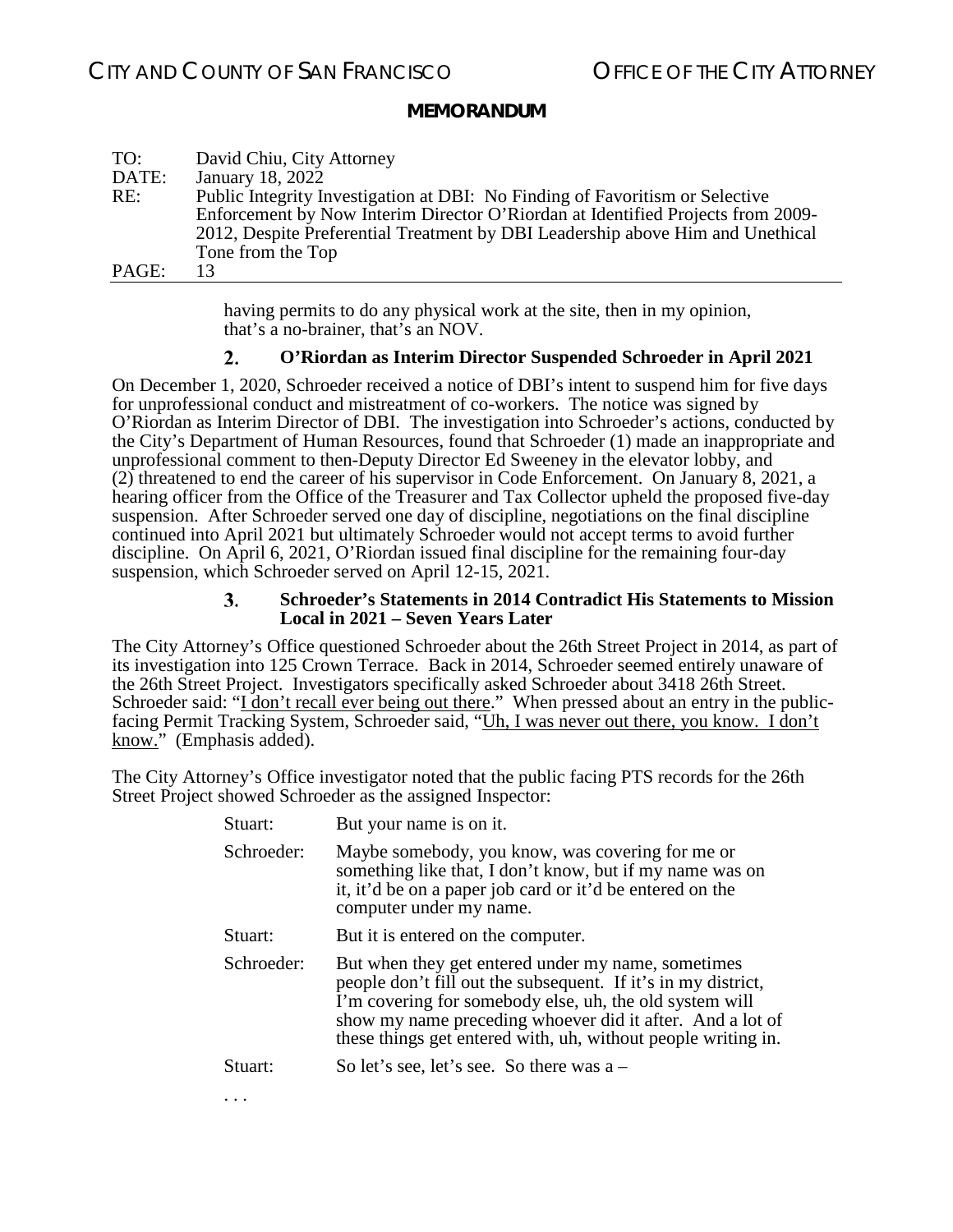| TO:<br>DATE:<br>RE:<br>PAGE: | David Chiu, City Attorney<br>January 18, 2022<br>Tone from the Top<br>14 | Public Integrity Investigation at DBI: No Finding of Favoritism or Selective<br>Enforcement by Now Interim Director O'Riordan at Identified Projects from 2009-<br>2012, Despite Preferential Treatment by DBI Leadership above Him and Unethical |
|------------------------------|--------------------------------------------------------------------------|---------------------------------------------------------------------------------------------------------------------------------------------------------------------------------------------------------------------------------------------------|
|                              |                                                                          |                                                                                                                                                                                                                                                   |
|                              | Schroeder:                                                               | Why don't you get the NOV and see if my writings on it?                                                                                                                                                                                           |
|                              | Stuart:                                                                  | First NOV issued by acting Chief Building Inspector<br>Patrick O'Riordan.                                                                                                                                                                         |
|                              | Schroeder:                                                               | Yeah, that's not my name.                                                                                                                                                                                                                         |
|                              | Stuart:                                                                  | So, so the $-$                                                                                                                                                                                                                                    |
|                              | Schroeder:                                                               | So this is who issued it. This is my name. It will come up<br>no matter who's doing the inspections on any of these, my<br>name will always come up preceding this.                                                                               |
|                              | Stuart:                                                                  | And that's because it's your district?                                                                                                                                                                                                            |
|                              | Schroeder:                                                               | Yeah. That's the way the computer system works.                                                                                                                                                                                                   |
|                              | .                                                                        |                                                                                                                                                                                                                                                   |
|                              | Stuart:                                                                  | Okay. So you don't believe you ever were at 3418 26th<br>Street?                                                                                                                                                                                  |
|                              | Schroeder:                                                               | Not to my knowledge, no.                                                                                                                                                                                                                          |

At no point in the 2014 interview did Schroeder state that he had observed unpermitted work at the 26th Street Project from his car. And at no point did Schroeder complain that O'Riordan – or anyone else at DBI – had kept him away from either of the two Mel Murphy projects in his district. Instead, Schroeder said he was unaware of the 26th Street Project and described his absence at 125 Crown Terrace as just a function of him being busy or another inspector being light.

#### $\mathbf{4}$ **Schroeder Would Not Speak Voluntarily to the City Attorney's Office**

<span id="page-13-0"></span>City Attorney's Office investigators tried for weeks to schedule a voluntary interview with Schroeder. On December 6, 2021, as Interim Director, O'Riordan directed Schroeder to an interview on December 9, 2021. On December 9, Schroeder appeared without a union representative despite being notified of his right to representation in the letter, and decided at the interview that he wanted representation, so the interview was continued to December 13, 2021, when Schroeder's union representative was available. Schroeder's union representative called the morning of December  $\hat{1}3, 2021$ , to again continue the interview. We finally interviewed Schroeder with his union representative on December 21, 2021.

#### 5. **At the Directed Interview, Schroeder Suggested that His Memory Improved Over Time**

<span id="page-13-1"></span>On December 21, 2021, we interviewed Schroeder and asked about favoritism that he observed at DBI over the years. He had very little first-hand information to share and repeatedly referred to emails and DBI records before speaking. As to the 26th Street Project, Schroeder repeated his claims in the press that he had observed the unpermitted construction at the 26th Street Project for months and notified O'Riordan repeatedly. Schroeder said he never got out of his car or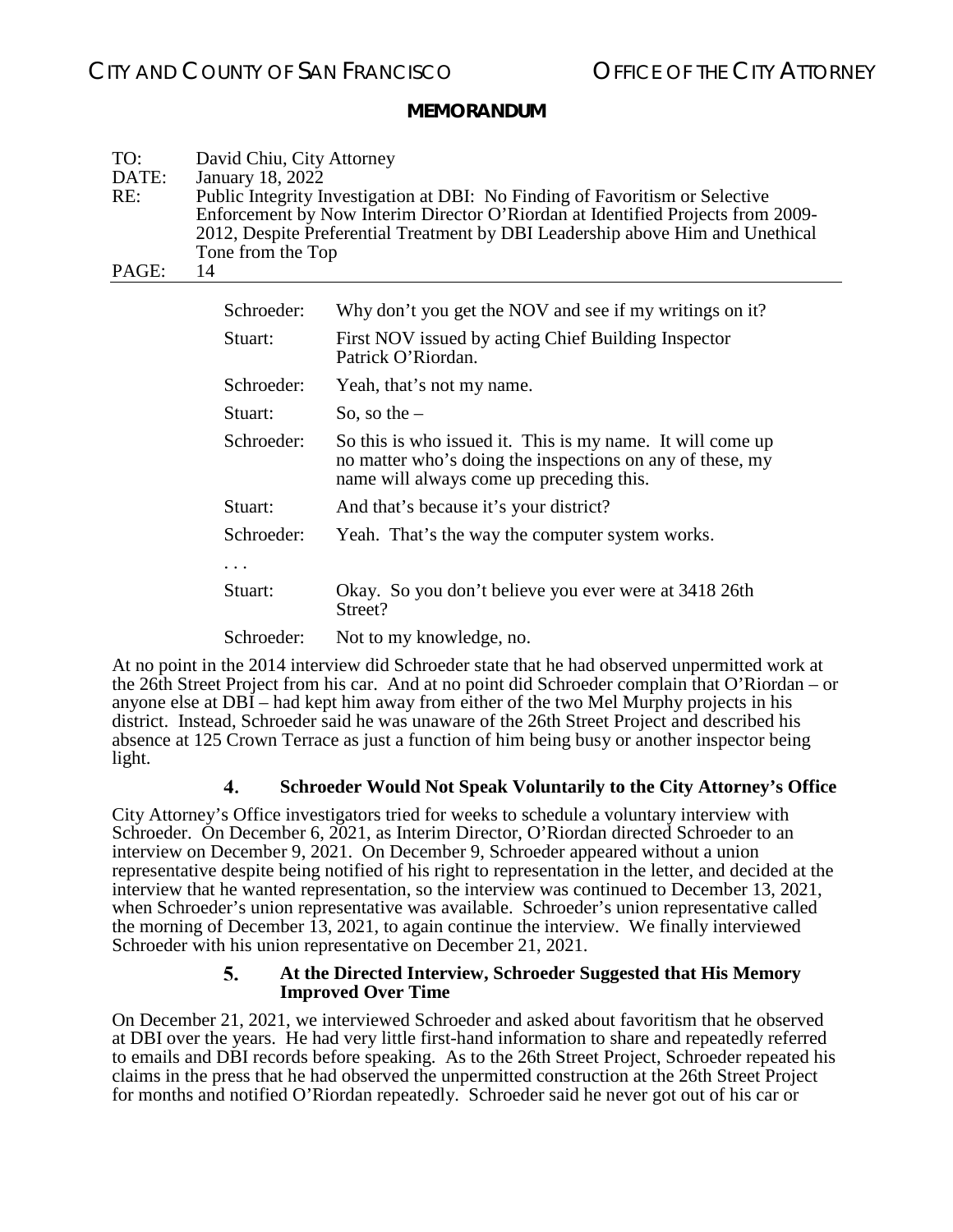| TO:   | David Chiu, City Attorney                                                       |
|-------|---------------------------------------------------------------------------------|
| DATE: | January 18, 2022                                                                |
| RE:   | Public Integrity Investigation at DBI: No Finding of Favoritism or Selective    |
|       | Enforcement by Now Interim Director O'Riordan at Identified Projects from 2009- |
|       | 2012, Despite Preferential Treatment by DBI Leadership above Him and Unethical  |
|       | Tone from the Top                                                               |
| PAGE: | 15                                                                              |

approached the property, but he claimed he was able to determine the address by looking at the adjacent buildings and then referring to maps back at DBI. Schroeder told investigators that he alerted O'Riordan to the unpermitted construction for months. Investigators then played Schroeder the recording of his statements in 2014 and asked him about the inconsistencies:

> DCA STEWART: So my question is, why didn't you tell the City Attorney's Office about this conversation with O'Riordan back then in 2014?

SCHROEDER: As I said before, because what I was told was that they wanted me to lie. O'Riordan and Dan Lowery wanted me to say that they tried to call me four times.

DCA STEWART: Right, but why didn't you share any of that with the City Attorney's Office? I mean they were investigating whether or not Mel Murphy had exerted undue influence on anyone at DBI and caused this catastrophe. A house slid down the hill and it was only stopped by some big vehicle at the bottom. It could have, you know, killed people. So you didn't share any of this information with the City Attorney's Office in 2014.

SCHROEDER: Maybe I didn't recall it at the time.

DCA STEWART: Well, it's much closer in time to those events, right, it was within a year or a year-and-a-half of the events. We're now almost a decade away.

SCHROEDER: Yeah, I don't recall why and I can't ruminate on subjective hypotheticals.

DCA STEWART: Well, is it possible that your memory today is wrong or muddied and no longer accurate?

SCHROEDER: Or maybe it's clearer, I don't know.

DCA STEWART: Are you really sitting there telling me you think your memory today in 2021 is clearer about events that occurred in 2012 and 2013?

SCHROEDER: I don't know, it depends on what was happening in my life and my personal life.

DCA STEWART: So what was happening in your personal life?

SCHROEDER: I don't believe that I need to discuss my personal life.

DCA STEWART: Well, only if you think it impacted your memory back then.

SCHROEDER: I don't know what impacted it.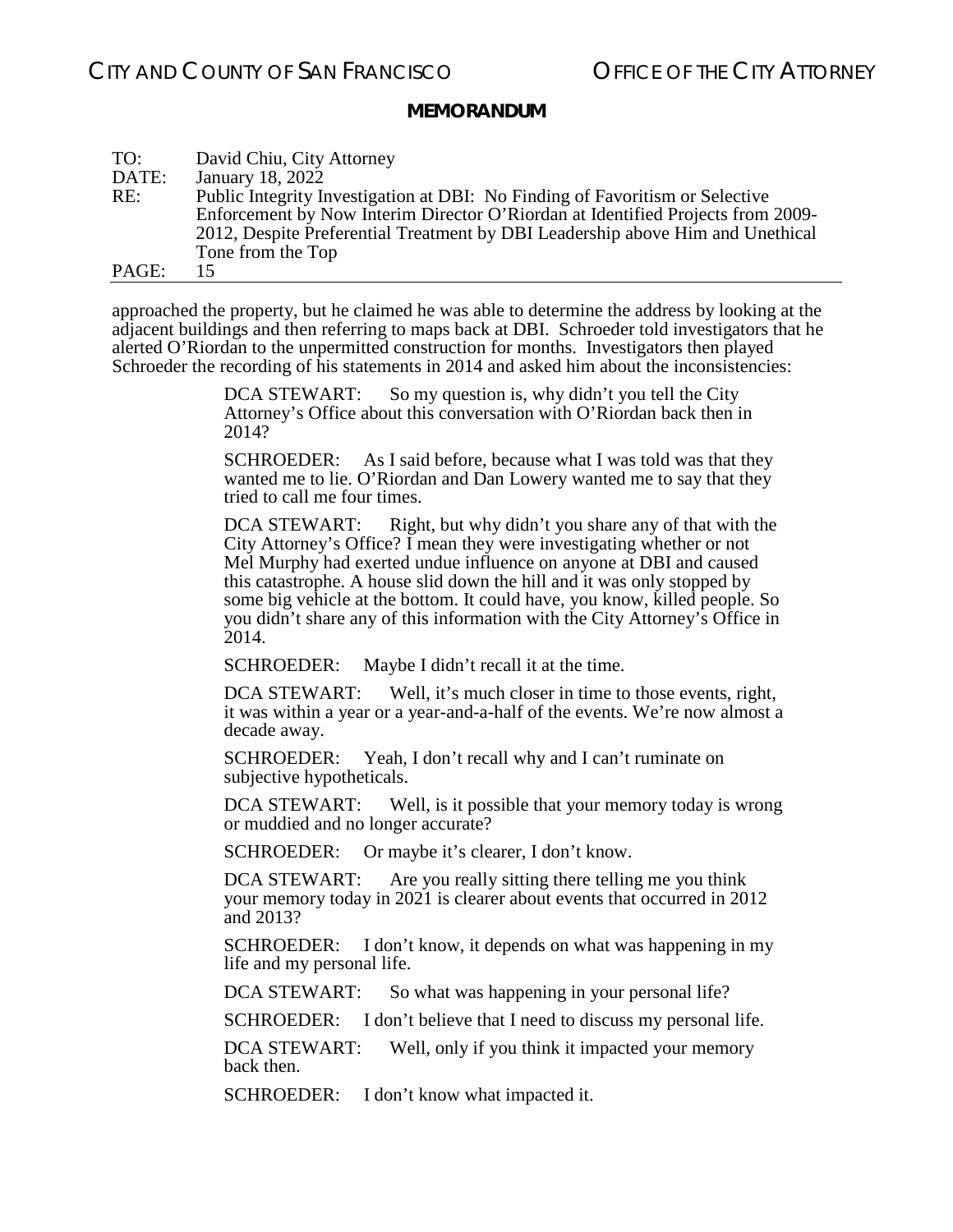| TO:   | David Chiu, City Attorney                                                       |
|-------|---------------------------------------------------------------------------------|
| DATE: | January 18, 2022                                                                |
| RE:   | Public Integrity Investigation at DBI: No Finding of Favoritism or Selective    |
|       | Enforcement by Now Interim Director O'Riordan at Identified Projects from 2009- |
|       | 2012, Despite Preferential Treatment by DBI Leadership above Him and Unethical  |
|       | Tone from the Top                                                               |
| PAGE: | 16                                                                              |

DCA STEWART: Well, I'm going to be very candid with you. My assessment is that your memory was likely better in 2014 than it is today, and on balance, I think it's unlikely that what you are telling me you remember today is more accurate than what you shared with the City Attorney's Office in 2014.

SCHROEDER: I respect your opinion.

#### 6. **The Evidence Supports a Finding that Schroeder Did Not Notify O'Riordan of Unpermitted Construction at the 26th Street Project Before January 2013**

<span id="page-15-0"></span>The evidence supports a conclusion that Schroeder did not notify O'Riordan about the 26th Street Property, and O'Riordan did not prevent Schroeder from enforcing the Building Code at that project. Indeed, the evidence supports a finding that Schroeder was completely unaware of the unpermitted construction until even after O'Riordan issued an NOV there in response to a complaint. In 2021, Schroeder claimed that he saw the construction at the 26th Street Project from his car in 2012, that he then determined the address and checked the permit status at the office, and that he reported the unpermitted construction to O'Riordan.

But in a recorded interview with the City Attorney's Office in 2014, Schroeder denied ever being at the 26th Street Project. During the 2014 interview, Schroeder acted as if he were unaware of the project altogether and appeared to learn about O'Riordan's NOV in real time at the interview when shown the document. In April 2021, more than five years after the discovery of unpermitted construction, O'Riordan, as Interim Director, suspended Schroeder for five days based on findings that Schroeder made threats to different supervisors, including a threat to ruin his immediate supervisor's career. Six months later, Schroeder made his allegations against O'Riordan for the first time.

When investigators confronted Schroeder with his prior statements about the 26th Street Project, Schroeder suggested that his memory might have improved over time. When investigators told Schroeder it was not credible that his memory of events that occurred in 2012 was better in 2021 than in 2014, Schroeder said only: "I respect your opinion." Finally, the evidence establishes that as the District Inspector, Schroeder had authority to approach and inspect any building site in his district and to issue a NOV or take other action if there was unpermitted work, and he did not explain why he didn't do that in this case. Considering all of the evidence, we find that it is more likely than not that Schroeder did not notify O'Riordan about the 26th Street Project, and instead made inaccurate statements to the press about O'Riordan in October 2021, potentially in retaliation for O'Riordan's role in disciplining him earlier in April 2021.

### <span id="page-15-1"></span>**C. No Evidence of Favoritism or Improper Conduct by O'Riordan at 25th Street Project (2011)**

Here, the allegation is that O'Riordan went easy on the developer at the 25th Street Project in 2011 by issuing a Notice of Violation ("NOV") rather than declaring an unlawful demolition under the Building Code, which would have prohibited any construction at the site for five years.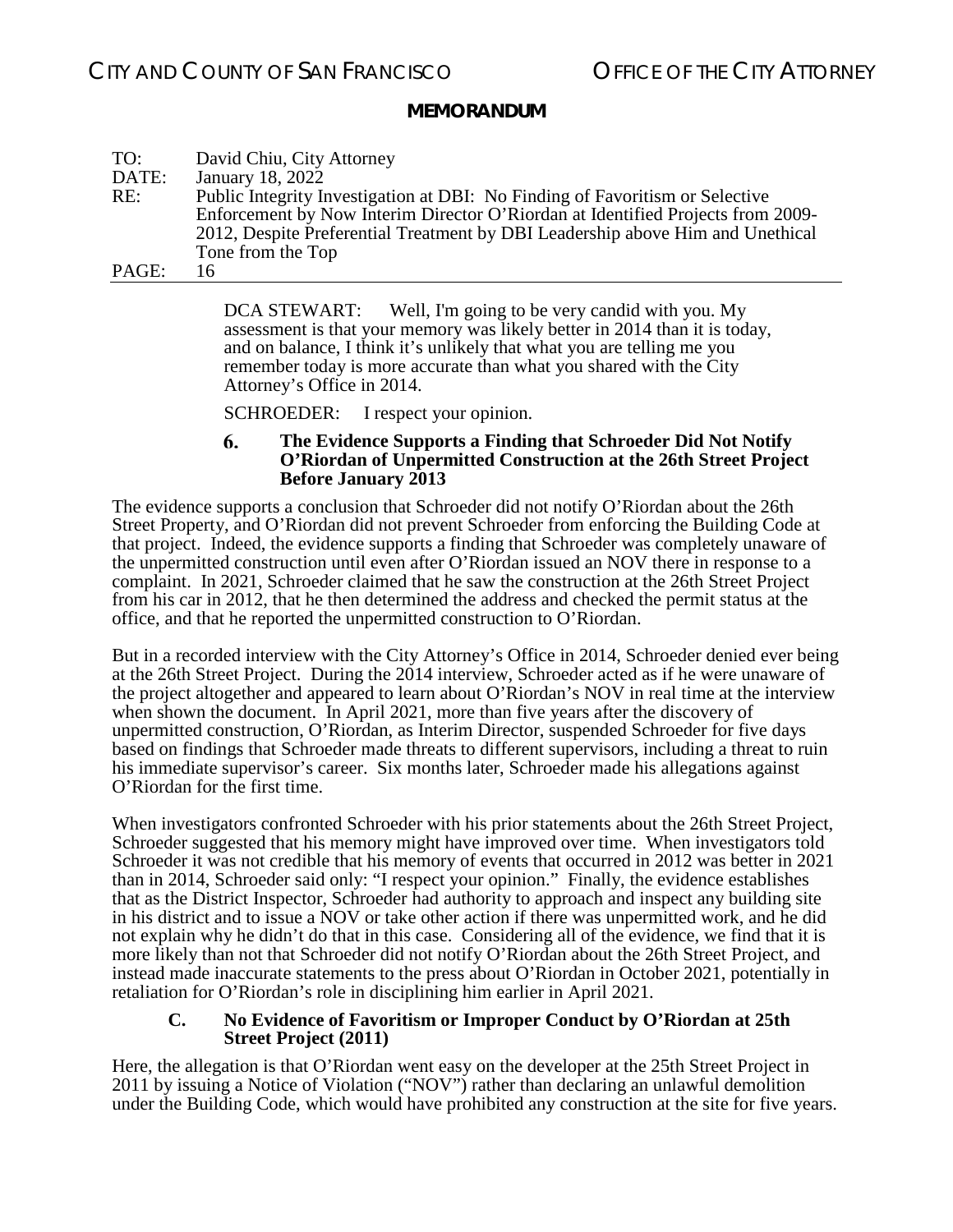| TO:   | David Chiu, City Attorney                                                       |
|-------|---------------------------------------------------------------------------------|
| DATE: | January 18, 2022                                                                |
| RE:   | Public Integrity Investigation at DBI: No Finding of Favoritism or Selective    |
|       | Enforcement by Now Interim Director O'Riordan at Identified Projects from 2009- |
|       | 2012, Despite Preferential Treatment by DBI Leadership above Him and Unethical  |
|       | Tone from the Top                                                               |
| PAGE: | 17                                                                              |

The October 2021 Mission Local article states that O'Riordan's NOV at the 25th Street Project in 2012 "clearly" describes an unlawful demolition but avoids using the term "unlawful demolition" or citing the San Francisco Building Code. The article states:

> Again, Schroeder says he'd have done it differently. He'd have written it up as an unlawful demolition. And, in doing so, he'd have vastly circumscribed what could be built on this site. The owner, or his successors would be limited to matching what was previously there: "Same size, same footprint, same everything," Schroeder says. "It's to discourage people from tearing down these buildings."

The Mission Local article suggests O'Riordan prevented Schroeder from enforcing the Building Code in Schroeder's assigned district to protect "connected builders." But the article also describes the owner of the 25th Street Project at that time – Jamie Karrick – as a mechanic and restorer of vintage motorcycles and cars who "quickly got in over his head." The article says Schroeder "believes Karrick had no malign intent and the situation simply got out of hand."

By all accounts, a complaint about the 25th Street Project was lodged with DBI on November 16, 2011, and O'Riordan issued a NOV the same day. When we interviewed him, O'Riordan was adamant that he handled the NOV at the 25th Street Project appropriately. He stated that an unlawful demolition freezes the status quo at a site for five years. This, he said, can result in complaints from neighbors frustrated with issues created by an unfinished construction site in their neighborhood. According to O'Riordan, the NOV he drafted resulted in the project returning to the Planning Department for further review before any additional construction could proceed and accomplished what was needed to ensure compliance with local Codes.

According to O'Riordan, "we decided, it was decided, and I don't know by who, that the best approach was [to] let these things go to Planning, let Planning figure out how to deal with them, and that's exactly what happened in this case." Current Deputy Director Joseph Duffy confirmed that "the unlawful demo route had only been used once, I believe, at DBI in 15 years." When Schroeder was interviewed on December 21, 2021, he conceded that DBI had not declared an unlawful demolition under the Building Code in ten years.

O'Riordan treated Karrick's 25th Street Project as he would have treated any permitted project where demolition exceeded the scope of the permit. DBI's longstanding practice has been to issue an NOV if demolition exceeds the scope of a permit. Given that Karrick was politically unconnected and unsophisticated, it would have been a violation of DBI's Code of Conduct for O'Riordan to treat Karrick worse than other similarly situated owners. It is more likely than not that Schroeder made inaccurate statements to the press about O'Riordan's enforcement at this property in retaliation for the imposed discipline.

Regardless of whether O'Riordan's approach reflected a best practice by DBI, we did not find any credible evidence that O'Riordan went easy on Karrick as a favor to a connected builder. The building owner was by all accounts – including Schroeder's – unsophisticated and in over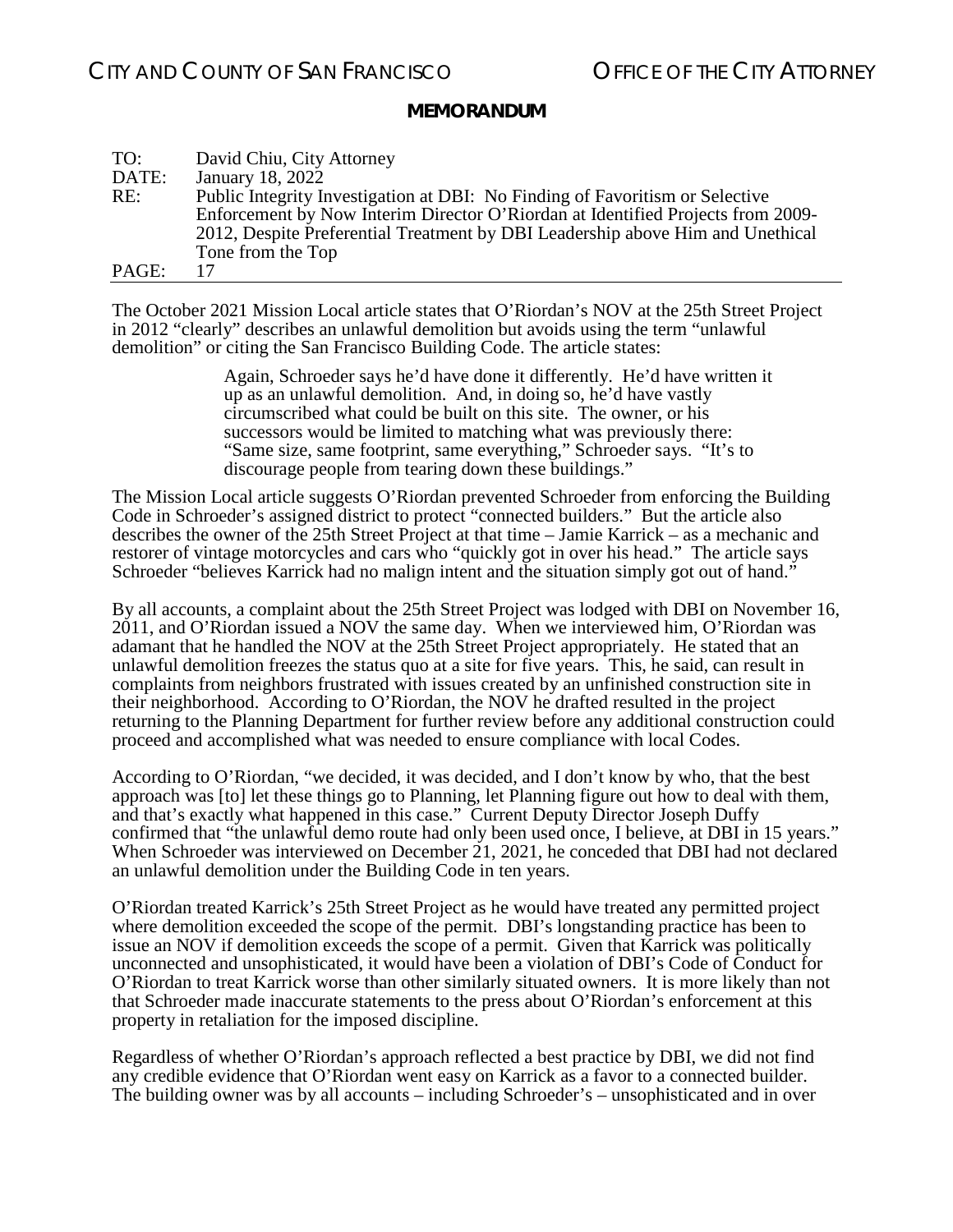| TO:   | David Chiu, City Attorney                                                       |
|-------|---------------------------------------------------------------------------------|
| DATE: | January 18, 2022                                                                |
| RE:   | Public Integrity Investigation at DBI: No Finding of Favoritism or Selective    |
|       | Enforcement by Now Interim Director O'Riordan at Identified Projects from 2009- |
|       | 2012, Despite Preferential Treatment by DBI Leadership above Him and Unethical  |
|       | Tone from the Top                                                               |
| PAGE: | 18                                                                              |

his head. The Mission Local article suggests that O'Riordan went easy on the violations he found at the 25th Street Project to benefit a potential *future* owner of the property and that O'Riordan's motivation in 2012 is allegedly suspect because Karrick, the mechanic owner, later sold the property to someone who hired former BIC President Rodrigo Santos to complete the project. This theory of proof that O'Riordan engaged in favoritism – before Santos' involvement at the property – is not supported by any reliable evidence from the time of the decision, and therefore unpersuasive based on the evidence we reviewed.

#### <span id="page-17-0"></span>**D. No Evidence of Favoritism or Improper Conduct by O'Riordan at Valencia Street Project (2009)**

The allegation in the Mission Local article as to the Valencia Street Project is that O'Riordan performed inspections there in 2009 and failed to enforce identified violations. The article relies on statements by former DBI inspector Norman Gutierrez, the assigned Inspector for that district in 2009. Gutierrez told the journalist that he "was taken off this job because he was applying the code impartially and inconveniencing a connected builder." According to the article, Gutierrez was badgered by then-Deputy Director Ed Sweeney about this project, "[a]nd then he never went back." Gutierrez is quoted as saying: "Senior inspectors aren't supposed to go out and do district inspectors' work." The article does not identify what Building Code violations O'Riordan allegedly failed to enforce. (As mentioned in Section II, Gutierrez, since retired from DBI, declined requests this Office made to interview him.)

The internal DBI permitting history for the Valencia Street Project is attached as Exhibit 16. Nothing in the inspection history reflects favoritism or a failure to enforce the Building Code. Mission Local reported that Norman Gutierrez said he was "taken off the job" at 700 Valencia Street, because he was "applying the code impartially and inconveniencing a connected builder."

Mission Local quoted DBI's statement regarding the Valencia Street Project verbatim:

The project sponsor has said they contacted Gutierrez to conduct a site visit to discuss the project with the new district inspector assigned to the area. Not receiving a response, the owner escalated his request to the senior inspector for the district, O'Riordan, who spoke with the owner and subsequently determined that the project was sufficiently complicated that he needed to conduct a site visit. In November 2009, O'Riordan conducted the inspections himself and, on 3/29/12, issued the CFC [Certificate of Final Inspection]. Having the senior inspector step in is standard protocol when there's an issue at a property or a member of the public complains about an inspector.

Exhibit 7. The Mission Local reporter shared DBI's statement with Gutierrez. Gutierrez reportedly responded: "There's a fallacy in that." According to Gutierrez, the project was not too complicated for him; he reported that he has a master's degree in architecture from the University of California at Berkeley. According to Gutierrez, he was taken off the job so that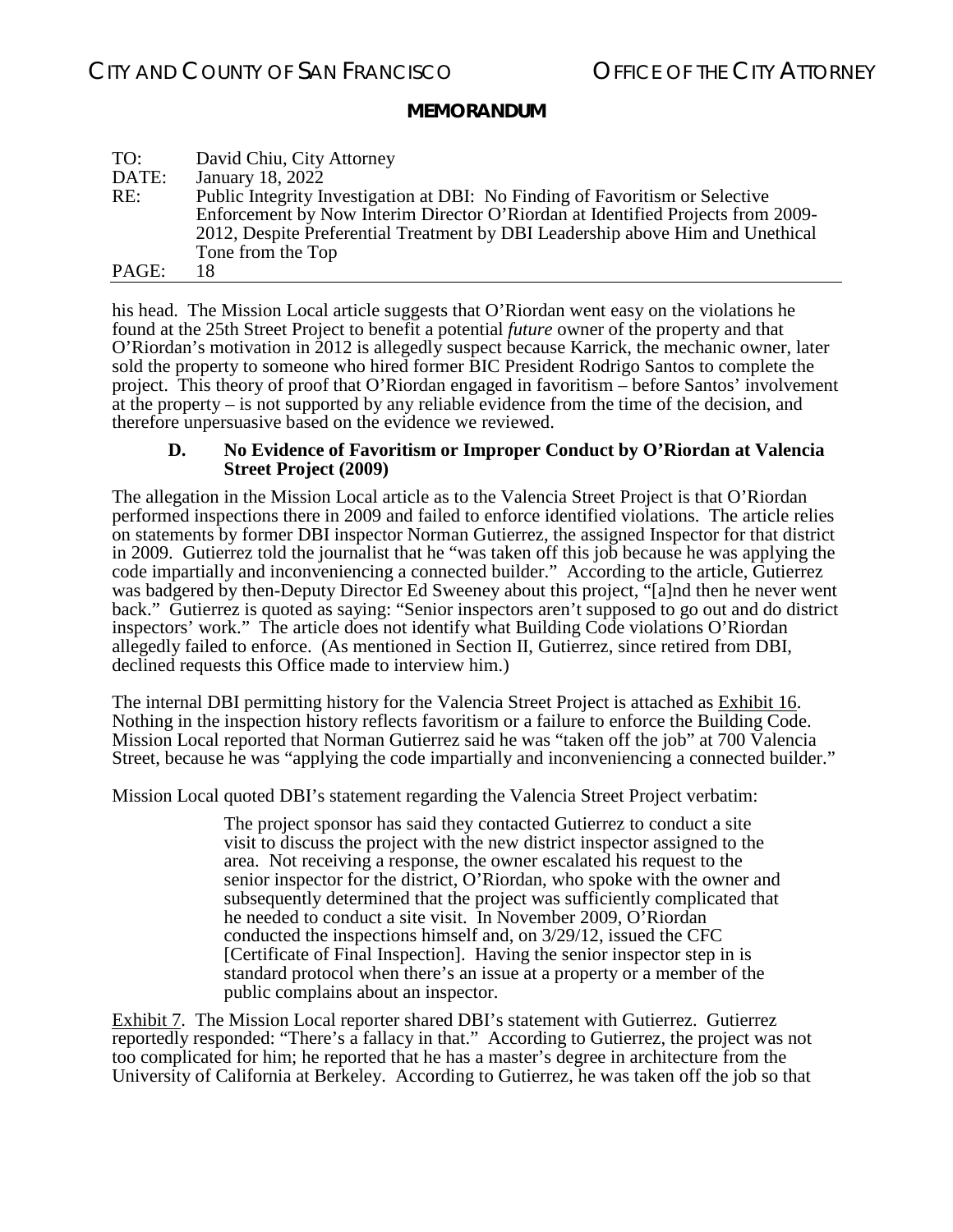| TO:   | David Chiu, City Attorney                                                       |
|-------|---------------------------------------------------------------------------------|
| DATE: | January 18, 2022                                                                |
| RE:   | Public Integrity Investigation at DBI: No Finding of Favoritism or Selective    |
|       | Enforcement by Now Interim Director O'Riordan at Identified Projects from 2009- |
|       | 2012, Despite Preferential Treatment by DBI Leadership above Him and Unethical  |
|       | Tone from the Top                                                               |
| PAGE: | 19                                                                              |

O'Riordan could go easy on a connected builder. Gutierrez also told Mission Local that "Senior inspectors aren't supposed to go out and do district inspectors' work." Gutierrez further stated:

> [C]onnected builders know they can make calls when a district inspector tells them no. They can complain that the inspector was rude and unhelpful. And, in essence, they can choose who inspects their work. Or who *doesn't* inspect it.

But according to O'Riordan and the contractor, Gutierrez was never at the site and never interacted with the contractor. And, as mentioned above, Gutierrez declined to talk to our investigators after he made the allegations.

In December 2021 we interviewed the contractor, John O'Connor, by phone. He remembered the Valencia Street Project. He said that Gutierrez was never on his job. O'Connor said that the assigned District Inspector before Gutierrez had conducted all of the inspections of the foundation up to the post-tension concrete decking on the first floor. O'Connor further explained that there was a downturn in the economy in 2009, and when the previous District Inspector was laid off, Gutierrez was assigned to the district.

O'Connor said he called Gutierrez multiple times. When he did not get a return call, he called the Senior Inspector, O'Riordan. He believed there was a shortage of Inspectors at that time due to the layoffs.

O'Connor claimed that O'Riordan was "one of the toughest inspectors I've ever had on a job." He described O'Riordan as "very tough" and "exceptionally thorough." As an example, he explained that while his plans called for two hand rails on the stairs in the main hallway, he only installed one, because the building was built under the 2001 Building Code. He told O'Riordan, "I don't have to put that second hand rail in, because the code says I don't have to." While it was true that the governing Code did not require two handrails, the plan called for two handrails. O'Riordan told him he would need to get a revision permit to remove the second handrail from the plans. The paper job card for the Valencia Street Project, signed by O'Riordan, corroborates O'Connor's memory. In April 2010, O'Riordan wrote on the job card: "For CFC [certificate of final completion] (1) revision to eliminate 2nd h/rail,  $(2) \ldots$ ." Exhibit 16 at p. 18 of 32.

There is no record of Gutierrez visiting the property or entering any notes into PTS. *See* Exhibit 16. Gutierrez was disciplined in 2013 for lying to O'Riordan, then his direct supervisor and a Senior Inspector, about his whereabouts during the work day, and may be biased against O'Riordan based on that history. And, again, Gutierrez refused to be interviewed as part of our investigation. Considered all together, the evidence demonstrates that O'Riordan's inspections and enforcement actions at the Valencia Street Project (one of his districts as a Senior Inspector) were appropriate, and did not evidence any favoritism or violate any DBI or Code requirements.

### **E. No Evidence of Favoritism by O'Riordan at the Kelly Residence in 2012**

<span id="page-18-0"></span>On December 19, 2012, O'Riordan, then a Senior Inspector, went outside his districts to an address on 11th Avenue and issued an NOV. According to O'Riordan, he went to 11th Avenue in response to a neighbor's complaint, because DBI was short staffed during the holidays.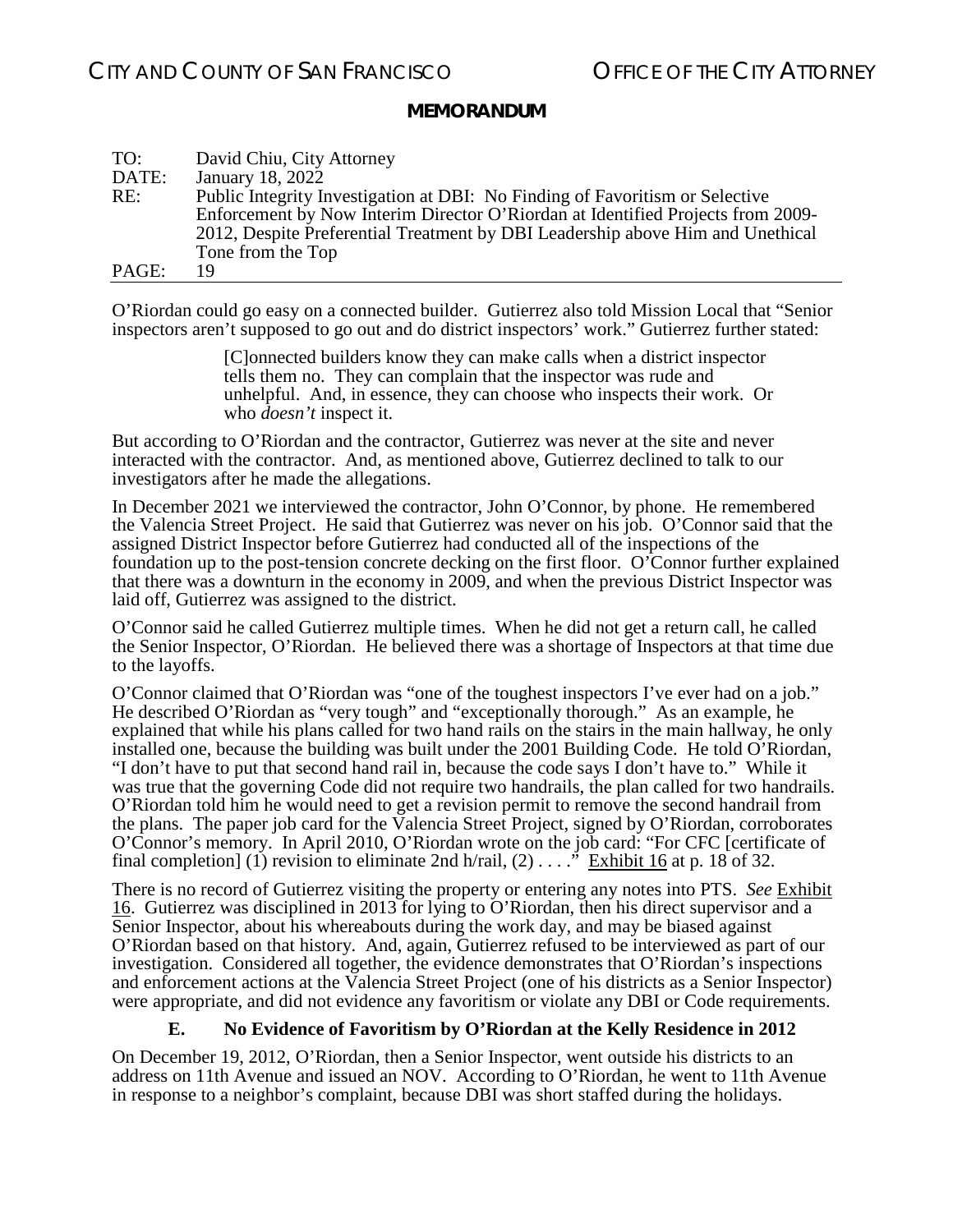| TO:   | David Chiu, City Attorney                                                       |
|-------|---------------------------------------------------------------------------------|
| DATE: | January 18, 2022                                                                |
| RE:   | Public Integrity Investigation at DBI: No Finding of Favoritism or Selective    |
|       | Enforcement by Now Interim Director O'Riordan at Identified Projects from 2009- |
|       | 2012, Despite Preferential Treatment by DBI Leadership above Him and Unethical  |
|       | Tone from the Top                                                               |
| PAGE: | 20                                                                              |

O'Riordan remembered dressing down the owner, a man wearing an expensive-looking, fawncolored overcoat, for compromising his neighbor's foundation. When O'Riordan returned to DBI, Ed Sweeney told him that he had just yelled at Harlan Kelly, the General Manager of the SFPUC. O'Riordan did not return to the Kelly project after the assigned senior inspector returned from vacation. The NOV O'Riordan issued there was abated by Bernie Curran a year later on December 26, 2013. Internal correspondence in the City shows that Hui was copied on correspondence about inspections at the Kelly's house in 2012 and 2013. Exhibit 21. A copy of the complaint on December 19, 2012, and the inspection history for this address is attached as Exhibit 22.

To date, for every DBI inspection that we reviewed, O'Riordan appears to have enforced the Building Code consistently and appropriately regardless of which district he was in or whose project he inspected. While, as described below, O'Riordan admitted to suspecting that others within DBI were providing preferential treatment at Hui's direction, we did not find any credible evidence that O'Riordan himself provided preferential treatment.

#### **F. Unlike Bernie Curran, O'Riordan Did Not Schedule Same Day Inspections for Himself Outside His Districts**

<span id="page-19-0"></span>The Mission Local article describes O'Riordan's actions in January 2013 at the 26th Street Project as "big-foot[ing]" his district inspector – Christopher Schroeder. The article suggests that O'Riordan's actions were comparable to those of "accused federal criminal Bernie Curran traveling out of his district." For a number of reasons, O'Riordan's actions at the 26th Street Project were not comparable to Curran's.

First, as described below in Section IV, the inspection assignment wheel – creating a DBI policy making senior inspectors the last option for covering inspections when a district inspector is unavailable – was not implemented until 2014. Second, unlike Curran, O'Riordan directly supervised the assigned district inspector for each of these Projects. And finally, unlike Curran who has been charged with bribery and has revised his financial disclosures to admit financial interests in several properties he inspected, there is no evidence that O'Riordan overlooked Building Code violations or had a financial interest in any of these project sponsors.

#### <span id="page-19-1"></span>**IV. WHILE O'RIORDAN DID NOT ENGAGE IN POLITICAL FAVORITISM, AMPLE EVIDENCE EXISTS OF A CULTURE OF POLITICAL FAVORITISM AT THE TIME SUPPORTED BY DBI'S THEN LEADERSHIP AND AN UNETHICAL TONE FROM THE TOP**

As described in Section III above, we did not find O'Riordan engaged in selective enforcement or favoritism at the Projects when he was a Senior Inspector about a decade ago, nor did we find any such wrongful conduct by O'Riordan at the other projects we reviewed. But we did find ample evidence demonstrating a culture at DBI at that time of favoritism and selective enforcement for politically connected individuals, as well as outright corruption by some DBI employees. That culture reveals a failure of leadership at DBI and those with the authority to oversee DBI, including by former DBI Director Tom Hui, to prioritize or model ethical conduct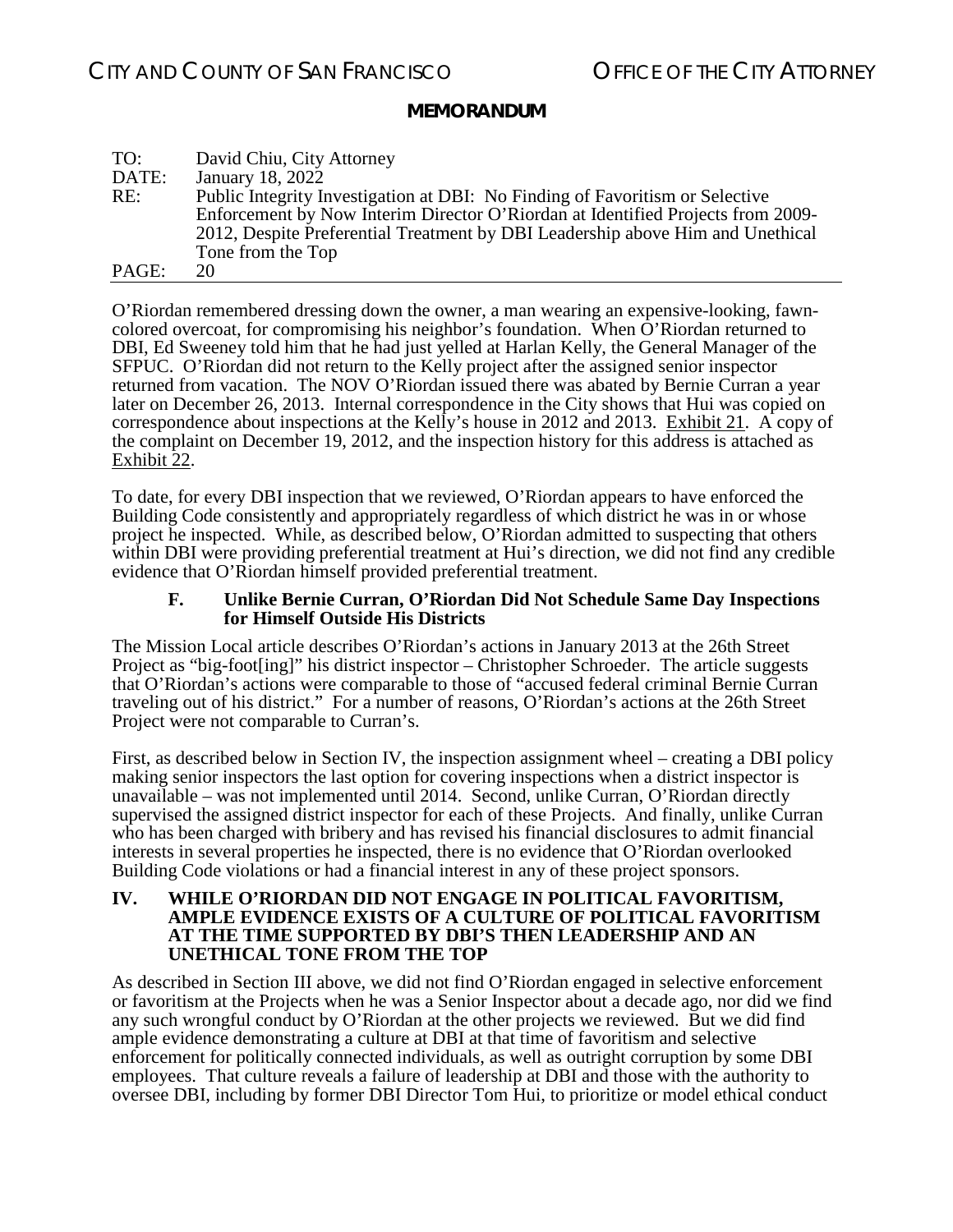| TO:   | David Chiu, City Attorney                                                       |
|-------|---------------------------------------------------------------------------------|
| DATE: | January 18, 2022                                                                |
| RE:   | Public Integrity Investigation at DBI: No Finding of Favoritism or Selective    |
|       | Enforcement by Now Interim Director O'Riordan at Identified Projects from 2009- |
|       | 2012, Despite Preferential Treatment by DBI Leadership above Him and Unethical  |
|       | Tone from the Top                                                               |
| PAGE: | 21                                                                              |

and to implement reforms that would limit the ability to provide preferential treatment and provide greater transparency and accountability at DBI.

As mentioned above, we determined that to fully investigate the allegations about O'Riordan's conduct at the Projects from 2009-2012, we needed to examine how DBI was managed during that time and specifically the tone and expectations from DBI leaders about ethical conduct. Accordingly, we also examined these three matters for overall context:

(1) significant events relating to DBI and the BIC before 2013 surrounding the appointment of Tom Hui as permanent DBI Director under former Mayor Ed Lee's administration;

(2) a previously confidential report that the City's General Services Agency prepared in 2014, under the supervision of then City Administrator Naomi Kelly, showing that Hui and his staff had improperly favored former BIC President Mel Murphy at 125 Crown Terrace, and events surrounding that report; and

(3) public integrity findings by the Controller and this Office, informed by the work of DBI under Interim Director O'Riordan, uncovered after January 2020 when federal criminal charges against the former Director of Public Works Mohammed Nuru implicated former DBI Director Hui in alleged favoritism of Walter Wong at 555 Fulton Street.

In sum, what we found was a larger pattern of a failure to hold those accountable at DBI for favoritism and selective enforcement, and instead a tone set at the top of City government at the time that rewarded Hui for favoring former Mayor Lee's political supporters. Hui was appointed Director after the BIC promoted him through an unusual process and following a threat that Mel Murphy made to Hui's predecessor Vivian Day to have her replaced because of her efforts to enforce the Building Code against him at 125 Crown Terrace. The previously confidential 2014 GSA Report and the investigation that led to it provided an opportunity to hold Hui accountable for his role in 125 Crown Terrace and to discipline the DBI employees who engaged in wrongdoing. But the full report was not made public, and the opportunity to implement meaningful reforms was lost. Instead, the failure to address the problems that were involved at the Projects and at 125 Crown Terrace allowed a very similar wrongful practice of favoritism and selective enforcement to repeat itself at 555 Fulton Street six months later, as shown in the Controller's Report. And Hui was then rewarded as Director of DBI with pay raises instead of being held accountable either for his own conduct or for failing to take steps to root out corruption in the department and to make needed reforms to put an end to favoritism and selective enforcement.

#### **A. Background of the Building Inspection Commission, Department of Building Inspection and Key Individuals**

<span id="page-20-0"></span>The San Francisco Charter establishes the Building Inspection Commission (BIC) (Charter §4.121.) The BIC oversees DBI, which is responsible for the enforcement, administration and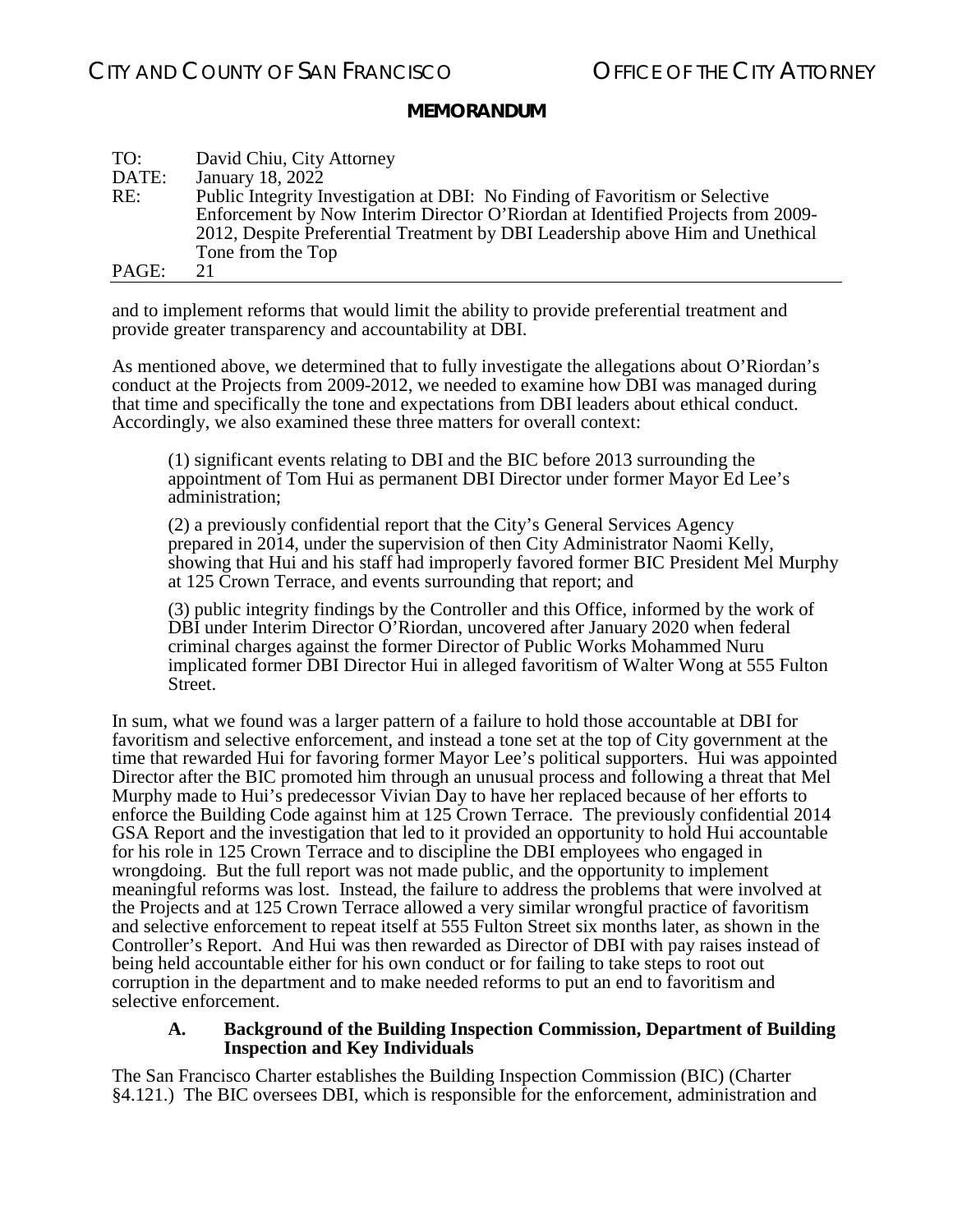| TO:   | David Chiu, City Attorney                                                       |
|-------|---------------------------------------------------------------------------------|
| DATE: | January 18, 2022                                                                |
| RE:   | Public Integrity Investigation at DBI: No Finding of Favoritism or Selective    |
|       | Enforcement by Now Interim Director O'Riordan at Identified Projects from 2009- |
|       | 2012, Despite Preferential Treatment by DBI Leadership above Him and Unethical  |
|       | Tone from the Top                                                               |
| PAGE: | 22.                                                                             |

interpretation of the City's Housing, Building, Mechanical, Electrical, and Plumbing Codes. (Charter, Appendix D, §D3.750-4.) The BIC consists of seven members, who serve two-year terms. (Charter §4.121.) The Mayor appoints four members: a structural engineer, a licensed architect, a residential builder (who must be a licensed contractor), and a representative of a community-based non-profit housing development corporation. (Charter §4.121.) The President of the Board of Supervisors appoints three members: a residential tenant, a residential landlord, and a member of the general public. (Charter §4.121.) Members of the BIC may be suspended by the appointing officer and removed by the Board of Supervisors for official misconduct under Charter section 15.105. (Charter §4.121.) The BIC appoints and may remove the department head. (Charter §4.121.) Unlike the usual City process for appointment of directors under commissions, the BIC does not forward proposed nominees to the Mayor for the Mayor to appoint the DBI Director.

DBI operates using a Code of Professional Conduct. A copy of the DBI Code of Professional Conduct that was adopted in April 2009 and in place during the period that is the subject of this report is attached as Exhibit 23. The Code of Professional Conduct applies to BIC Commissioners as well as customers and employees of DBI: "Inasmuch as we must monitor our own professionalism, it is also important that the customer and Commissioner conduct themselves with respect and professionalism." (Interim Director O'Riordan reissued the Code of Professional Conduct under his name in July 2020. A copy of the current Code of Professional Conduct is attached as Exhibit 24. In the eight years he led DBI, Hui never reissued or put his name on the Code of Professional Conduct.)

The Code of Professional Conduct in place since 2009 presents a set of ethical rules and guiding principles. The Introduction opens by stating that "[a] position in government is a position of public trust. Thus the standards of behavior for public employees are often higher than those for employees in the public sector." In addition to helping employees determine "the difference" between right and wrong," the Code's stated purpose is to "help you determine if some action might give the appearance of being questionable, even if, technically it is not. The Code specifically distinguishes good customer service from improper preferential treatment, counseling that:

> Customer service delivers to every customer the same level of assistance from every member of the department. Preferential treatment delivers extraordinary effort or access—including advantage, favor, special treatment or priority—over and above the normal level of service to a specific few by one or more employees…It does not matter whether the person making such a request is a public official, an official's staff member, relative, friend, DBI manager or other employee, former employee or customer; your response should be the same. Explain to the individual that DBI policy is that every customer receives the highest level of customer service. In addition, as presented in the DBI Code of Professional Conduct, explain that integrity and public safety are standards you personally insist upon.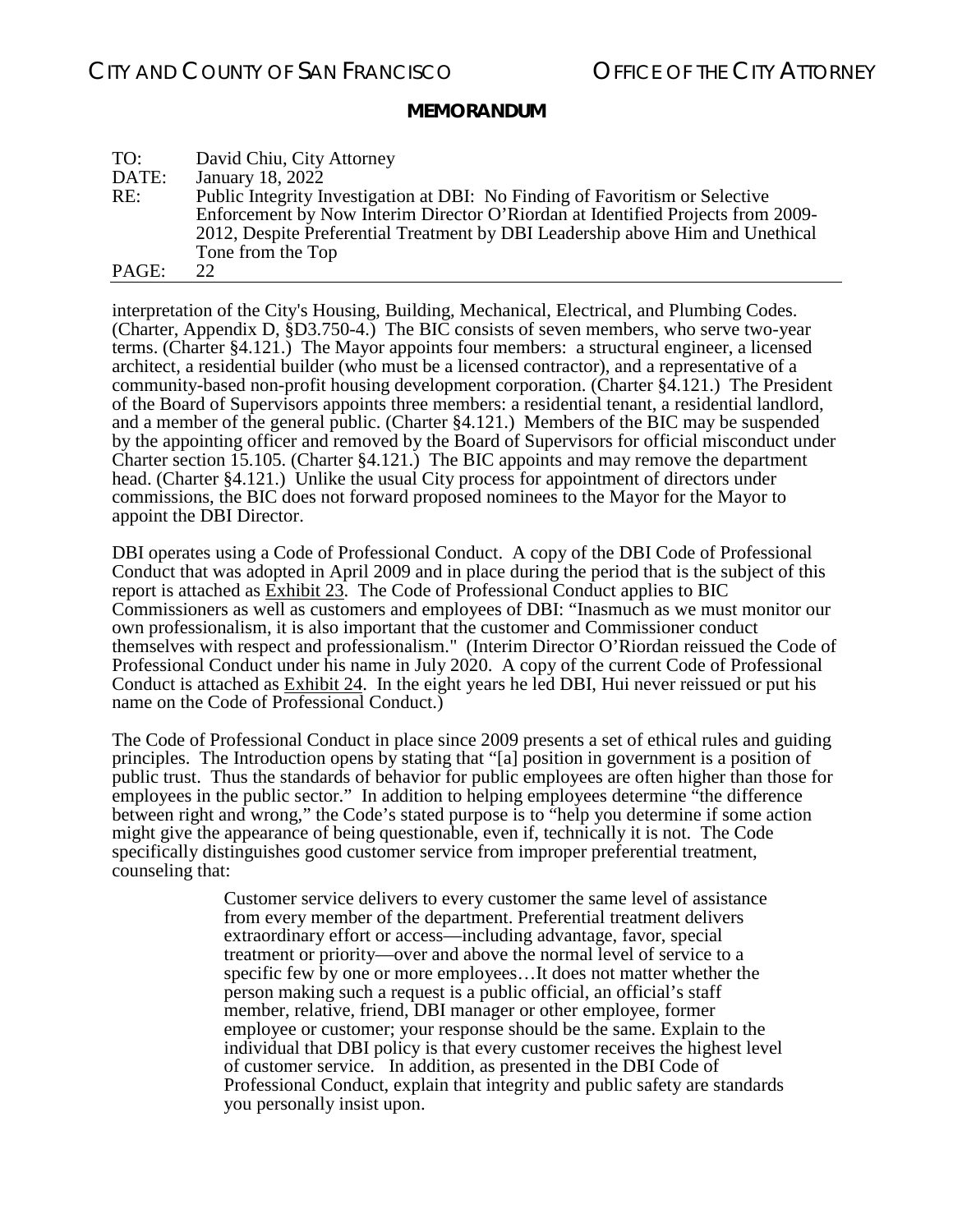| TO:   | David Chiu, City Attorney                                                       |
|-------|---------------------------------------------------------------------------------|
| DATE: | January 18, 2022                                                                |
| RE:   | Public Integrity Investigation at DBI: No Finding of Favoritism or Selective    |
|       | Enforcement by Now Interim Director O'Riordan at Identified Projects from 2009- |
|       | 2012, Despite Preferential Treatment by DBI Leadership above Him and Unethical  |
|       | Tone from the Top                                                               |
| PAGE: | 23                                                                              |

See Exhibit 23 at p. 11. Mel Murphy is a developer and general contractor. Mayor Gavin Newsom appointed him to the BIC on January 6, 2006. Murphy was President of the BIC from March 18, 2009 to March 16, 2011. He would continue to serve on the BIC until February 15, 2012. Murphy has owned many development projects in San Francisco besides the 26th Street Project, including the residential construction project at 125 Crown Terrace.

Murphy was associated with a political action committee headed by Rodrigo Santos called San Francisco Coalition for Responsible Growth ("CRG"). Rodrigo Santos is a licensed engineer who was appointed to the BIC in January 2000 by former Mayor Willie Brown. Santos was the BIC President from March 1, 2004, through to the end of his tenure on the BIC in February 2005. Santos was the engineer of record on both the 26th Street Project and 125 Crown Terrace.

Both of these Mel Murphy projects were in Christopher Schroeder's assigned district in mid-2012 through the end of 2013. As described above, Schroeder is the DBI employee who, in October 2021, publicly accused O'Riordan of keeping him from issuing an NOV at the 26th Street Project in 2012. O'Riordan issued the NOVs at both of Murphy's properties in Schroeder's district – at the 26th Street Project, as a Senior Inspector in January 2013, and again at 125 Crown Terrace, as Chief Building Inspector in December 2013. Both NOVs were prompted by complaints rather than routine inspections.

Ed Lee served as Director of Public Works from 2000 to 2005. From 2005 to 2011, Lee served as former Mayor Gavin Newsom's appointee as City Administrator. On January 4, 2011, the Board of Supervisors appointed Lee to complete Mayor Newsom's term as Mayor after Newsom was elected Lieutenant Governor of California. In November 2011, Lee was elected Mayor.

Mayor Lee appointed Angus McCarthy to the BIC in early 2012. As described below, BIC meeting minutes from March 2012 show that at his first meeting as a BIC Commissioner, McCarthy was elected BIC President after receiving the endorsement of five members of CRG.

In addition to being BIC President, Angus McCarthy serves on the board of the Residential Builders Association. The RBA describes itself as "dedicated to improving conditions and enhancing the common interest of the construction industry in San Francisco." In 2013, a civil grand jury described the "powerful Residential Builders Association" that joined with tenant advocacy groups in 1994 to champion an initiative that created the current DBI and BIC in the place of the prior Bureau of Building Inspection within the Department of Public Works. Exhibit 25 at p. 9. Sean Keighran serves as the President of the RBA.

Even after publicity about Murphy's unpermitted construction at the 26th Street Project in January 2013, Mayor Lee nominated Murphy to the Port Commission. On March 17, 2013, the Board of Supervisors approved Murphy's appointment to the Port Commission. Murphy served as a Port Commissioner until April 2015. Murphy stepped down only after he was sued by the City Attorney's Office for unlawful conduct at numerous projects, including the 26th Street Project and 125 Crown Terrace.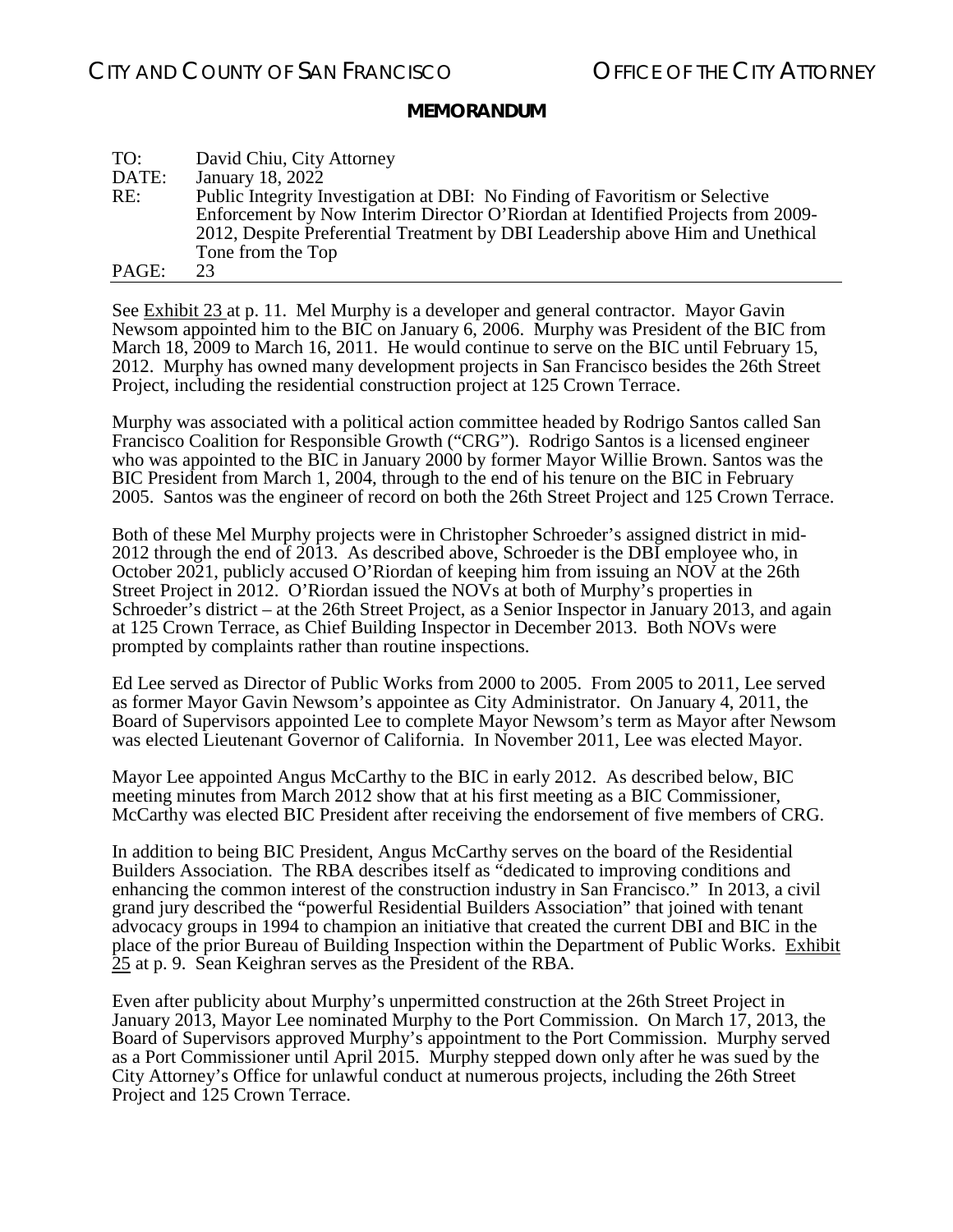| TO:   | David Chiu, City Attorney                                                       |
|-------|---------------------------------------------------------------------------------|
| DATE: | January 18, 2022                                                                |
| RE:   | Public Integrity Investigation at DBI: No Finding of Favoritism or Selective    |
|       | Enforcement by Now Interim Director O'Riordan at Identified Projects from 2009- |
|       | 2012, Despite Preferential Treatment by DBI Leadership above Him and Unethical  |
|       | Tone from the Top                                                               |
| PAGE: | 24                                                                              |

<span id="page-23-0"></span>Murphy, Santos, McCarthy, CRG, and the RBA all supported Ed Lee's mayoral campaign in 2011.

#### **B. Former DBI Director Day was Removed to Make Room for Tom Hui not long after Mel Murphy Threatened "I'll have your [Day's] ass"**

Our investigation shows that not long after Mel Murphy threatened former DBI Director Vivian Day in connection with 125 Crown Terrace, she was pressured to resign and did so. The BIC promoted Hui as Deputy Director through a very unusual process and then made him Director.

On December 29, 2021, we interviewed Day by telephone. Day said that Mel Murphy was BIC President during most of her tenure. During the interview, Day voluntarily shared that a medical condition might impact her memory.

Day said that DBI had a Code of Conduct when she arrived at DBI from the City of Alameda in 2007, but no one was using it. She said she "resurrected it." Day shared that before 2012, she thought she had brought the Department and BIC around to "my way of thinking." She said that she wanted "fairness and consistency" along with good customer service in both permitting and inspections. She stated that she started the system of customers taking a number at the counter and being served in order by the next available employee to prevent customers from forum shopping and employees from playing favorites.

Day said she knew that Murphy's permit at 125 Crown Terrace was on hold when she started at DBI in 2007. She said that Hanson Tom [a former Principal Engineer and Acting Deputy Director of Permit Services] did not want to approve the submitted plans, because the foundation was not up to Code.

According to Day, in 2012, Murphy met with her personally about his permit application to build at 125 Crown Terrace. Day told him the permit application was on hold, because the planned foundation was not up to Code. Day said that she explained to Murphy that he needed to get an engineer to submit suitable foundation plans, and she asked him if he wanted her to hire an outside agency to review his plans. According to Day, Murphy told her that either she would approve the plans or "little lady, I'll have your ass."

Day said that within a month of that meeting with Mel Murphy, she was called to a meeting with BIC President Angus McCarthy and Micki Callahan, then the City's Human Resources Director. They told Day that the BIC would remove her if she did not resign. They offered her a choice; if she resigned, she could stay on at her current salary until she reached five years of employment and her pension vested. Day chose to resign as Director rather than be removed before her pension vested. Day said she regretted leaving DBI before completing projects she cared about, including changes to the Permit Tracking System ("PTS").

Day was contacted again by our investigators on January 11, 2022, regarding the promotion of Tom Hui in March 2012, from his position as a classification 5214 Building Plans Engineer to a classification 953 Deputy Director III. Day said she would never have made Hui a Deputy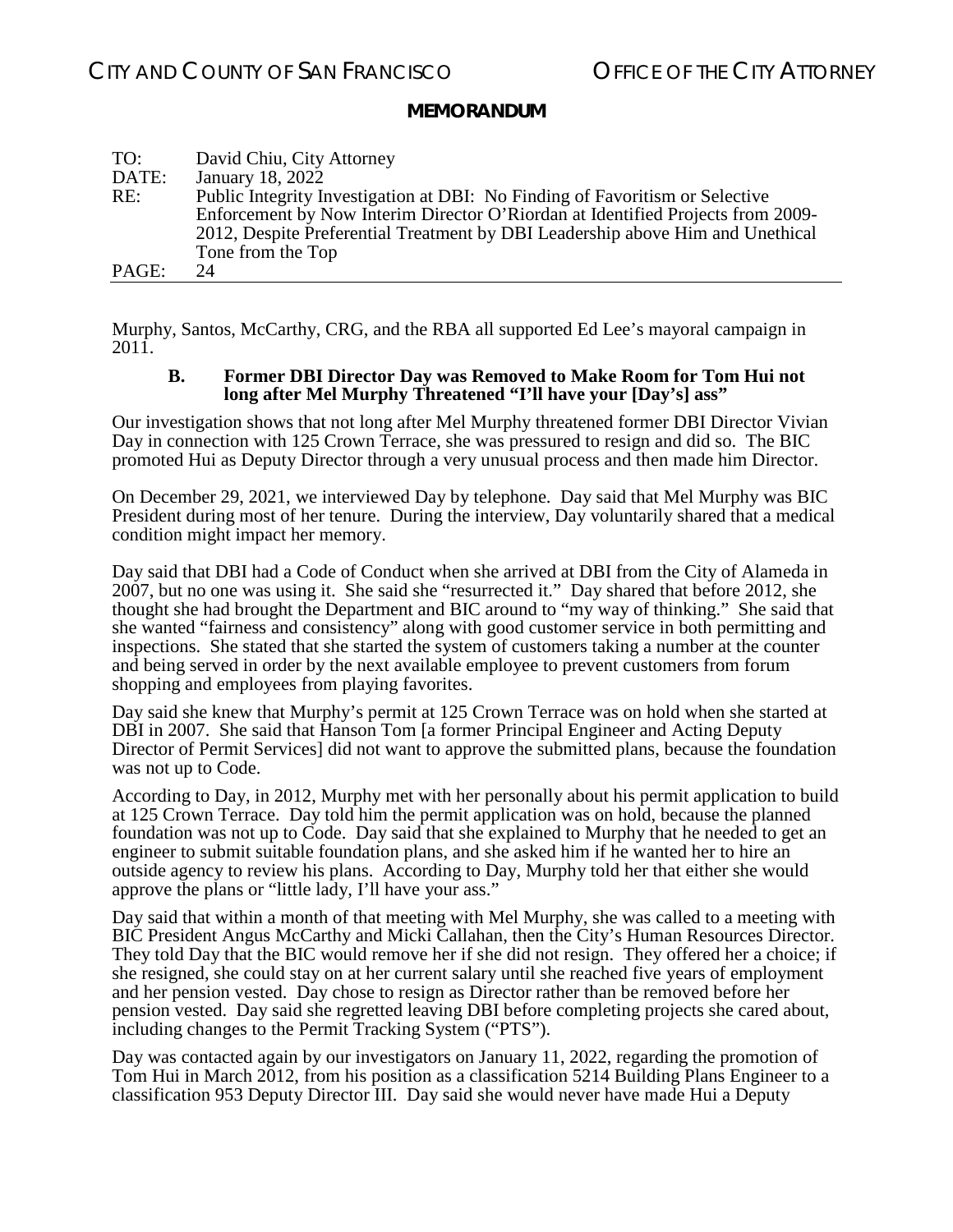| TO:   | David Chiu, City Attorney                                                       |
|-------|---------------------------------------------------------------------------------|
| DATE: | January 18, 2022                                                                |
| RE:   | Public Integrity Investigation at DBI: No Finding of Favoritism or Selective    |
|       | Enforcement by Now Interim Director O'Riordan at Identified Projects from 2009- |
|       | 2012, Despite Preferential Treatment by DBI Leadership above Him and Unethical  |
|       | Tone from the Top                                                               |
| PAGE: | 25.                                                                             |

Director. She said her top person in plan check was Hanson Tom. When asked why the records showed Hui's promotion to Deputy Director the March before her resignation, she struggled to remember and suggested we check the BIC meeting minutes. She thought she might have been on leave when Hui was promoted. She said that by March 2012, she was under tremendous pressure and would have appointed whomever the BIC wanted so that she could stay long enough for her pension to vest.

<span id="page-24-0"></span>Personnel records confirm that Day served as DBI Director until July 1, 2012, and that she stayed on with DBI until September 29, 2012, in a temporary position as Special Assistant to the Director.

#### 1. **Former HR Director Micki Callahan Said That Mayor Lee's Office Asked Her to Negotiate Day's Release**

On November 23, 2021, we questioned former Human Resources Director Micki Callahan by phone. Callahan confirmed that the Mayor's Office asked her to negotiate Day's release. Callahan did not remember who was Mayor at the time, but she remembered speaking with the Mayor's Chief of Staff, Steve Kawa. (Ed Lee was Mayor in 2012 when Day resigned. Steve Kawa served as Chief of Staff to former Mayors Willie Brown, Gavin Newsom, and Ed Lee.) Callahan remembered that the Mayor's Office wanted Day removed for being ineffectual. Callahan further remembered meeting with Day and negotiating an agreement where Day would resign as Director and continue at DBI in a temporary position at the same rate of pay until her pension vested. In exchange, the Mayor's Office would not pursue her release by the BIC. Callahan said that Day's special position was for a finite period of time to complete a software project.

While Callahan did not remember Angus McCarthy being present when she met with Day to negotiate the release, she did remember speaking with McCarthy about releasing Day. She said McCarthy might have been present at her meeting with Day, because Day reported to the BIC, but Callahan thought that McCarthy was "probably not" a part of her meeting with Day. Callahan later said that McCarthy was close to the Mayor's Office, and he could have been at the meeting. Callahan remembered that Day did not complete the software project before leaving DBI.

#### **Mayor Lee's Chief of Staff Corroborated Callahan**  $2.$

<span id="page-24-1"></span>On December 29, 2021, we questioned Steve Kawa, Mayor Lee's Chief of Staff in 2012, informally by phone. Kawa remembered that Day "was working on the tech system that would track between DBI and Planning. It never came to fruition." He thought that there was concern that her system was not happening fast enough. He did not remember speaking with Angus McCarthy or Mel Murphy about Day. Kawa said he would have consulted with Micki Callahan, and suggested that the investigator call Callahan for information about why Day left DBI.

#### 3. **McCarthy Denied Knowing of Pressure on Day to Resign**

<span id="page-24-2"></span>In a voluntary interview with the City Attorney's Office on November 22, 2021, McCarthy said he did not remember attending a meeting with Day and Callahan. Nor did he remember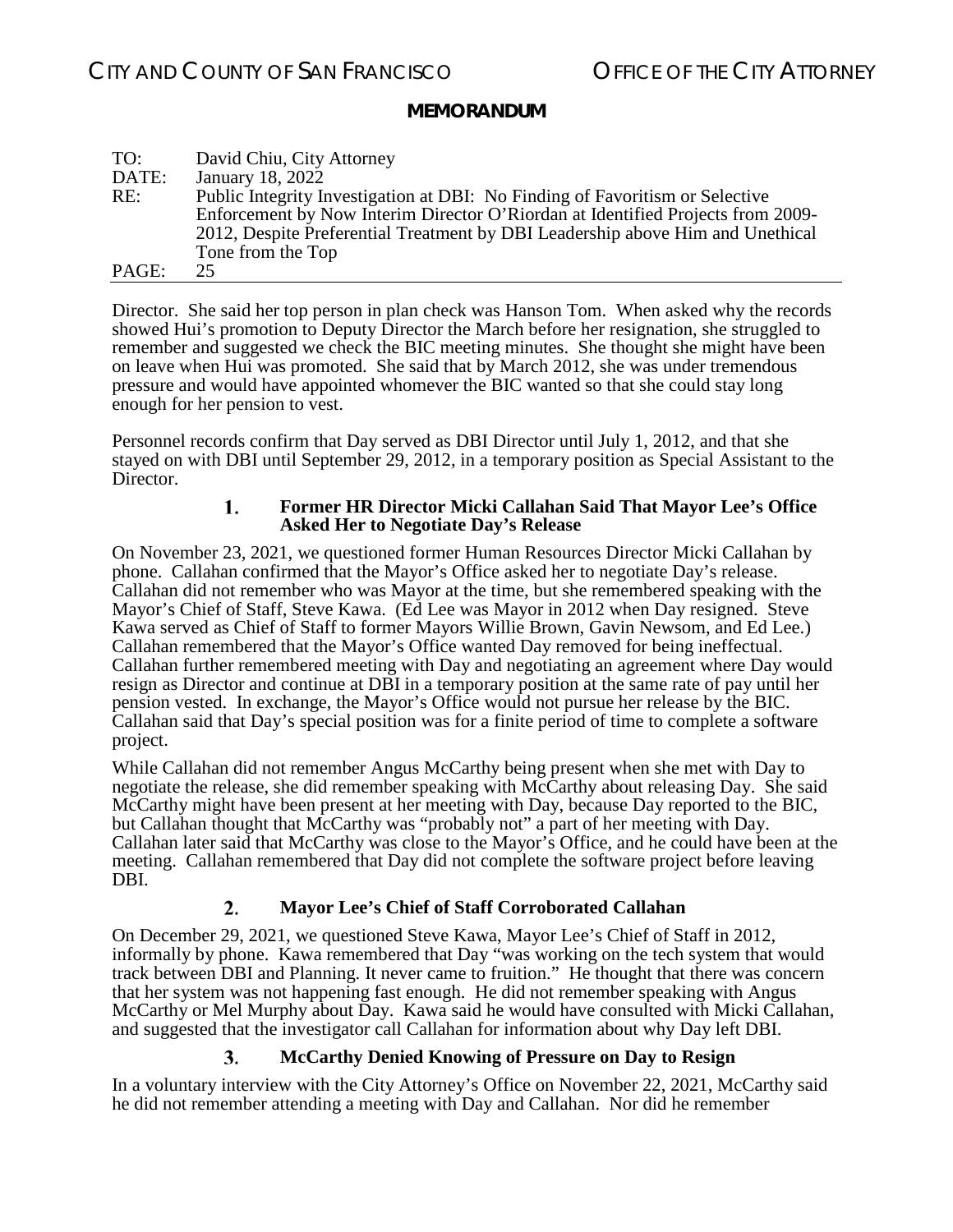| TO:   | David Chiu, City Attorney                                                       |
|-------|---------------------------------------------------------------------------------|
| DATE: | January 18, 2022                                                                |
| RE:   | Public Integrity Investigation at DBI: No Finding of Favoritism or Selective    |
|       | Enforcement by Now Interim Director O'Riordan at Identified Projects from 2009- |
|       | 2012, Despite Preferential Treatment by DBI Leadership above Him and Unethical  |
|       | Tone from the Top                                                               |
| PAGE: | 26.                                                                             |

discussing Day's removal during a closed session of the BIC. According to McCarthy, "she resigned and we accepted it." He explained, "I had no history with Vivian [Day]. All I knew was that she had a tough job through a difficult time [layoffs during the Great Recession] and that she had expressed interest to the Mayor's Office that she would like to step down and resign."

#### $\boldsymbol{4}$ . **Former BIC Commissioner Debra Walker Suggested Investigators Speak with Hanson Tom, Hui's Predecessor as Acting Deputy Director of Permit Services, Because "Hui Demoted Him A Lot"**

<span id="page-25-0"></span>On December 17, 2021 we interviewed former BIC Commissioner Debra Walker by phone According to Walker, Tom Hui thought it was his job as Director to allow those in authority on the BIC like Murphy and Santos to run roughshod over DBI. Walker also said that McCarthy "made excuses for Rodrigo Santos all along." She said that McCarthy told her, "Rodrigo [Santos] is a good guy. It's the contractors who deviate from the plans." She said she told McCarthy, "That's interesting, because it seems to happen so frequently." She said that McCarthy also thought that Bernie Curran was "wonderful." Walker suggested that investigators speak with Hanson Tom, because Hui "demoted him a lot."

Investigators attempted to interview Hanson Tom, now retired. Tom was a former Principal Engineer and former Acting Deputy Director for Permit Services toward the end of Day's tenure as Director. Tom did not want to speak on the record. But, contrary to Day's memory, he did not remember reviewing the 125 Crown Terrace permit before Day's departure. But given that Murphy had begun submitting permits and drawings for this project in 2007, it is probable that one or more iterations crossed Hanson Tom's desk.

### **C. Tom Hui Gained Greater Power and Influence at DBI, Including Through an Unusual Process**

<span id="page-25-1"></span>The BIC under President McCarthy promoted Hui to Deputy Director in March 2012, three months before making him Acting Director in June 2012. The BIC's selection of Hui as Deputy Director was highly unusual, as the appointment of deputy directors is done by the director, not by the commission. As Director, Hui was rewarded with pay raises, despite reports that found favoritism and other wrongdoing in the department.

#### **Hui appointed Deputy Director in March 2012 and Acting Director in**  1. **June 2012.**

<span id="page-25-2"></span>At the March 21, 2012, BIC meeting, Angus McCarthy was first welcomed as a new commissioner on the BIC. The minutes of that meeting are attached as Exhibit 26. Former Commissioner Mel Murphy was present and received a certificate of appreciation for his prior service on the BIC. The BIC then took nominations for BIC President. Five members of CRG, including Luke O'Brien and Rodrigo Santos (the agent and engineer of record, respectively, for Mel Murphy at 125 Crown Terrace) endorsed McCarthy, and McCarthy was elected President. Luke O'Brien is Murphy's brother-in-law and business associate. After electing Warren Mar as its Vice President, the BIC met in closed session regarding "PUBLIC EMPLOYEE APPOINTMENT – DEPUTY DIRECTOR." The BIC reconvened, and President McCarthy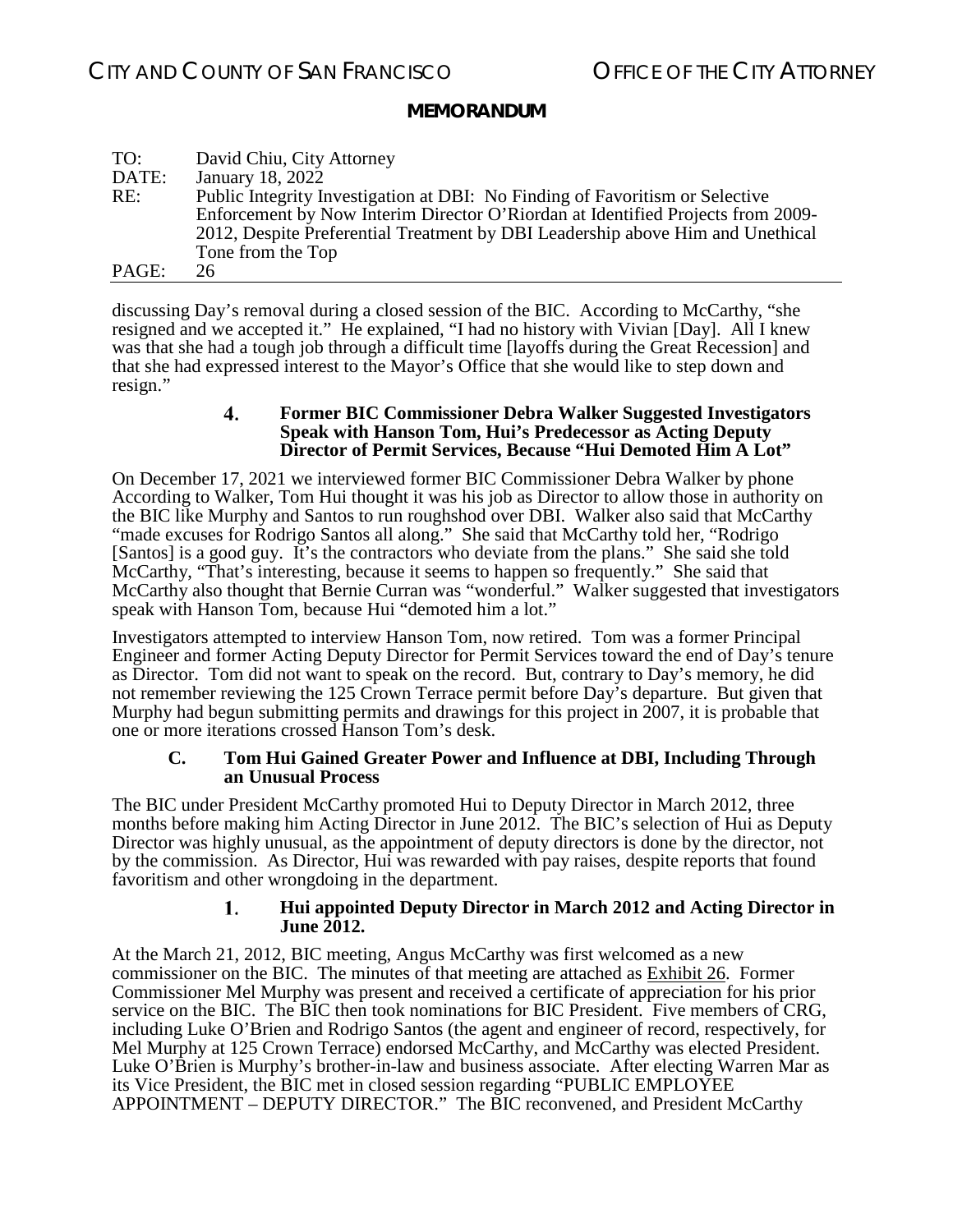| TO:   | David Chiu, City Attorney                                                       |
|-------|---------------------------------------------------------------------------------|
| DATE: | January 18, 2022                                                                |
| RE:   | Public Integrity Investigation at DBI: No Finding of Favoritism or Selective    |
|       | Enforcement by Now Interim Director O'Riordan at Identified Projects from 2009- |
|       | 2012, Despite Preferential Treatment by DBI Leadership above Him and Unethical  |
|       | Tone from the Top                                                               |
| PAGE: | 27                                                                              |

announced that "Tom Hui was overwhelmingly approved as Deputy Director of Permit Services."

On June 6, 2012, during the last agenda item, the BIC considered the appointment of a new Director. The minutes of that meeting are attached as Exhibit 27. Vice President Mar stated that he was very upset about the topic and asked that it be considered in open session. Commissioner Debra Walker complained that she found out from other sources that "there is an effort to solicit a resignation from the Director, that the BIC has not discussed as the entire Commission," and she called it "a slap in the face to the rest of the Commission." Commissioner Walker stated "this has been a process over the last few years of continued harassment from the Chair, not Commissioner McCarthy, but from the previous President of harassing the Director in public." After meeting in closed session for an hour and a half, the BIC announced (1) that a majority of the BIC voted to "confirm the appointment by the Human Resources Director" of Vivian Day as a Special Assistant for transition purposes and (2) voted unanimously to appoint Tom Hui the Acting Director effective July 1, 2012.

On June 21, 2012, the San Francisco Examiner reported on Hui's appointment as Acting Director in an article titled: "Speculation rife that DBI Director was ousted politically." Exhibit 28.

#### **In September 2013, the BIC Appointed Hui Permanent Director** 2.

<span id="page-26-0"></span>In June 2013, a year after Hui became Acting Director, the Civil Grand Jury issued a report summarizing the many, documented, ethical issues at DBI going back to 2001, including favoritism and kickbacks, and the need to change the ethical culture. Exhibit 25 at p. 10. The report addressed "the fundamental issue of leadership, including the Mayor's Office, which appoints a majority of the [BIC]; the BIC itself, which appoints the Director of DBI and establishes departmental policy; the DBI Director; and the different department heads who manage DBI's operations." Exhibit 25 at p. 6. The report made several findings paired with recommendations for reform, including a recommendation that the DBI Director conduct an ethical climate survey and use the results to identify areas where improved communication of ethical standards and monitoring of employee behavior were needed. Exhibit 25 at p. 7. DBI has no record of such a survey in response to the 2013 Civil Grand Jury report.

At its September 2013 meeting, the BIC appointed Hui permanent Director. DBI's press release, announcing Hui's permanent appointment touted his work on a Strategic Action Plan to address the findings in the civil grand jury's report. A copy of that press release is attached as **Exhibit** 29. The press release states that one of the issues to be addressed in that Strategic Action Plan includes "the launching of a new and more effective Permit Tracking System."

#### **Callahan Said Hui Frequently Requested and Got Pay Raises** 3.

<span id="page-26-1"></span>Callahan recalled that Tom Hui received a pay increase of about 15% when he was made Acting Director. When Hui was made permanent Director a year later, he wanted another 15% pay raise. Callahan remembered that Mayor Lee "loved him" and wanted to give Hui the raise, but Callahan did not think it was merited given that he had already received a large pay increase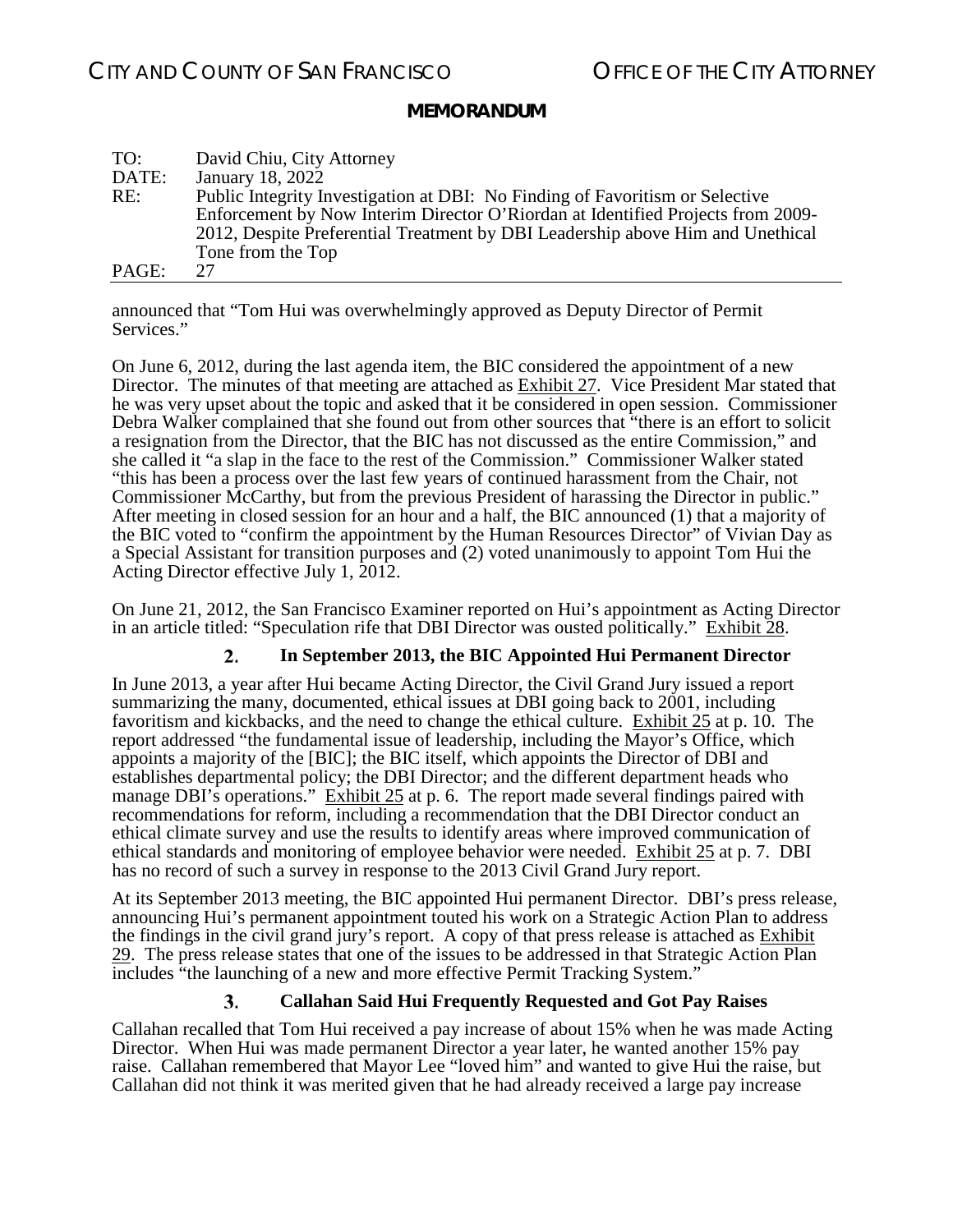| TO:   | David Chiu, City Attorney                                                       |
|-------|---------------------------------------------------------------------------------|
| DATE: | January 18, 2022                                                                |
| RE:   | Public Integrity Investigation at DBI: No Finding of Favoritism or Selective    |
|       | Enforcement by Now Interim Director O'Riordan at Identified Projects from 2009- |
|       | 2012, Despite Preferential Treatment by DBI Leadership above Him and Unethical  |
|       | Tone from the Top                                                               |
| PAGE: | 28.                                                                             |

when he became Acting Director. Callahan remembered that Hui complained frequently to Mayor Ed Lee about his pay and was the highest paid Director in his classification.

Personnel records show that by July 1, 2015 – after the confidential GSA investigation discussed below – Hui became the highest paid department head in his class of 0964 Department Head III.

#### <span id="page-27-0"></span>**V. INVESTIGATIONS INTO 125 CROWN TERRACE REVEALED THAT DBI UNDER HUI TREATED MEL MURPHY WITH "KID GLOVES"**

During Tom Hui's tenure as DBI Director, the evidence showed that under his management and direction, when a political or powerful person needed a favor, DBI would comply. Whether it was turning a blind eye when policies were not followed, or taking a lax enforcement approach when certain projects of certain developers ran afoul of local and state building codes, former Director Hui's DBI condoned unethical behavior by some within the department. Our investigation uncovered two examples of the influence and access some would enjoy under Hui.

#### **A. DBI Approved Mel Murphy's Proposed Project at 125 Crown Terrace in November 2012 – Five Months After Hui Became Acting Director**

<span id="page-27-1"></span>On October 6, 2011, while Day was still Director, DBI approved Mel Murphy's site permit for 125 Crown Terrace. After Hui was made Acting Director, the permit application to build was reviewed by Robert Chun, who approved it on November 26, 2012. The permit was stamped approved on November 28, 2012 – five months after Hui became Acting Director. Chun, the assigned plan reviewer, reported to Deputy Director Ed Sweeney. As described below, the 2014 GSA Report found after-the-fact that Chun undervalued the cost of construction at 125 Crown Terrace, resulting in lower permit fees for Murphy. That permit is attached as **Exhibit 30.** It shows that the site permit was approved in October 2011 (while Day was still Director). The permit application also reveals that the applicant claimed the estimated cost was \$60,000 and that Chun's first revised cost estimate was only \$300,000 (for a remodel on a slope in Twin Peaks that required Structural Advisory Committee ("SAC") review). As described below, after the slide, Hanson Tom would recalculate the costs at more than \$1.5 million. The estimated cost of the project affects the cost of the permits.

Construction was held up for almost a year by appeals from neighbors. Murphy ultimately prevailed before the Board of Appeals, and Robert Chun again signed off on the final permit on September 24, 2013, with the same low cost of construction of only \$300,000. On October 8, 2013, after appeals and a second SAC review of the plan, DBI approved the permit for 125 Crown Terrace again.

On December 16, 2013, the house at 125 Crown Terrace slid off its shoring and down the hill. The house was stopped by an excavator parked at the bottom of the hill. Patrick O'Riordan – by then the Chief Building Inspector – was at 125 Crown Terrace the morning after the slide and issued the NOV and stop work order. The slide in December 2013 prompted an investigation into potential employee misconduct by the GSA, at Hui's request.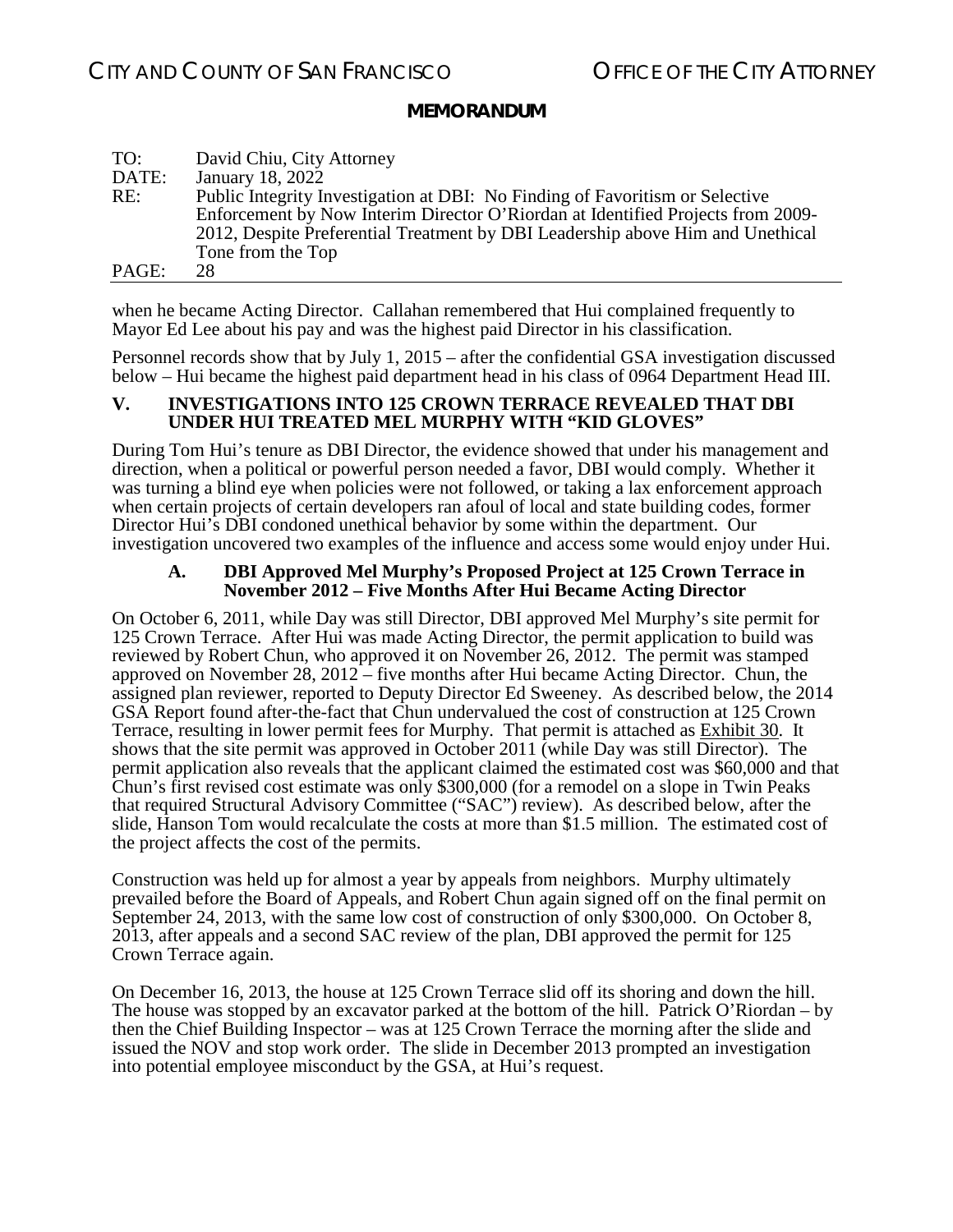| TO:   | David Chiu, City Attorney                                                       |
|-------|---------------------------------------------------------------------------------|
| DATE: | January 18, 2022                                                                |
| RE:   | Public Integrity Investigation at DBI: No Finding of Favoritism or Selective    |
|       | Enforcement by Now Interim Director O'Riordan at Identified Projects from 2009- |
|       | 2012, Despite Preferential Treatment by DBI Leadership above Him and Unethical  |
|       | Tone from the Top                                                               |
| PAGE: | 29                                                                              |

#### 1. **McCarthy Said Mayor Lee's Chief of Staff Asked Him to Make Sure Hui Held Murphy Accountable for the Slide**

<span id="page-28-0"></span>When interviewed by the City Attorney's Office on November 22, 2021, McCarthy said that he went to 125 Crown Terrace the morning after the slide in December 2013. He said he was shocked to see how serious it was. He also said he got a call that morning from Steve Kawa, former Mayor Lee's Chief of Staff, asking him what happened and giving him clear instructions to make sure that DBI staff did their job. McCarthy said he believed that Kawa was tired of having Murphy around City Hall and that 125 Crown Terrace was the "final straw for Mr. Kawa." McCarthy explained that he had observed Tom Hui and Mel Murphy together at a City Hall function, and they seemed "too pally for me." At the same time, McCarthy said that BIC Commissioner Debra Walker was concerned that Tom Hui would give Murphy a "soft landing."

#### $2.$ **Former Mayor Lee's Administration Supported Hui's Response to the Accident at 125 Crown Terrace**

<span id="page-28-1"></span>Internal correspondence within the City from late December through February 2014, in the weeks after the slide, show that Hui was in regular communication with then-BIC President Angus McCarthy and the Mayor's Office (including Mayor Lee and his Chief of Staff, Steve Kawa) regarding DBI's public response to the accident. Hui's Communications Director, Bill Strawn, coordinated DBI's response. Hui asked GSA Human Resources under City Administrator Naomi Kelly to conduct the employee investigation; Hui did not ask the City Attorney's Office to investigate. Our review of Hui's actions in the immediate aftermath of the slide show that Hui turned to executive branch departments under the auspices of former Mayor Ed Lee, City Administrator Naomi Kelly, and Public Works Director Mohammed Nuru, to assist managing every aspect of DBI's response.

#### $3.$ **GSA Shared Confidential Personnel Findings with Hui and McCarthy on January 28, 2014**

<span id="page-28-2"></span>On January 28, 2014, Hui's Communications Director, Bill Strawn, shared with a friend in email that Hui and McCarthy were at GSA being briefed on GSA's employee investigation:

> Tom [Hui] and Angus [McCarthy] are being briefed as I type by the HR investigator of the Mel Murphy house incident – to apprised them/DBI of whether or not they are recommending any staff disciplinary actions. Presumably any such recommendations would not be made public due to the personnel rules in play.

Exhibit 31. On January 30, 2014, GSA issued a confidential personnel report addressed to Hui. Exhibit 1. Later, on February 4, 2014, GSA issued a shorter public summary of its recommendations. Exhibit 2. The recommendations to DBI are the same in both versions. But the public report does not include information about mistakes made by DBI employees that resulted in lower permit fees for Murphy or the assignment of an out-of-district inspector at Murphy's request, as described below.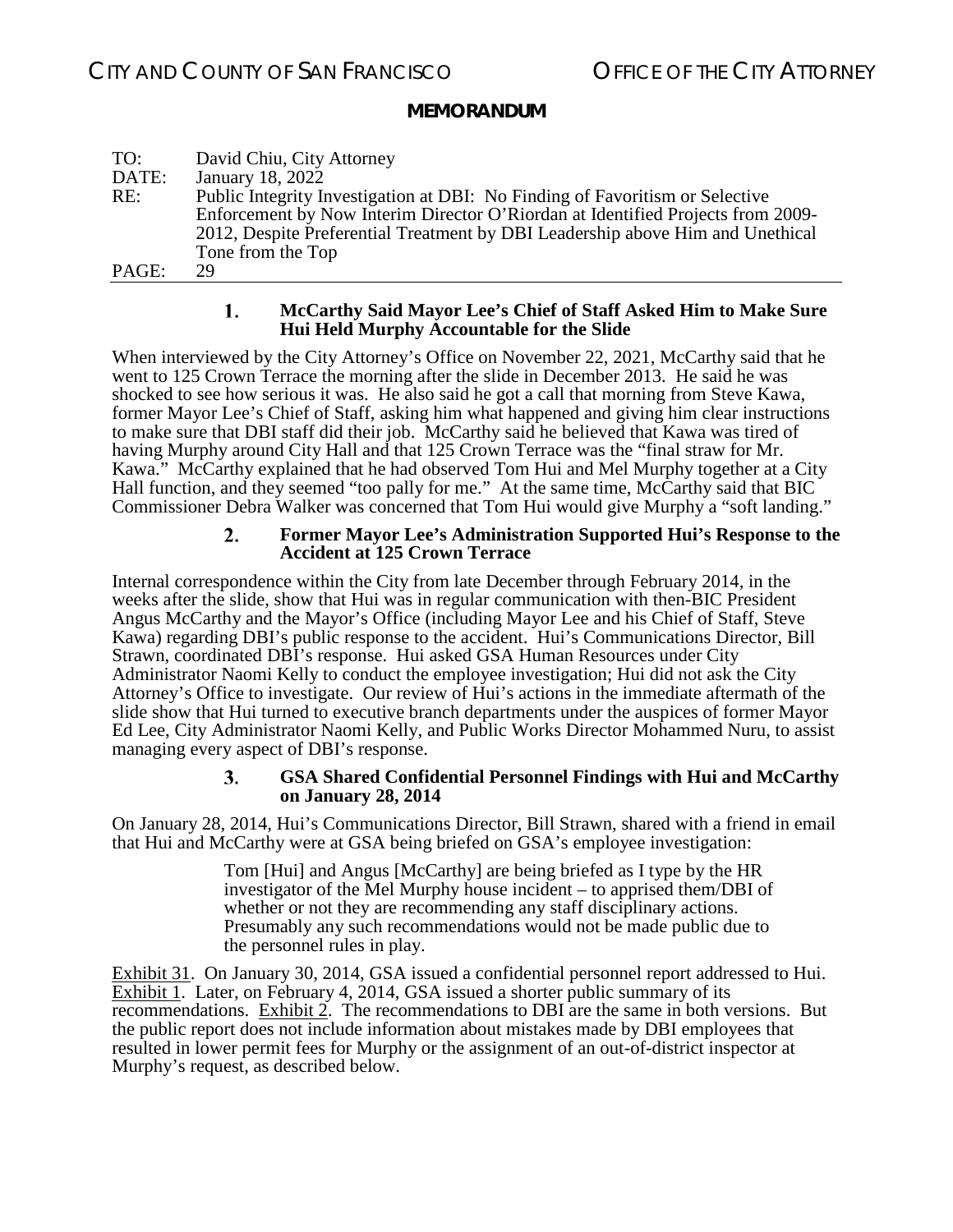| TO:   | David Chiu, City Attorney                                                       |
|-------|---------------------------------------------------------------------------------|
| DATE: | January 18, 2022                                                                |
| RE:   | Public Integrity Investigation at DBI: No Finding of Favoritism or Selective    |
|       | Enforcement by Now Interim Director O'Riordan at Identified Projects from 2009- |
|       | 2012, Despite Preferential Treatment by DBI Leadership above Him and Unethical  |
|       | Tone from the Top                                                               |
| PAGE: | 30                                                                              |

#### **a. GSA Found Problems with DBI Permit Services (Plan Review) Supporting Discipline**

<span id="page-29-0"></span>The then-confidential GSA Report found just cause to discipline two former DBI employees in the Permit Services Division (Plan Review), including Robert Chun, for failure to exercise oversight and inattention to duty for significantly undervaluing the cost of construction at 125 Crown Terrace. The report found that Chun originally estimated costs at \$300,000, and that in December 2013, before the slide, Hui, Sweeney, and Lowrey met with Mel Murphy over coffee and alerted him to a complaint that would result in a correction notice estimating the costs at \$600,000. Later, after the slide, Hanson Tom would estimate the costs at more than \$1.5 million. The low estimate of construction costs by Chun had generated lower permitting fees for Murphy. The GSA Report found that Murphy's low permit fees were the result of errors by lower level employees. It recommended the two employees be reprimanded and that DBI create a protocol for future cost estimations and implement "quality assurance/control to ensure that construction cost reductions are equitable and administered in accordance with the established policy or guidelines." Exhibit  $\overline{1}$  at 20.

> **b. GSA Found Fault with DBI Building Inspection Division (BID), including An Appearance of Favoritism, and Recommended DBI Implement an Inspector Assignment Wheel System**

<span id="page-29-1"></span>Although the GSA Report found no evidence of policy violations regarding the actual inspections at 125 Crown Terrace, it faulted DBI for failure to implement and maintain policies governing the assignment of inspections and the tracking of special inspections. Among other recommendations, the GSA Report recommended that the Director give a "warning" to the Deputy Director of Inspection Services Dan Lowrey for creating an appearance of favoritism. GSA found that Mel Murphy called Lowrey directly to ask him to send a specific inspector – not the assigned District Inspector, Chris Schroeder – to 125 Crown Terrace. GSA found that Lowrey obliged Murphy's request without consulting O'Riordan (the Chief Building Inspector) or Curran (the assigned Senior Inspector). According to the GSA Report, Lowrey said that he also made the assignment without consulting Director Hui.

A San Francisco Chronicle staff writer emailed Tom Hui and others at DBI on December 20, 2013, asking why someone other than the District Inspector was at 125 Crown Terrace four times in 2013. O'Riordan responded: "I was not the person who assigned the inspector to perform these four inspections. It is best if you put this question to my Supervisor Daniel Lowrey." Exhibit 32. Hui, Lowrey, Sweeney, and Strawn were all copied on O'Riordan's response. In 2021, O'Riordan told investigators that after the GSA investigation was completed, Lowrey told O'Riordan that Hui had directed him to send the specific inspector to Murphy's project. GSA recommended that DBI introduce an "inspector assignment wheel system" for last minute assignments on any given day to avoid the appearance of impropriety or favoritism in the future.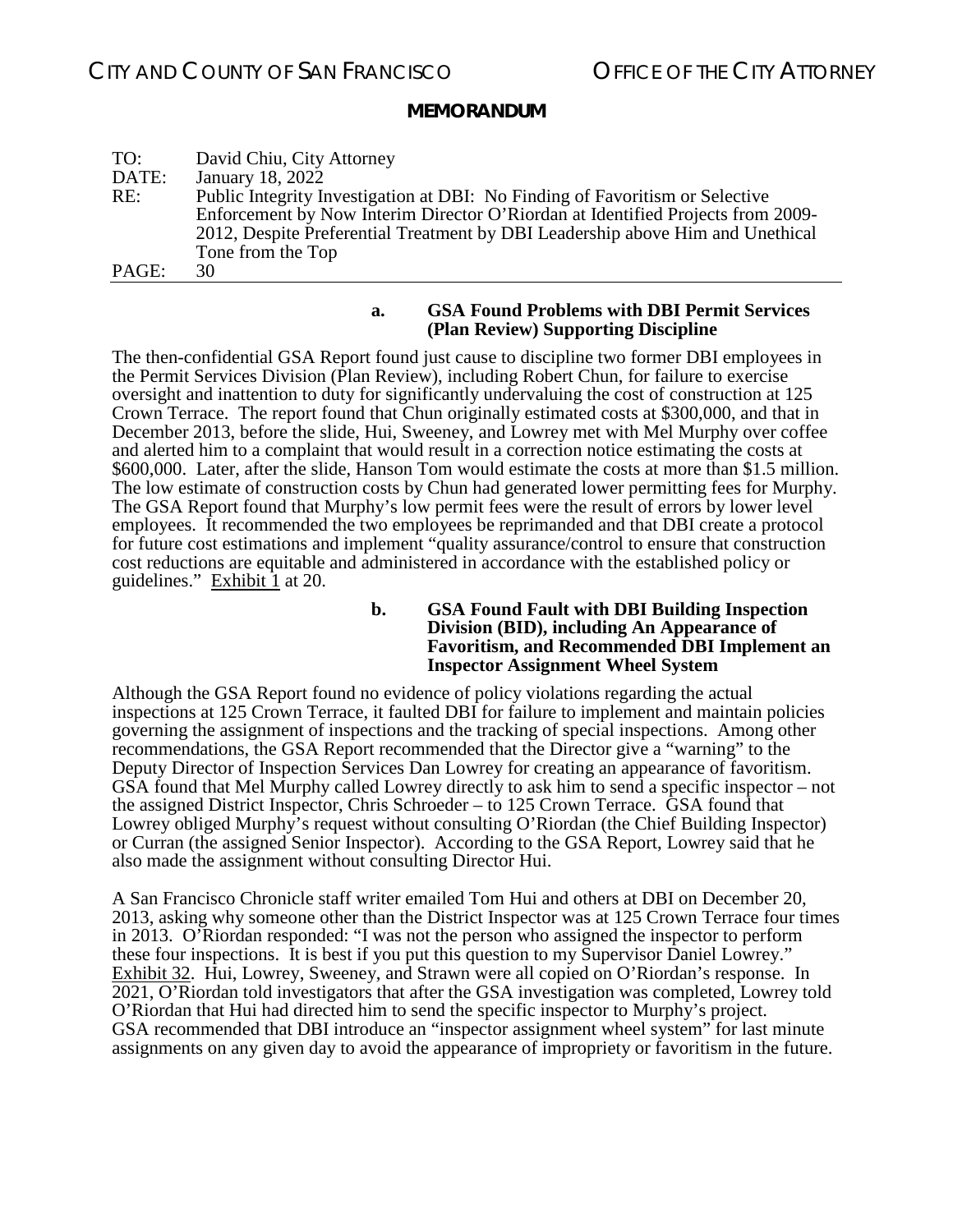| TO:   | David Chiu, City Attorney                                                       |
|-------|---------------------------------------------------------------------------------|
| DATE: | January 18, 2022                                                                |
| RE:   | Public Integrity Investigation at DBI: No Finding of Favoritism or Selective    |
|       | Enforcement by Now Interim Director O'Riordan at Identified Projects from 2009- |
|       | 2012, Despite Preferential Treatment by DBI Leadership above Him and Unethical  |
|       | Tone from the Top                                                               |
| PAGE: | 31                                                                              |

**c. GSA Stopped Short of Faulting Director Hui Despite Evidence That Hui Was Aware of the Improperly Low Permit Fees Before the Slide and Had Privately Discussed them with Murphy**

<span id="page-30-0"></span>GSA found that Mel Murphy sent a representative to DBI to pay increased permitting fees the afternoon of the day after 125 Crown Terrace slid down the hill. GSA asked then-Deputy Director of Permit Services Ed Sweeney how Mel Murphy knew about DBI's revised construction cost estimate. According to the GSA Report, Sweeney said that he "thought it might have been discussed in a meeting over coffee with DBI Management and Mel Murphy" on December 11, 2013, after a memorial for Nelson Mandela.

GSA interviewed Tom Hui and asked *him* how Murphy knew that DBI was planning to revise the cost estimate from \$300,000 to \$610,500. The GSA Report provided:

> Mr. Hui did state that DBI Management had coffee with Mr. Murphy after the Mandela Memorial. However, he stated that he did not remember any specifics of the meeting as it also included general discussion of other matters.

Exhibit 1 at p.13. Despite evidence of the private meeting over coffee, when discussing this meeting later in the report, GSA referred to Hui generically as part of "DBI Management" and made no findings about the propriety of that meeting or about Director Hui himself contributing to appearances of favoritism.

#### **GSA Issued a Truncated Public Report of Recommendations With No**  4. **Specific Findings of Wrongdoing on February 4, 2014**

<span id="page-30-2"></span><span id="page-30-1"></span>On February 4, 2014, GSA issued a short summary of recommendations to DBI from the longer January 30, 2014, GSA Report to Director Hui. GSA's public report included separate findings and recommendations related to the plan review and inspections departments. For both sides of DBI, GSA's public report stated only: "DBI and/or City and County policies were violated by some DBI personnel. As a result, the Department should take appropriate action."

> **a. Hui Reprimanded – But did not Discipline or Demote – Three (now former) DBI Employees and Promised Stronger Policies and Training in the Future**

As a result of GSA's findings, Hui reprimanded three former DBI employees, including Chun (a permanent civil servant) and Lowrey (in a permanent exempt position). No one at DBI was disciplined or demoted. Chun and another plan reviewer involved in the original cost estimates were reprimanded for lack of oversight and inattention to duty. Lowrey was reprimanded for a lapse of judgment.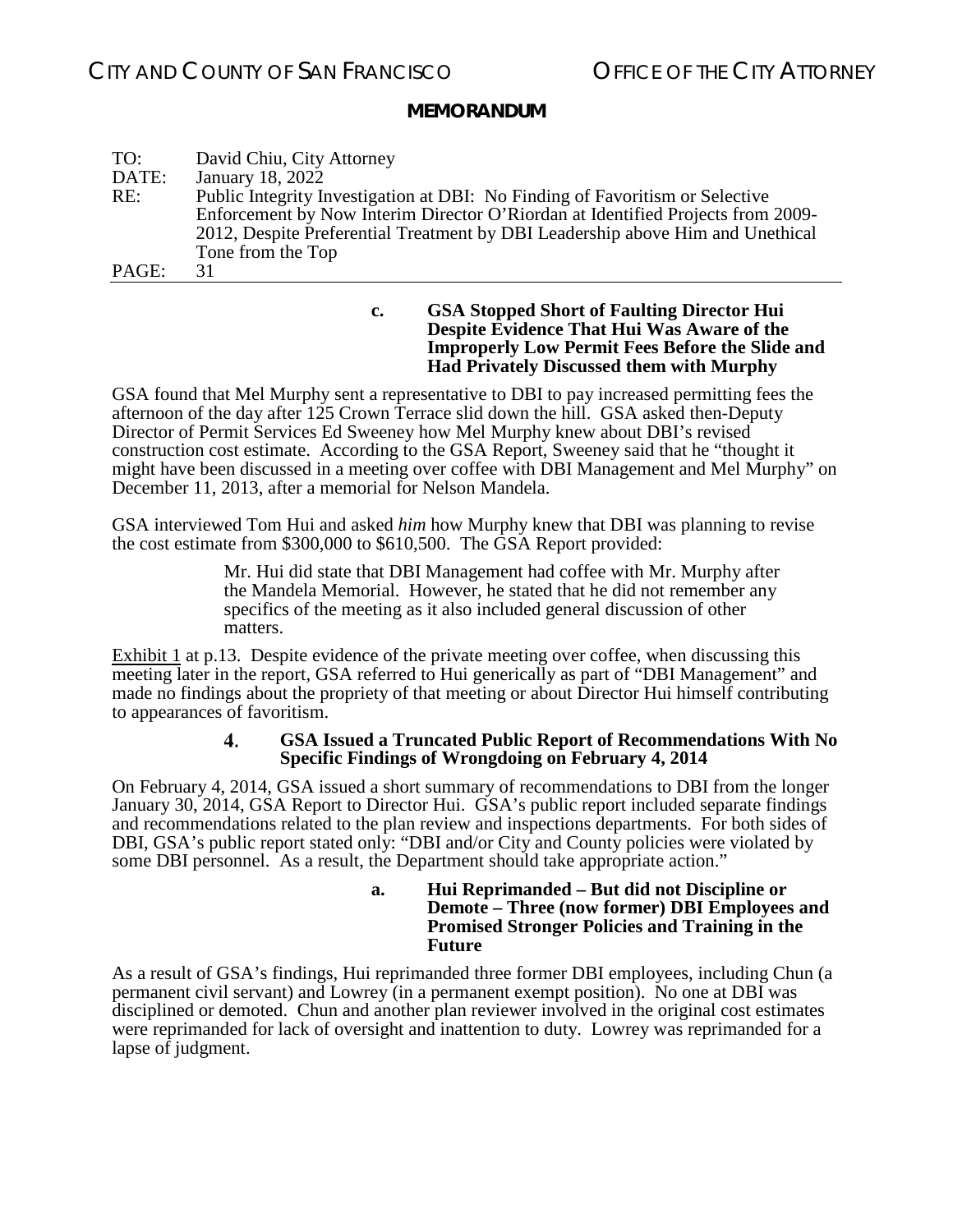| TO:   | David Chiu, City Attorney                                                       |
|-------|---------------------------------------------------------------------------------|
| DATE: | January 18, 2022                                                                |
| RE:   | Public Integrity Investigation at DBI: No Finding of Favoritism or Selective    |
|       | Enforcement by Now Interim Director O'Riordan at Identified Projects from 2009- |
|       | 2012, Despite Preferential Treatment by DBI Leadership above Him and Unethical  |
|       | Tone from the Top                                                               |
| PAGE: | 32.                                                                             |

#### 5. **DBI Issued a Public Report on February 5, 2014 Faulting Murphy and Santos for the Slide, but not Acknowledging DBI's Role in Favoring Murphy by Assigning Requested Inspectors and Imposing Low Permit Fees**

<span id="page-31-0"></span>On February 5, 2014 (six days after the confidential GSA Report and the day after the public GSA Report), Hui issued a public report on behalf of DBI assessing the cause of the accident and explaining how DBI would respond. The "Chronology of Events" included in Hui's report showed that on the morning after the slide and again three days after the slide he had briefed Mayor Lee in person on DBI's action plan. Exhibit 3 at pp. 8-9. Hui's public report accurately faulted Murphy and Santos for the accident.

But significantly it also minimized DBI's complicity in the undervaluation of costs. Hui's report did not address the "discrepancies" between DBI's first (\$300,000), second (\$610,500), and third evaluations (\$1,500,000) by DBI plan reviewers of the costs submitted by the project sponsor. The DBI Report also noted that GSA had completed a personnel investigation and included a general reference about some DBI employees violating some City and DBI policies but did not share GSA's specific findings about employee misconduct at DBI.

<span id="page-31-1"></span>Hui's correspondence leading up to the public issuance of the DBI Report shows that, through Strawn, he turned to Hanson Tom to assess the cause of the slide as well as the true cost of construction. Tom had been Hui's supervisor until March 2012, when the BIC appointed Hui Deputy Director.

#### **a. Hui Shared Internal DBI Drafts and Communications about 125 Crown Terrace with Engineer of Record Rodrigo Santos**

Hui's correspondence in the aftermath of the slide show that he regularly shared internal DBI communications about DBI's discussion of 125 Crown Terrace with Rodrigo Santos, Mel Murphy's engineer of record and a former BIC President himself. On December 29, 2013, Hui emailed Ed Sweeney (by then Deputy Director of Permit Services) and Hanson Tom (former Acting Deputy Director of Permit Services). Although addressed to both men, the body of the email instructed Hanson Tom to finalize a report of the owner's mitigation and restoration plan by December 31, 2013. In the email Hui copied Angus McCarthy and blind copied Rodrigo Santos, suggesting a deliberate effort to hide the communication to Santos. Exhibit 33. In this way, Hui inappropriately previewed for Santos concerns about the inadequacy of both the prior cost estimates and Santos' plans for restoration of the existing building materials.

On December 30, 2013, Hanson Tom sent Tom Hui and others a revised cost estimate for 125 Crown Terrace. Tom's calculations increased the cost estimate from \$610,500 (the amount that Hui and his deputy directors had previewed with Mel Murphy over coffee after the Nelson Mandela memorial and before the slide) to \$1,550,000. Hui forwarded Tom's email to Strawn with this request: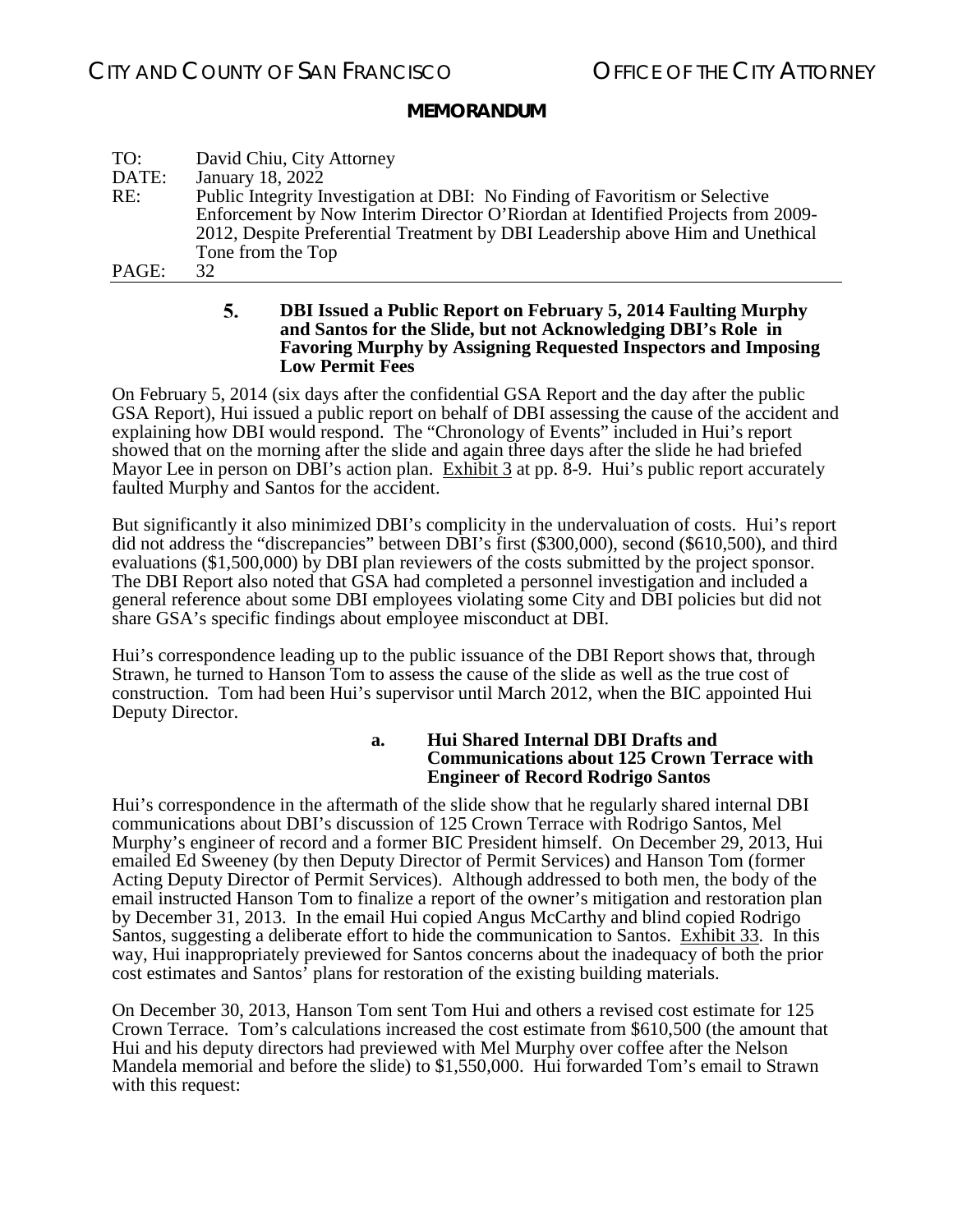| TO:   | David Chiu, City Attorney                                                       |
|-------|---------------------------------------------------------------------------------|
| DATE: | January 18, 2022                                                                |
| RE:   | Public Integrity Investigation at DBI: No Finding of Favoritism or Selective    |
|       | Enforcement by Now Interim Director O'Riordan at Identified Projects from 2009- |
|       | 2012, Despite Preferential Treatment by DBI Leadership above Him and Unethical  |
|       | Tone from the Top                                                               |
| PAGE: | 33                                                                              |

Please ask Hanson [Tom] to review my Action Plan and emails. He is only forward [sic] the calculations only [sic] and no summary report through Ed.

Exhibit 34. Strawn forwarded Hui's request to Tom with instructions to issue a correction notice for the revised cost calculations and to evaluate the "Santos Engineering Report." Strawn said that Hanson Tom's report was needed within 24 hours, explaining: "The mayor keeps requesting it from Tom [Hui], so please send me your draft by no later than noon tomorrow." Exhibit 34 (emphasis added). Strawn further explained that, in addition to the Mayor, the BIC and the Acting Zoning Administrator at the Planning Department would need to see the updated valuations.

Hanson Tom responded directly to Tom Hui within the hour. Hanson Tom complained to Hui about the short turn-around time and expressed concerns about being made a "scape goat." Exhibit 34. That same day, Hui forwarded Hanson Tom's email to Angus McCarthy and again blind copied Rodrigo Santos, including Tom's concerns about being scapegoated. Inexplicably, Hui also shared an email from Hanson Tom to his son, Jason Hui. Exhibit 35.

As Strawn had requested, the next day, on December 31, 2013, Hanson Tom emailed a draft evaluation of Rodrigo Santos' engineering report – clearly labeled "Draft!!!" – to Hui and others at DBI. Tom's draft assessment of Santos' report was littered with sentences ending in exclamation points. Within minutes, Hui forwarded the draft evaluation report to Rodrigo Santos. Exhibit 36.

On January 6, 2014, Commissioner Walker emailed Tom Hui and Angus McCarthy five questions about the building collapse at 125 Crown Terrace. The next day, Hui forwarded her email to Rodrigo Santos and asked: "Hi Mr. Santos, Please, help me answer Debra's questions. Thanks, Tom." Exhibit 37.

#### **b. BIC President McCarthy Shared Draft DBI Report on Crown Terrace with the RBA's President**

<span id="page-32-0"></span>On January 9, 2014, Bill Strawn sent Director Hui and BIC President Angus McCarthy a draft DBI Report regarding the cause of the slide and DBI's proposed response. Exhibit 38. When we interviewed him on November 22, 2021 as part of this investigation, McCarthy said that when he first read DBI's draft report on the cause of the slide at 125 Crown Terrace he was shocked. First, he explained, he was surprised that the report was coming from a communications person rather than an engineer. Second, he explained, he was furious that the draft was going to blame the failure of the house coming down the hill on a steel beam from China without holding the contractor (Murphy) and engineer of record (Santos) accountable. McCarthy responded to Strawn within two hours with revisions to the report that laid blame more clearly on Murphy, the contractor of record.

The email string on January 9, 2014, shows that McCarthy forwarded the draft to Sean Keighran of the RBA before responding to Strawn. Providing an advance draft to Keighran created the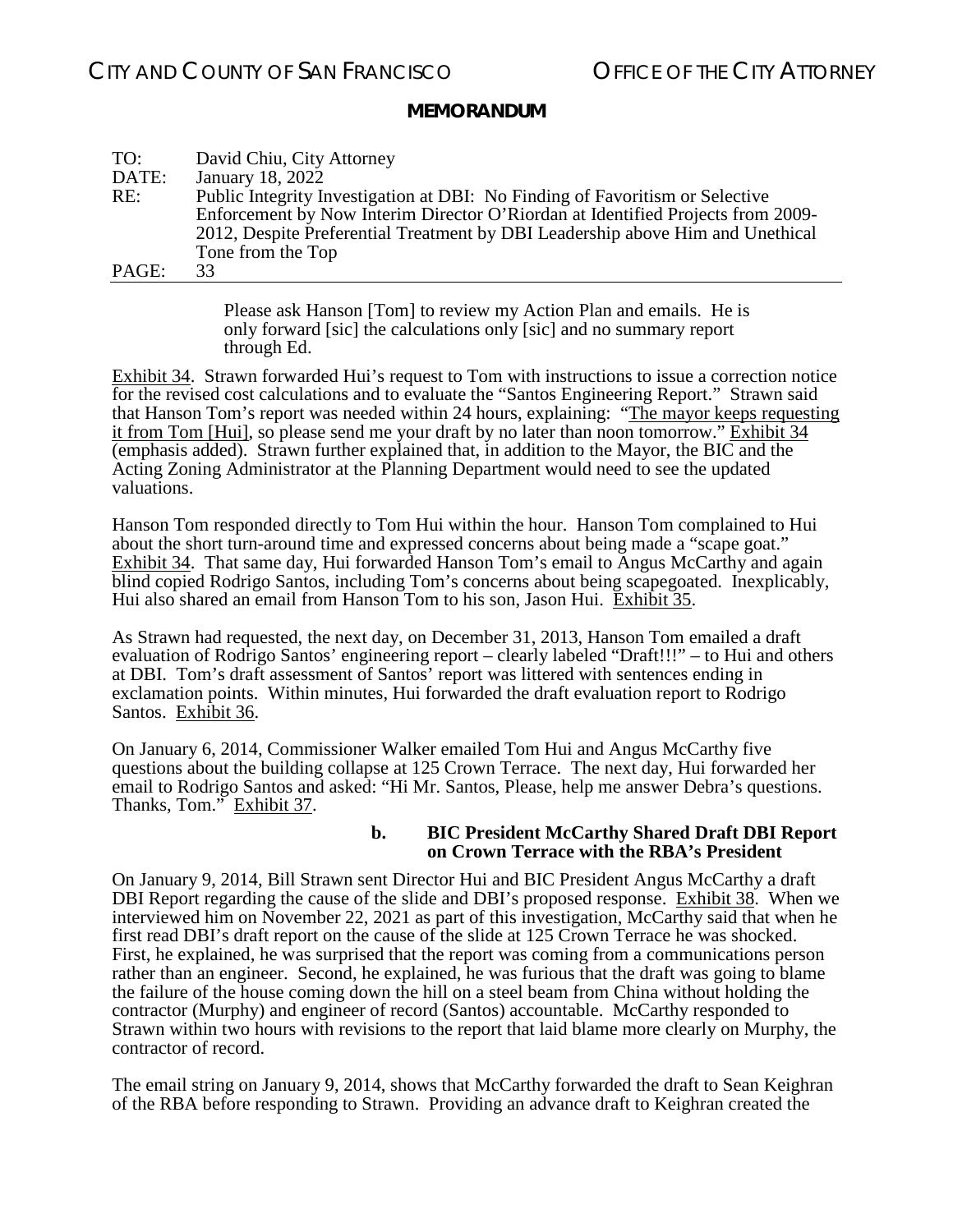| TO:   | David Chiu, City Attorney                                                       |
|-------|---------------------------------------------------------------------------------|
| DATE: | January 18, 2022                                                                |
| RE:   | Public Integrity Investigation at DBI: No Finding of Favoritism or Selective    |
|       | Enforcement by Now Interim Director O'Riordan at Identified Projects from 2009- |
|       | 2012, Despite Preferential Treatment by DBI Leadership above Him and Unethical  |
|       | Tone from the Top                                                               |
| PAGE: | 34                                                                              |

appearance of insider access. Our investigators asked McCarthy why he forwarded the draft DBI Report to Keighran. McCarthy explained that he has dyslexia (as he disclosed in McCarthy's public response to the Mission Local September 2021 article), that Keighran is his closest friend, and that he relies on Keighran to assist him with drafting written documents. He went to Keighran's office and dictated revisions to the draft report that clarified that the "real reason that house came down the hill was because it was shabby and dangerous construction work by the ownership of the property, and not because of a goddamn steel beam from China." McCarthy was concerned about the tone of the draft DBI Report characterizing the incident as a "big accident" and "hard luck." According to McCarthy, the DBI Report was an important document that had to go to the Mayor's Office for review.

McCarthy told investigators that he and Mel Murphy never liked each other and was adamant that Murphy was never a member of the RBA. According to McCarthy, Murphy was "quite controversial," because he acted like there were two sets of rules, one for him and another for everyone else. McCarthy said that he told Mayor Lee that Murphy at the time was not representative of the building community and did not deserve to be sitting on the BIC. McCarthy believed that it was a "well-shared feeling" that Murphy was not qualified to sit on the BIC even before 125 Crown Terrace slid down the hill, because Murphy's refusal to follow the rules made things harder for other builders.

<span id="page-33-0"></span>McCarthy said that he underestimated Mayor Lee's loyalty to Mel Murphy. McCarthy said he would tell the Mayor: "Why do you keep this guy around? I mean I wouldn't expect you to keep me around if I was embarrassing you like this, Mayor."

#### **The City Attorney's Office Investigated Separately and Sued Mel**  6. **Murphy in 2015 for Code Violations and Unfair and Unlawful Business Practices at 125 Crown Terrace and Other Properties**

The morning after the slide, the City Attorney's Office initiated its own investigation into the cause of the accident. On April 1, 2015, the City Attorney's Office sued Mel Murphy for code violations at a number of his properties, including 125 Crown Terrace. On July 28, 2015, the City Attorney filed a first amended complaint against Murphy. A copy of the first amended complaint is attached as Exhibit 39. Murphy's settlement of that lawsuit with the City in 2018 required him to make a settlement payment of \$225,000 and to enter a stipulated injunction governing two properties that were still not Code compliant. By the time of the settlement in 2018, 125 Crown Terrace, as well as the 26th Street Project, complied with the Building Code.

#### <span id="page-33-1"></span>**B. Following the GSA Report Recommendation for an Inspector Assignment Wheel System, Hui Tasked Lowrey and O'Riordan with Implementing their Recommendation – O'Riordan Did the Heavy Lifting**

On January 27, 2014, three days before receiving GSA's recommendations, Hui, through Strawn, tasked Deputy Director Dan Lowrey and then-Chief Building Inspector Patrick O'Riordan with proposing a policy for assigning Inspectors when the District Inspector was unavailable. Exhibits 40-41.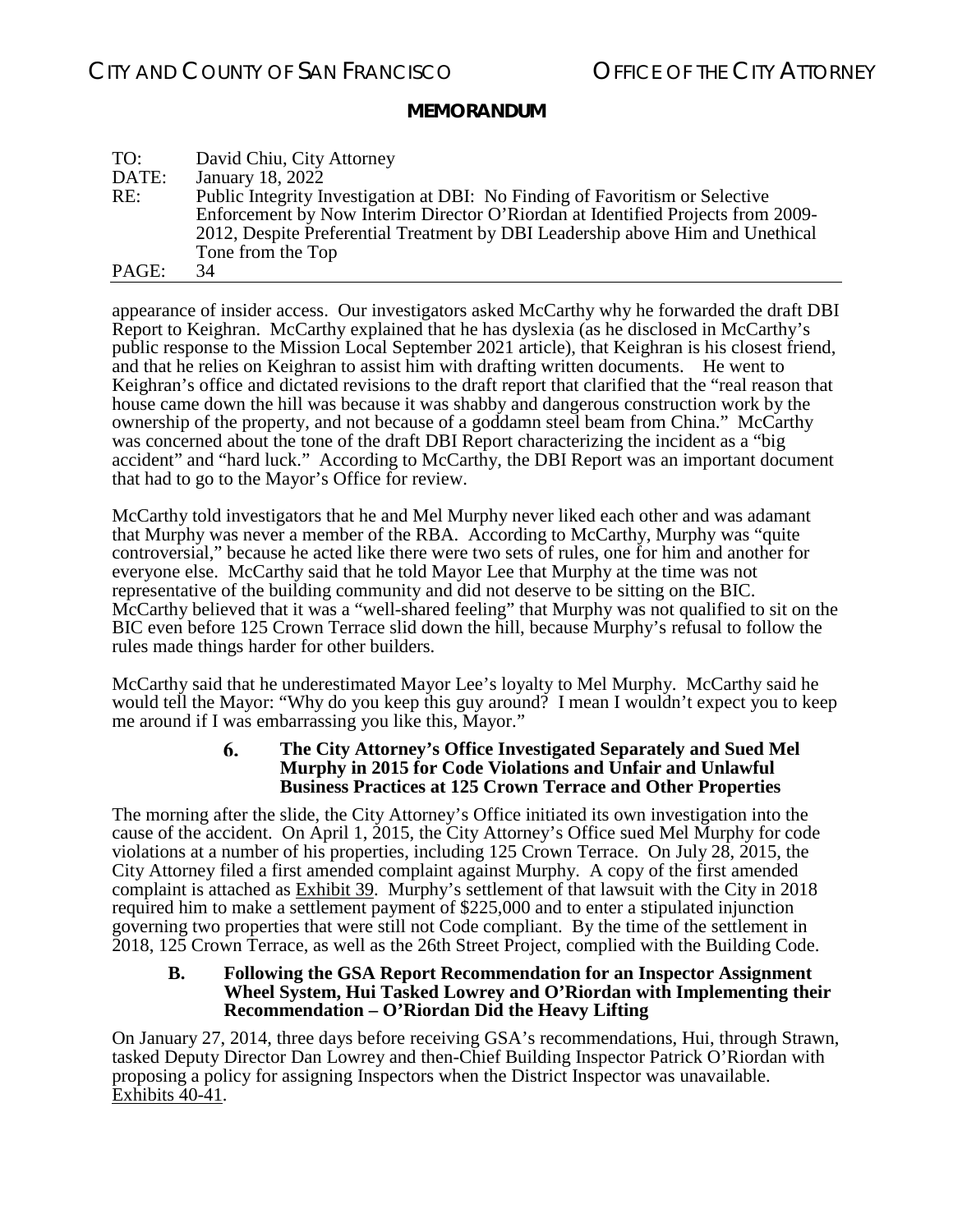| TO:   | David Chiu, City Attorney                                                       |
|-------|---------------------------------------------------------------------------------|
| DATE: | January 18, 2022                                                                |
| RE:   | Public Integrity Investigation at DBI: No Finding of Favoritism or Selective    |
|       | Enforcement by Now Interim Director O'Riordan at Identified Projects from 2009- |
|       | 2012, Despite Preferential Treatment by DBI Leadership above Him and Unethical  |
|       | Tone from the Top                                                               |
| PAGE: | 35.                                                                             |

That same day O'Riordan sent Strawn a proposal. O'Riordan listed seven criteria in order of priority for providing coverage. Strawn pushed to add an eighth criteria allowing the Deputy Director to make assignments. Strawn suggested that O'Riordan add: "As assigned by Deputy Director of Inspection Services." O'Riordan resisted, saying:

> I'm not sure why you added a number 8 in the prioritization of who does inspections. I think this is exactly what we are trying to avoid saying.

Exhibits 40-41. Director Hui, Deputy Director Sweeney, Deputy Director Lowrey, and others, were copied on the communications between O'Riordan and Strawn. Strawn deferred to O'Riordan and DBI did not include discretion for the Deputy Director to make assignments (as Lowrey had done at 125 Crown Terrace) in the final policy. But as described below, Hui himself continued to direct former Senior Inspector Bernie Curran to specific projects without going through O'Riordan, his Chief Building Inspector.

Later in April 2014, after GSA publicly recommended an inspection assignment wheel, O'Riordan also prepared a wheel, as a visual prompt for the order of priority in assigning inspections when the assigned District Inspector was unavailable. Exhibit 42.

#### **O'Riordan Attempted to Enforce the Revised Assignment Policy** 1.

<span id="page-34-0"></span>In the years after the 125 Crown Terrace building slide, O'Riordan, as Chief Building Inspector, took steps to educate his staff about how to enforce the inspection assignment wheel. But, as described below, those efforts were undermined in practice by Director Hui and his Deputy Directors. At a staff meeting in January 2018, O'Riordan re-distributed the inspection assignment wheel along with a meeting agenda. In the January 11, 2018, meeting agenda, O'Riordan reminded staff of the policy mandating that Inspectors remain in their assigned districts absent supervisor approval:

> **Districts** – Building Inspectors are regularly asked by Seniors to assist in coverage of Districts. This is due to District Building Inspector not being available or busy. Please understand that these assignments and reassignments are the responsibility of a Supervisor. The Building Inspector may not conduct inspections outside of their assigned District without first informing a Supervisor.

#### <span id="page-34-1"></span>Exhibit 43.

#### $2.$ **Curran Ignored O'Riordan's Instructions about Assignments and Instead Continued to Perform Out-of-District Inspections at Hui's Direction, and also Sometimes in Exchange for Bribes**

In 2019, O'Riordan learned that Senior Inspector Bernie Curran had conducted inspections at 2867 San Bruno (the "San Bruno Project"). O'Riordan discovered Curran's problematic inspections in January 2019 after a joint inspection by DBI and Planning at the San Bruno Project identified more than 20 unpermitted units at the multi-address project. The higher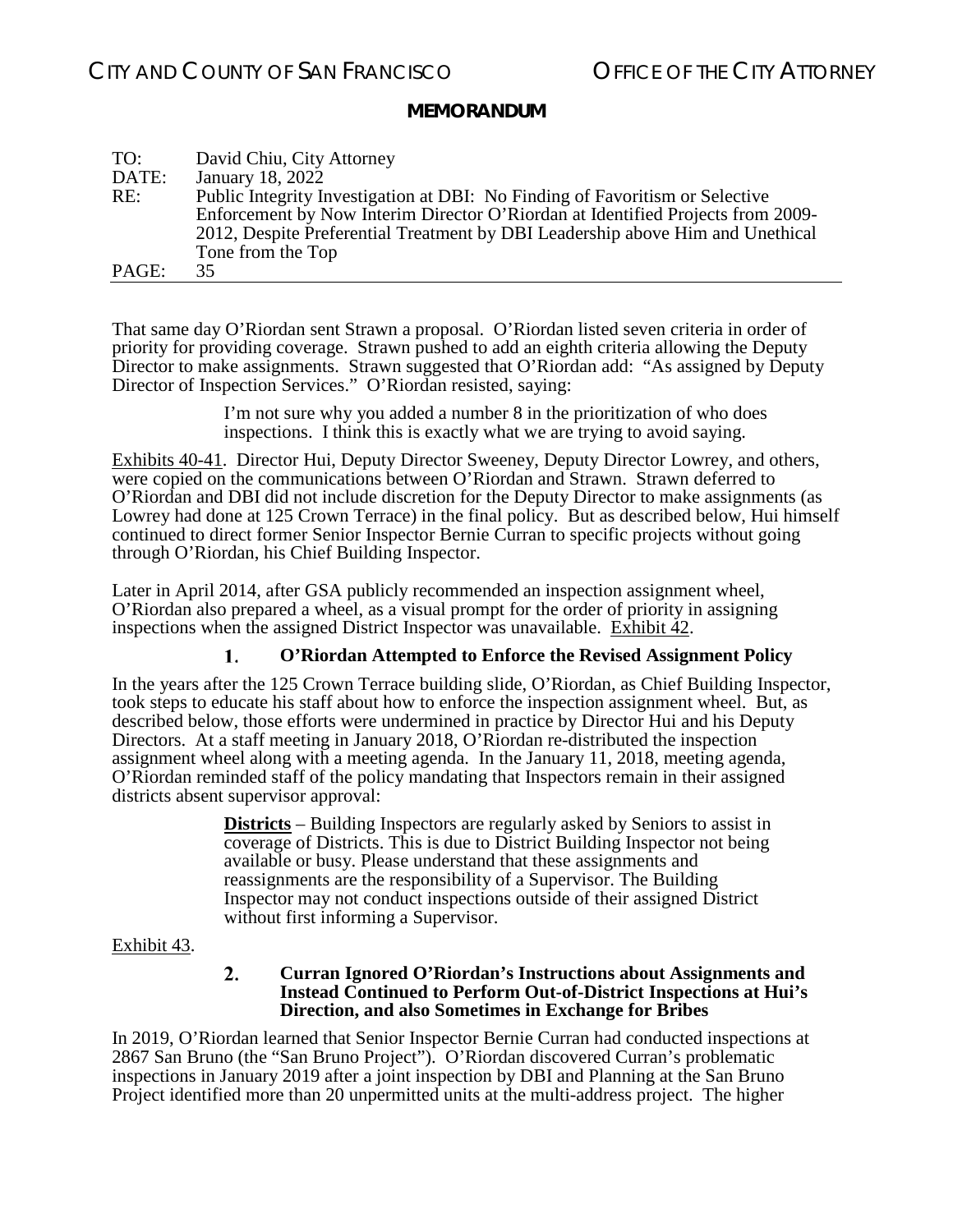| TO:   | David Chiu, City Attorney                                                       |
|-------|---------------------------------------------------------------------------------|
| DATE: | January 18, 2022                                                                |
| RE:   | Public Integrity Investigation at DBI: No Finding of Favoritism or Selective    |
|       | Enforcement by Now Interim Director O'Riordan at Identified Projects from 2009- |
|       | 2012, Despite Preferential Treatment by DBI Leadership above Him and Unethical  |
|       | Tone from the Top                                                               |
| PAGE: | 36                                                                              |

occupancy increased Building Code requirements for fire safety and accessibility.The City Attorney's Office settled with the developer in advance of litigation for \$1.2 million in June 2021.

In a compelled interview with our investigators directed by Interim Director O'Riordan in 2020, Curran claimed that the unpermitted units were not present when he inspected. But Curran acknowledged that after the additional units were discovered in January 2019, O'Riordan admonished him to stay in his district.

Curran initially told investigators that he stopped going outside his districts after that instruction from O'Riordan. But when confronted with out-of-district inspections he conducted *after* the San Bruno Project, Curran conceded that O'Riordan "[q]uite possibly, yeah" might be upset and view his later out-of-district inspections as Curran not listening to him.

In a follow-up compelled interview with our investigators in May 2021, Curran admitted that he viewed O'Riordan as "irrelevant." Curran said that he had been told by then-Director Tom Hui and his Deputy Directors for Permit Services and Inspection Services that Senior Inspectors could inspect anywhere in the City. Curran said: "[S]o I had three people above Pat [O'Riordan] telling me something contrary, and I took it as Pat just being a burr in my backside because we had different personalities."

<span id="page-35-0"></span>Curran told investigators that then-Director Hui sent him to the San Bruno Project. As described below, he told O'Riordan the same thing the year before.

#### $3.$ **In 2019, O'Riordan Alerted the City Attorney's Office After Learning of Hui's Role in Directing Curran to the San Bruno Project**

At a Land Use and Transportation Committee meeting on September 13, 2021, Board of Supervisors members questioned O'Riordan publicly about the San Bruno Project. In that meeting he stated that Curran told him the additional, unpermitted units must have been created after his final inspection. O'Riordan also stated that Curran told him that then-Director Hui sent him to do the inspections at the San Bruno Project. (DBI also publicly reported Curran's representation in an August 19, 2021 staff report to the BIC about the San Bruno Project. Exhibit 44 at p. 3.) O'Riordan said: "I was outraged and reported it immediately." When asked to whom he reported it, O'Riordan stated that he was communicating with the City Attorney's Office as part of its investigation into the San Bruno Project.

#### $\mathbf{4}$ **In 2021, O'Riordan Told Investigators He Felt "Hamstrung' to Supervise Curran Under Director Hui's Tenure**

<span id="page-35-1"></span>After allegations against Hui were included in the criminal complaint charging Mohammed Nuru, O'Riordan voluntarily agreed to be interviewed by our investigators in November 2020. We questioned O'Riordan about 555 Fulton Street, the San Bruno Project, and what he knew about favoritism and corruption at DBI. O'Riordan told our investigators that Hui would spend a lot of time with Curran in the mornings. He said they would talk about jobs. O'Riordan said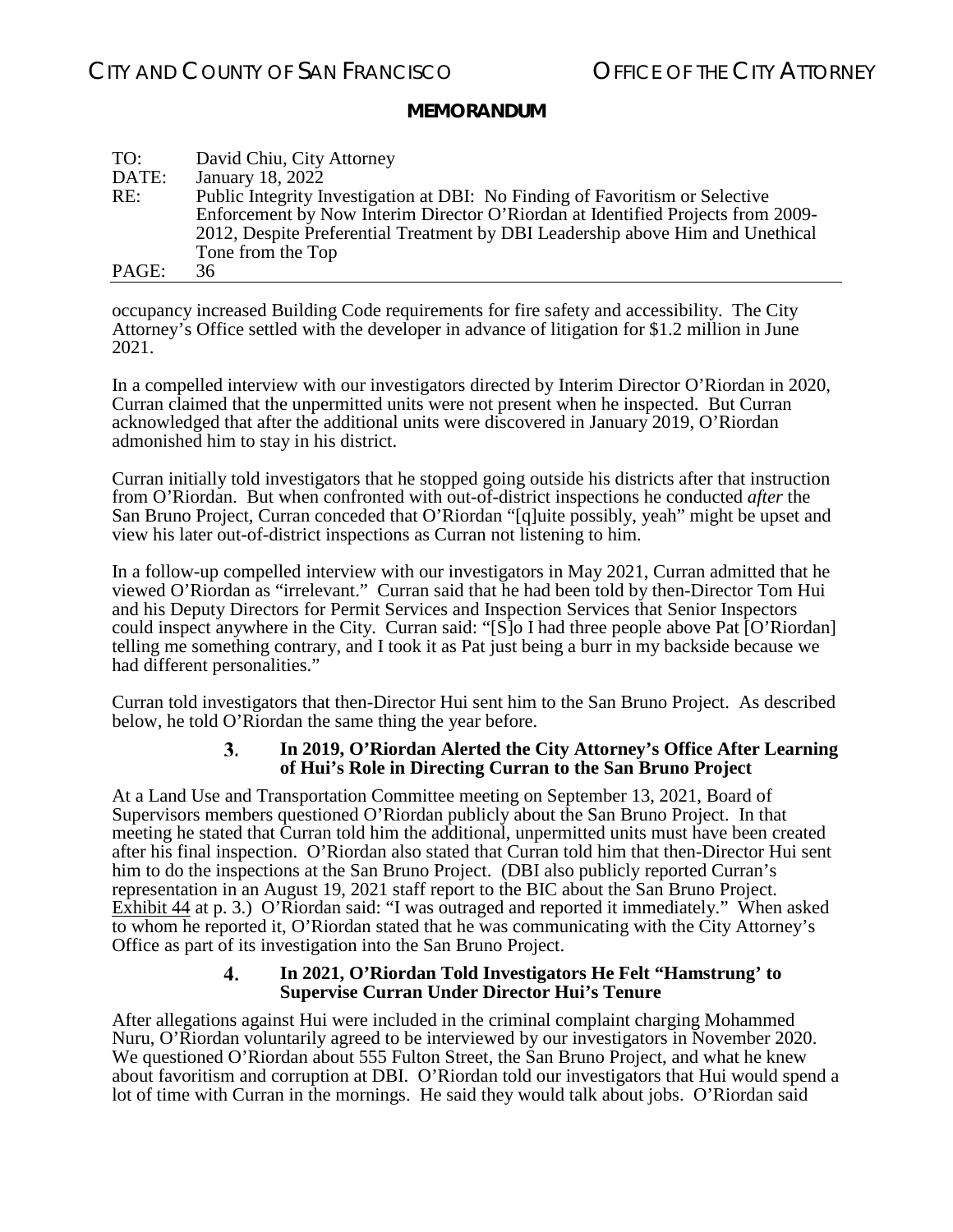| TO:   | David Chiu, City Attorney                                                       |
|-------|---------------------------------------------------------------------------------|
| DATE: | January 18, 2022                                                                |
| RE:   | Public Integrity Investigation at DBI: No Finding of Favoritism or Selective    |
|       | Enforcement by Now Interim Director O'Riordan at Identified Projects from 2009- |
|       | 2012, Despite Preferential Treatment by DBI Leadership above Him and Unethical  |
|       | Tone from the Top                                                               |
| PAGE: | 37                                                                              |

they would be out of earshot, and if he came within earshot, their volume would go way down. O'Riordan said it was difficult for him to supervise Curran, because Curran was closer to both Ed Sweeney and Tom Hui than he was, and they were his bosses. O'Riordan shared that a lot of problems at projects would later come to have "Bernie's name on them," and O'Riordan shared some addresses for further investigation.

O'Riordan said that he instructed Curran several times to stay in his districts. He also said he spoke to Deputy Director Ed Sweeney about Curran several times between 2018 and 2019. He said that Sweeney would just encourage him to talk with Curran. O'Riordan said that Curran always had believable reasons for what he had done and that Curran could "really spin the story." O'Riordan explained that "we make sure that people get their inspections, but obviously, we want to make sure that it's done in a proper way, or I do." O'Riordan said he was astounded when, in 2020, he saw the PTS data summarizing the volume of Curran's out-of-district inspections.

O'Riordan said he felt "hamstrung" to deal with Curran and feared retaliation. He said that a few years after his promotion to Chief Building Inspector he began to hear rumors that Hui wanted Curran to get certifications that would have made him eligible to be Chief Building Inspector.

#### <span id="page-36-0"></span>**C. Despite The Confidential 2014 GSA Report about 125 Crown Terrace and other Evidence of Favoritism from that Time, DBI's Treatment Of 555 Fulton Illustrates That Favoritism At DBI Persisted**

In late January 2020, the federal government made public criminal charges against Mohammed Nuru, implicating Tom Hui as "DBI Official 1." The criminal complaint included allegations that Walter Wong and the developer for 555 Fulton Street took Hui and Nuru to dinner to discuss that project. On February 4, 2020, the City Attorney and the Controller issued a statement announcing the contours of their joint public integrity investigation. In that joint press release, the Controller's Office publicized an anonymous public integrity tip line.

The same day the tip-line was announced, someone reported that Hui had pressured Robert Chun to assign the plan review of 555 Fulton Street (where Walter Wong was the permit expediter) to Cyril Yu to expedite. The tip-line reporter shared screen shots of the PTS and represented that Yu had approved the plans in a single day on July 14, 2014, the Monday after the Friday that Chun had assigned it to him for review. This alleged conduct occurred just six months after GSA's confidential personnel report to Hui found that Chun had made mistakes in favor of Mel Murphy's project at 125 Crown Terrace.

#### **Background on the Joint Investigation in 2020 into Hui and Walter**  1. **Wong at 555 Fulton Street, Hui's Resignation, and O'Riordan's Appointment as Interim Director**

<span id="page-36-1"></span>On February 18, 2020, our investigators interviewed Hui at his office and he admitted to accepting meals from Walter Wong and the developer of 555 Fulton Street as alleged in the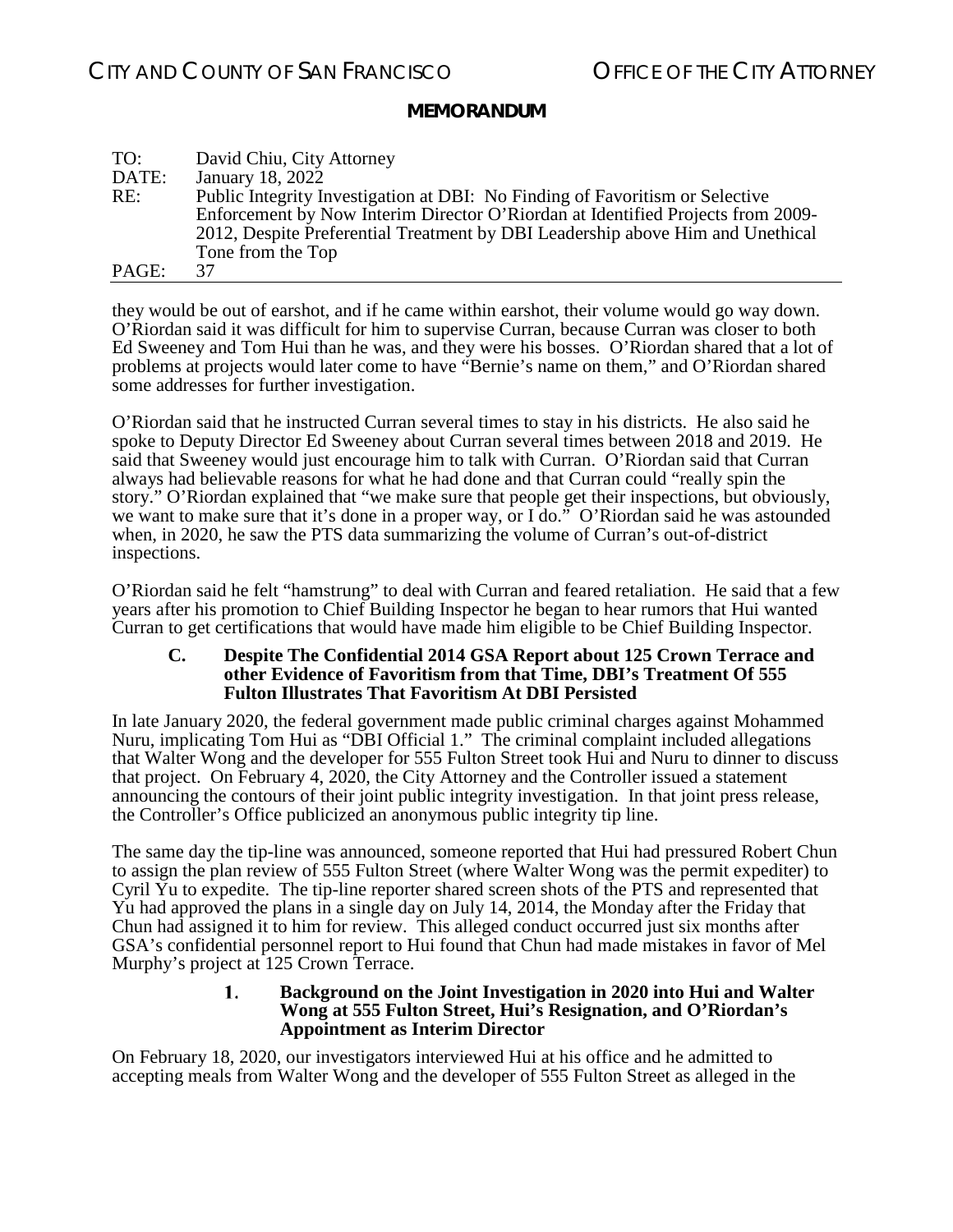| TO:   | David Chiu, City Attorney                                                       |
|-------|---------------------------------------------------------------------------------|
| DATE: | January 18, 2022                                                                |
| RE:   | Public Integrity Investigation at DBI: No Finding of Favoritism or Selective    |
|       | Enforcement by Now Interim Director O'Riordan at Identified Projects from 2009- |
|       | 2012, Despite Preferential Treatment by DBI Leadership above Him and Unethical  |
|       | Tone from the Top                                                               |
| PAGE: | 38                                                                              |

complaint against Nuru. On February 27, 2020, the City Attorney issued a number of subpoenas to entities connected to 555 Fulton Street, including entities controlled by Walter Wong.

On March 10, 2020, the City Attorney sent a memorandum to Mayor London Breed outlining the Office's preliminary findings that Hui had accepted meals from the developers of 555 Fulton Street, including Walter Wong, and that Hui had provided preferential treatment and abused his official position. In that public report this Office found that Hui had provided Walter Wong with unprecedented access to internal DBI business and to Hui himself in violation of DBI's Code of Conduct. Hui's sharing of materials with Wong included the sharing of policy drafts that Hui was working on for Mayor Lee's office. Exhibit 45 at p. 7 and 53-57.

The City Attorney did not mark the report as privileged or confidential "[i]n the interest of public transparency, and given the high rank of the official involved and the misconduct described." A copy of that report is attached as Exhibit 45.

The same day that Mayor Breed received our Office's March 10, 2020, Report, she placed Hui on administrative leave and called on the BIC to remove him as Director. Hui resigned a week later, before the BIC met to consider his removal.

On March 12, 2020, the City Attorney's Office filed an amended complaint against former BIC President Rodrigo Santos adding allegations of check fraud. The City Attorney first sued Santos back in September 2018 for construction work beyond the scope of approved permits that undermined the foundations of neighboring homes. The City's lawsuit against Santos is now stayed pending the resolution of a criminal bribery case against Santos and Curran.

On March 16, 2020, San Francisco and six other Bay Area jurisdictions imposed a shelter-inplace order in response to COVID-19. On March 18, 2020, in the midst of the burgeoning pandemic, the BIC appointed Patrick O'Riordan as Interim Director of DBI. At that time, O'Riordan was a Chief Building Inspector reporting to Deputy Director of Inspection Services Ed Sweeney. The BIC passed over Hui's Deputy Directors for the interim position.

In July of 2020, at the City Attorney's request, O'Riordan compelled each of DBI's Deputy Directors to an interview. O'Riordan also directed Cyril Yu and Bernie Curran to interviews. Since then, all but one Deputy Director who served under Hui has retired. In addition, Yu, Curran, and Chun have all resigned.

In a compelled interview with Cyril Yu in August 2020, Yu said that he was an associate engineer in Plan Review who reported to Robert Chun. Yu said that one engineer was in charge of assigning site permits, and Chun was in charge of assigning full permits. Yu explained that full permits included the complete set of drawings, including architectural drawings, structural drawings, mechanical, electrical, and plumbing. Yu confirmed that Chun assigned him the 555 Fulton permit to review and told him to prioritize it. After taking extended leave, Yu left DBI in late March 2021.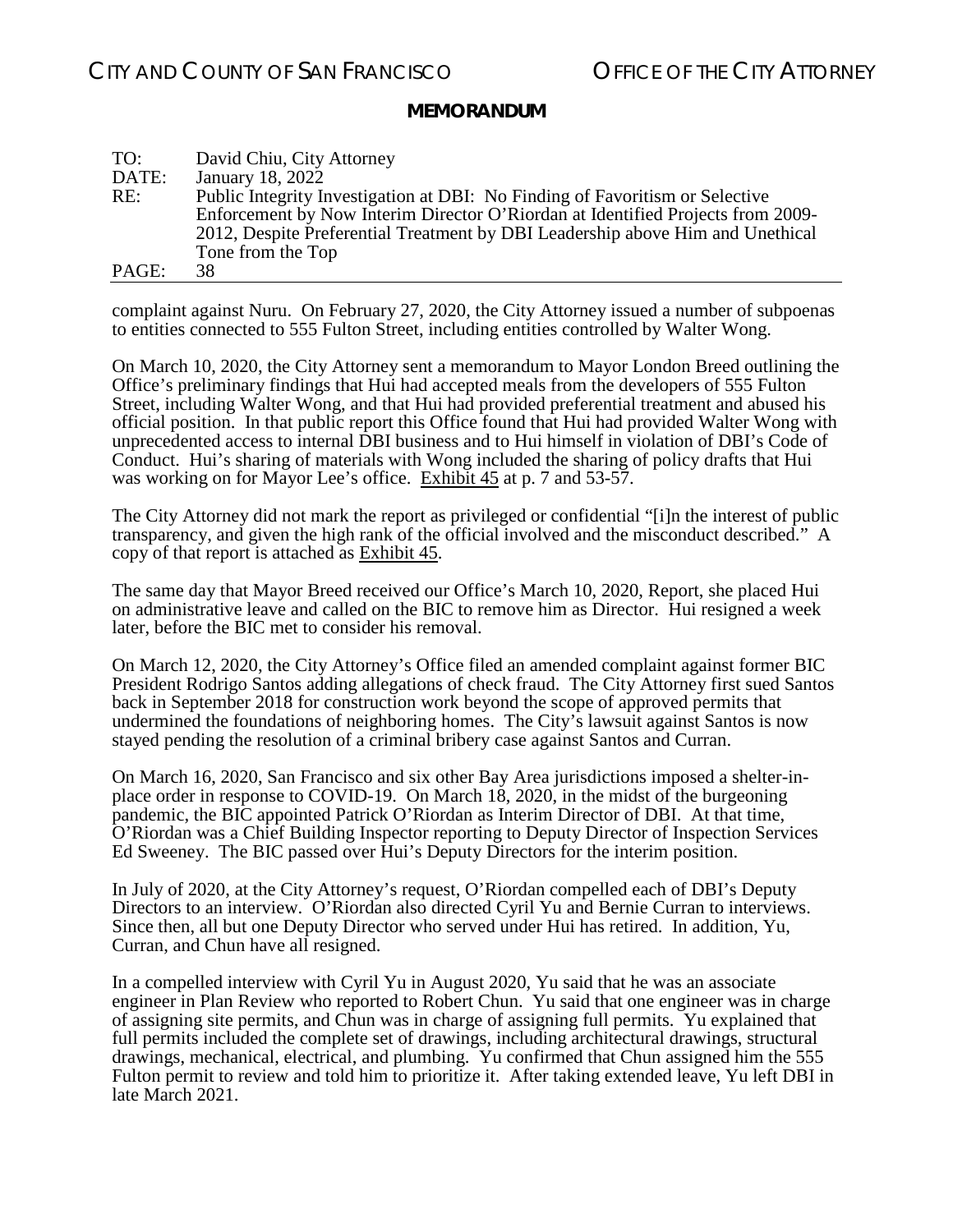| TO:   | David Chiu, City Attorney                                                       |
|-------|---------------------------------------------------------------------------------|
| DATE: | January 18, 2022                                                                |
| RE:   | Public Integrity Investigation at DBI: No Finding of Favoritism or Selective    |
|       | Enforcement by Now Interim Director O'Riordan at Identified Projects from 2009- |
|       | 2012, Despite Preferential Treatment by DBI Leadership above Him and Unethical  |
|       | Tone from the Top                                                               |
| PAGE: | 39                                                                              |

Our investigation revealed that, on October 24, 2014, Robert Chun had been indicted by a federal grand jury for his role in a prostitution ring. No other City employees were charged. Exhibit 46. Chun's prostitution case was "terminated" on January 21, 2020. Although much of the docket in Chun's case remains under seal, it appears that he was sentenced to five years of probation on January 21, 2020.

<span id="page-38-0"></span>Shortly after being appointed as Interim Director, based on the criminal allegations involving 555 Fulton Street, O'Riordan initiated a full staff review of the permitting review and inspections there to ensure the building was safe. The review found that the permit fees imposed were too low, and DBI issued a correction notice. On August 30, 2021, the developer paid the revised permit fees.

> $2.$ **Ongoing Joint Public Integrity Investigation by this Office and the Controller, with Cooperation from Interim Director O'Riordan, Results in Findings of Corruption by Curran, Actions against Wong, and Findings of Favoritism in the September 2021 Controller's Report**

Based on the City Attorney's Office's investigation into Curran's same-day and out-of-district inspections, O'Riordan placed Curran on paid administrative leave effective May 20, 2021. Our investigation uncovered public records of a loan from Freydoon Ghassemzadeh to Curran and that Curran had inspected properties owned in part by Ghassemzadeh. Freydoon Ghassemzadeh's son, Bahman Ghassemzadeh, was on the BIC Board of Examiners at the time of his father's loan to Curran. On June 8, 2021, the San Francisco Chronicle reported the Ghassemzadeh loan to Curran, and Bahman Ghassemzadeh resigned from the Board of Examiners on June 9, 2021.

Former BIC President Rodrigo Santos and former Senior Building Inspector Bernie Curran were criminally charged with bribery on August 20, 2021.

On September 14, 2021, the Board of Supervisors approved a settlement the City Attorney's Office negotiated with Walter Wong that included ethics fines paid by Wong for the complimentary meals he provided Nuru and Hui to discuss 555 Fulton Street.

On September 16, 2021, the Controller's Office issued the Controller's Report detailing its findings with respect to favoritism in permitting and inspections at DBI. O'Riordan and his executive team fully cooperated in the investigation leading up to the Controller's Report and shared their internal findings about 555 Fulton Street, the San Bruno Project, and Bernie Curran's internal inspection histories. The Controller's Report made a number of recommendations to address issues raised by the federal complaint, the City Attorney's investigation, and findings of wrongdoing by former employees. Exhibit 18 at p. 19. It also acknowledged the reforms already initiated by O'Riordan as Interim Director. Exhibit 18 at p. 19.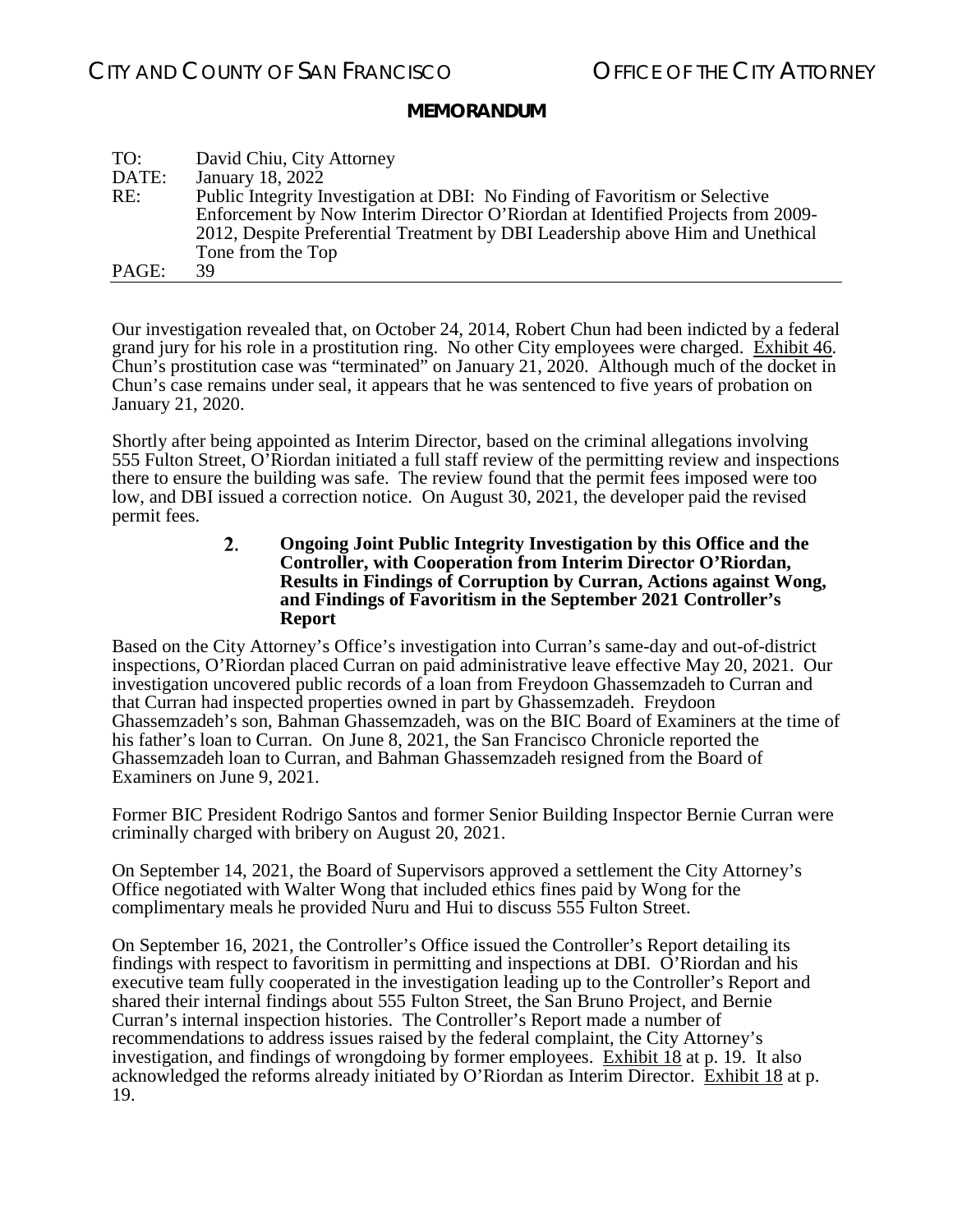| TO:   | David Chiu, City Attorney                                                       |
|-------|---------------------------------------------------------------------------------|
| DATE: | January 18, 2022                                                                |
| RE:   | Public Integrity Investigation at DBI: No Finding of Favoritism or Selective    |
|       | Enforcement by Now Interim Director O'Riordan at Identified Projects from 2009- |
|       | 2012, Despite Preferential Treatment by DBI Leadership above Him and Unethical  |
|       | Tone from the Top                                                               |
| PAGE: | 40                                                                              |

#### 3. **Findings in the Controller's Report Confirm that Hui Adopted Recommendations for Ethical Reform "On Paper" Only**

<span id="page-39-0"></span>The Controller's Report included findings from DBI's staff review of 555 Fulton Street, as well as findings from the City Attorney's investigation into the addition of illegal units at the San Bruno Project.

The Controller's Report concluded that:

On paper, DBI's code of conduct and policies and procedures are strong. Nevertheless, significant ethical violations occurred at DBI because Mr. Hui and his former leadership staff did not effectively implement these standards. Evidence further indicates that Mr. Hui provided improper preferential treatment to permit sponsors he favored by assigning certain inspectors to inspect their buildings (for example, Mr. Curran at the San Bruno properties), where violations would be overlooked.

Exhibit 18 at p. 15. As the GSA Report did in 2014, the Controller recommended that DBI implement supervisory quality assurance reviews of senior plan reviewers and senior inspectors' work. That the Controller's Report found the same control weaknesses at DBI seven years after the 125 Crown Terrace findings and GSA Report recommendations for such controls demonstrates that Hui was never committed to implementing the recommended changes to combat favoritism.

#### 4. **After 125 Crown Terrace, DBI Plan Reviewers Repeated the Same Mistakes at 555 Fulton Street, where Politically Connected Walter Wong Was Permit Expediter**

<span id="page-39-1"></span>DBI's staff review in 2020 and 2021 identified irregularities in the plan review of 555 Fulton Street in the (1) assessment of fees, (2) expedited plan review (bumping 555 Fulton to the front of the line), and (3) abbreviated or cursory plan review (less than one hour instead of 40 hours of review). As described in the Controller's Report, plan review for 555 Fulton gave rise to appearances of improper preferential treatment in at least four areas:

> **Shoring plan review began immediately**. The review of the plans for the shoring permit application was greatly expedited; the assigned senior plan reviewer began reviewing the plans immediately after they were submitted. According to DBI, plan reviewers usually start a review a month or so after it is assigned to them.

**Shoring plan review was unusually quick**. The shoring plans were reviewed and approved in less than a day. In contrast, an experienced DBI employee estimated that a review of this size and complexity would take at least three or four days.

**Inaccurately low construction cost estimate caused the applicant to be undercharged.** The estimated cost for the proposed shoring work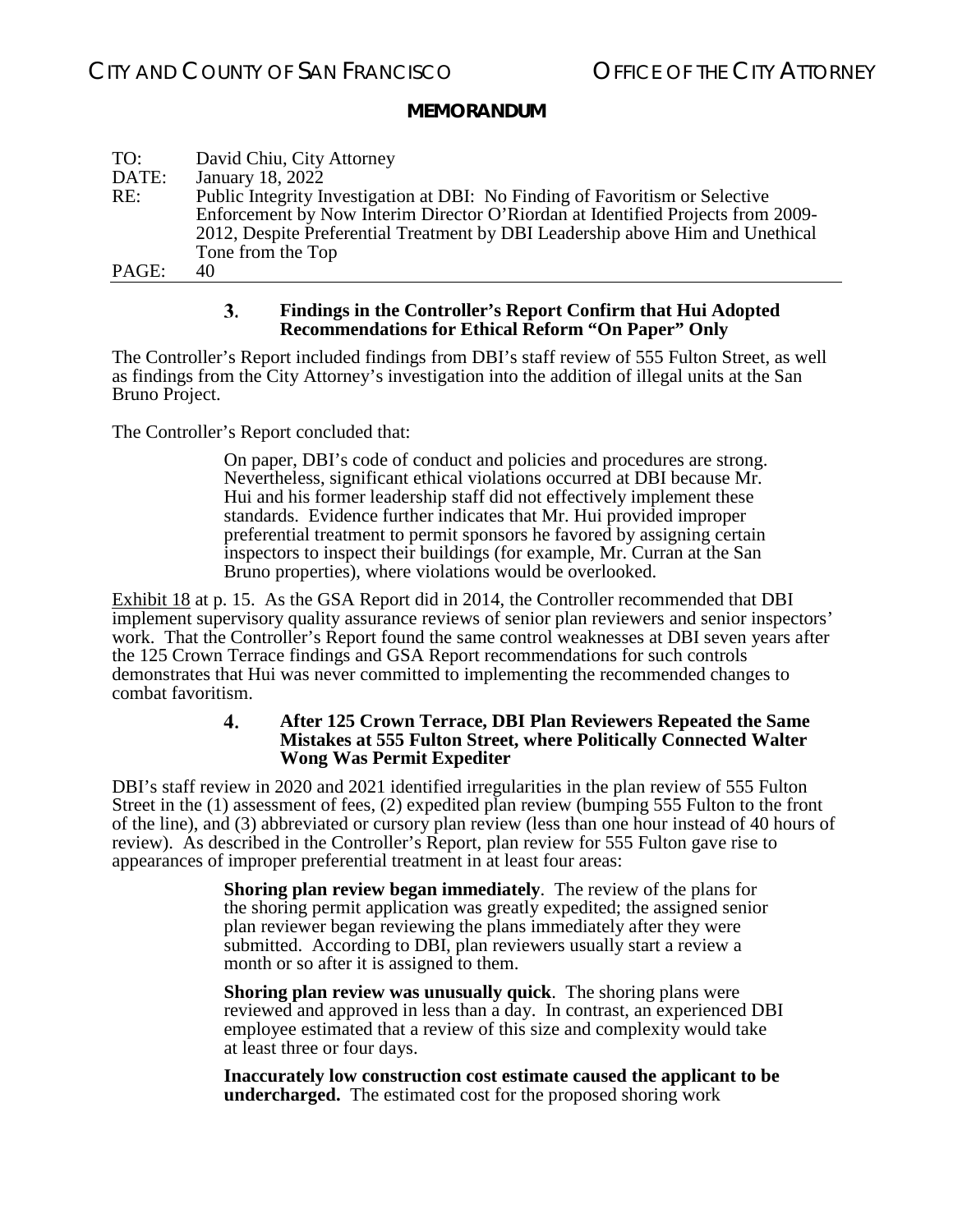| TO:   | David Chiu, City Attorney                                                       |
|-------|---------------------------------------------------------------------------------|
| DATE: | January 18, 2022                                                                |
| RE:   | Public Integrity Investigation at DBI: No Finding of Favoritism or Selective    |
|       | Enforcement by Now Interim Director O'Riordan at Identified Projects from 2009- |
|       | 2012, Despite Preferential Treatment by DBI Leadership above Him and Unethical  |
|       | Tone from the Top                                                               |
| PAGE: | 41                                                                              |

recorded for the permit was \$1.1 million less than it should have been per the DBI Cost Schedule. This discrepancy reduced the permit fee the applicant paid by approximately \$9,300.

**No quality assurance review of the shoring permit**. The review that led to the approval of the shoring permit for 555 Fulton was not subject to a quality control review because it was performed by a senior plan reviewer rather than a plan reviewer.

<span id="page-40-0"></span>Exhibit 18 at p. 29. The Controller's Report notes that no one who reviewed the shoring permit application for 555 Fulton or any superior in their chain of command (this includes Hui, Lowrey, Chun, and Yu) is still employed by DBI.

#### 5. **The Controller's Report Found that Hui and Former BIC Presidents Santos and Murphy Fostered an Unethical Tone at the Top of DBI**

The Controller's Report also recommended that the BIC work with DBI to ensure an ethical tone from the top. Exhibit 18 at p. 48. It emphasized the importance of "Tone at the Top" for any organization, and it found that DBI's leadership under Tom Hui and former BIC Presidents Mel Murphy and Rodrigo Santos fostered an unethical tone at the top by tolerating and promoting improper preferential treatment at DBI at 555 Fulton Street and the San Bruno Project. The Controller's Office did not have the benefit of the confidential GSA Report from January 2014 in assessing the role that current BIC President Angus McCarthy and Mayor Lee's administration played in fostering that unethical tone from the top. It nevertheless noted that the November 2020 criminal complaint against Harlan Kelly, the former General Manager of the SFPUC, alleged that Walter Wong was a close friend and supporter of Mayor Lee. Exhibit 18 at p. 9. That complaint describes text exchanges between Wong and Harlan Kelly that suggest a close relationship between Wong and Mayor Lee. That criminal complaint is attached as Exhibit 47. The Controller's Report concluded that Hui may have felt pressure from former Mayor Lee to provide favors and accept meals from Walter Wong to protect his job. Exhibit 18 at p. 16.

#### **In October 2021, DBI Publicly Shared Details about a Public Integrity**  6. **Audit of Projects Involving Santos and Curran, Both of Whom Have Been Federally Indicted on Charges of Corruption at DBI**

<span id="page-40-1"></span>At the October 20, 2021, BIC meeting, DBI staff outlined the parameters of an internal audit to identify Building Code violations resulting from historical corruption. DBI is developing audit criteria in consultation with the City Attorney's Office. DBI's presentation to the BIC is attached as Exhibit 48. As it explained to the BIC, DBI will first focus on reviewing projects: (1) at addresses where Rodrigo Santos or a related entity did work; and (2) at addresses where former Senior Inspector Bernie Curran conducted a same day inspection. The total number of properties captured using these criteria exceeds 5,000.